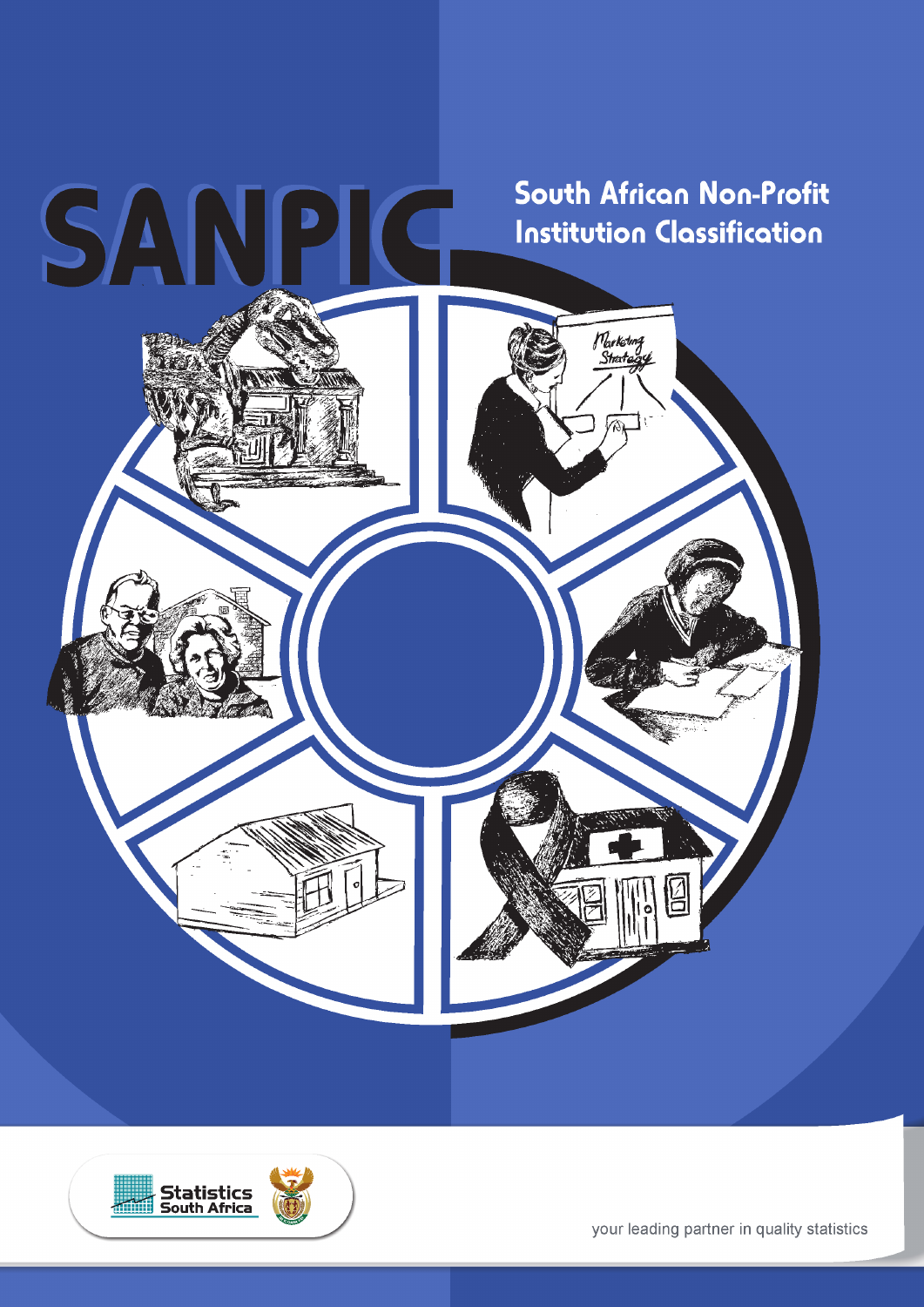

your leading partner in quality statistics

# **STATISTICS SOUTH AFRICA STANDARD**

**Classifications South African Non-Profit Institution Classification (SANPIC) 2013**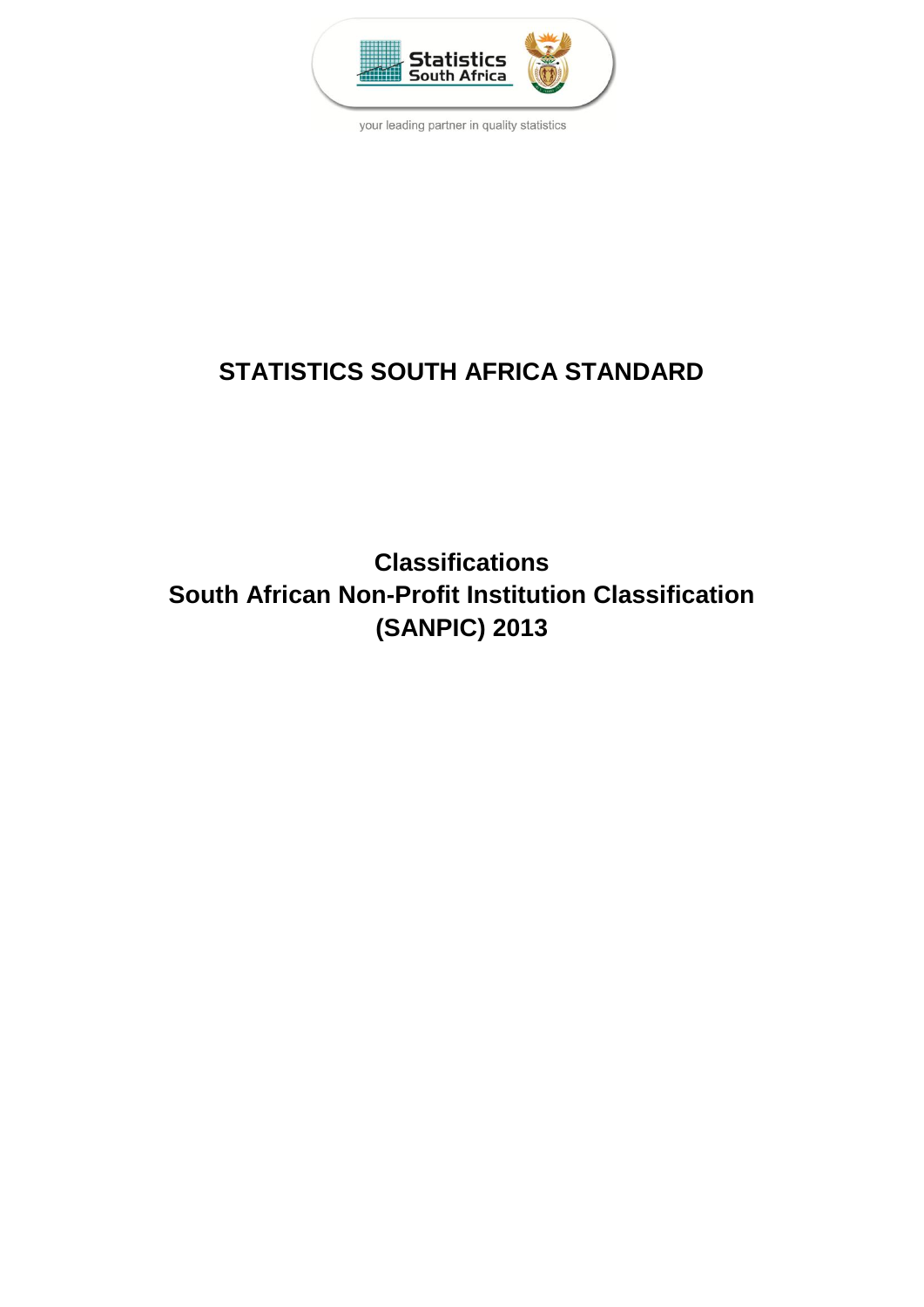Published by Statistics South Africa, Private Bag X44, Pretoria 0001

© Statistics South Africa, 2013

Users may apply or process this data, provided Statistics South Africa (Stats SA) is acknowledged as the original source of the data; that it is specified that the application and/or analysis is the result of the user's independent processing of the data; and that neither the basic data nor any reprocessed version or application thereof may be sold or offered for sale in any form whatsoever without prior permission from Stats SA.

**South African Non-Profit Institution Classification (SANPIC) 2013**/ Statistics South Africa. Pretoria: Statistics South Africa, 2013 Title continuous in English only

55 pages

Report No. 09-90-05 (2013) ISBN: 978-0-621-41359-5

A complete set of Stats SA publications is available at Stats SA Library and the following libraries: National Library of South Africa, Pretoria Division National Library of South Africa, Cape Town Division Library of Parliament, Cape Town Bloemfontein Public Library Natal Society Library, Pietermaritzburg Johannesburg Public Library Eastern Cape Library Services, King William's Town Central Regional Library, Polokwane Central Reference Library, Nelspruit Central Reference Collection, Kimberley Central Reference Library, Mmabatho

This classification manual is available on the Stats SA website: [www.statssa.gov.za](http://www.statssa.gov.za/)

Copies are available from: Printing and Distribution, Statistics South Africa

Tel: (012) 310 8044/310 8161

Fax: (012) 321 7381

(012) 310 2973

Email: [distribution@statssa.gov.za](mailto:distribution@statssa.gov.za)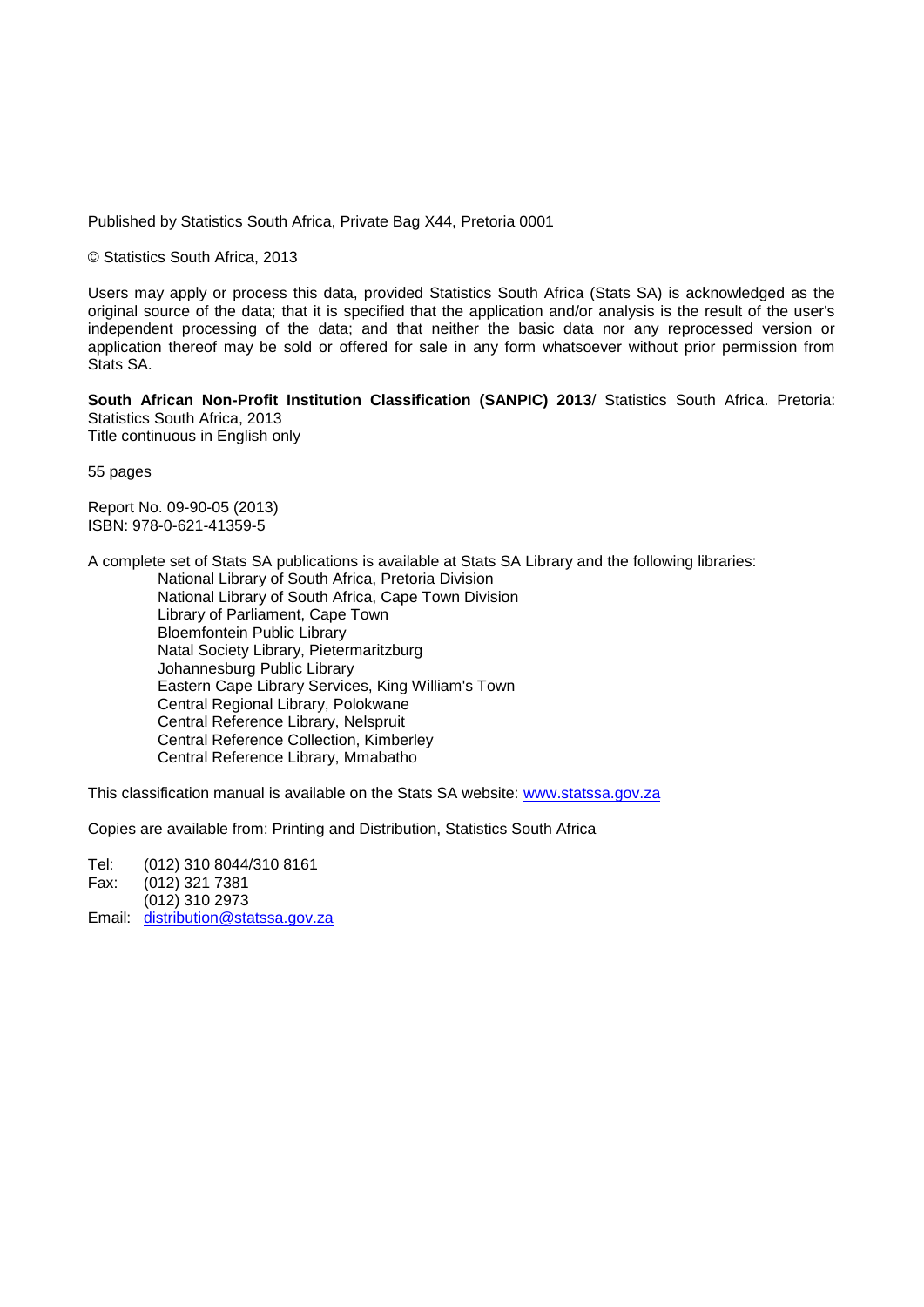# Approval of a standard

ý.

#### South African Non-Profit Institution Classification

The undersigned SAC representative confirm that the above mentioned standard has been developed according to the Standards Development Life Cycle (SDLC), and hereby recommend approval of the standard as a Stats SA standard by the Statistician-General.

| Approval recommended               |           |                    |
|------------------------------------|-----------|--------------------|
|                                    |           |                    |
| MT GOUWS<br>Full Names (SAC chair) | Signature | 2/4<br>28Q<br>Date |
|                                    |           |                    |

I, Pali Lehohla, Statistician-General of the Republic of South Africa, and accounting officer for Stats SA in terms of section 7(3)(b) of the Public Service Act, 1994 (Act No. 30 of 1994) (as amended by Act 30 of 2007) read in conjunction with section 7(2)(e) of the Statistics Act, 1996 (Act No. 6 of 1999), hereby approve and publish the standard as set out in this document.

atistician-General

 $04/04/2014$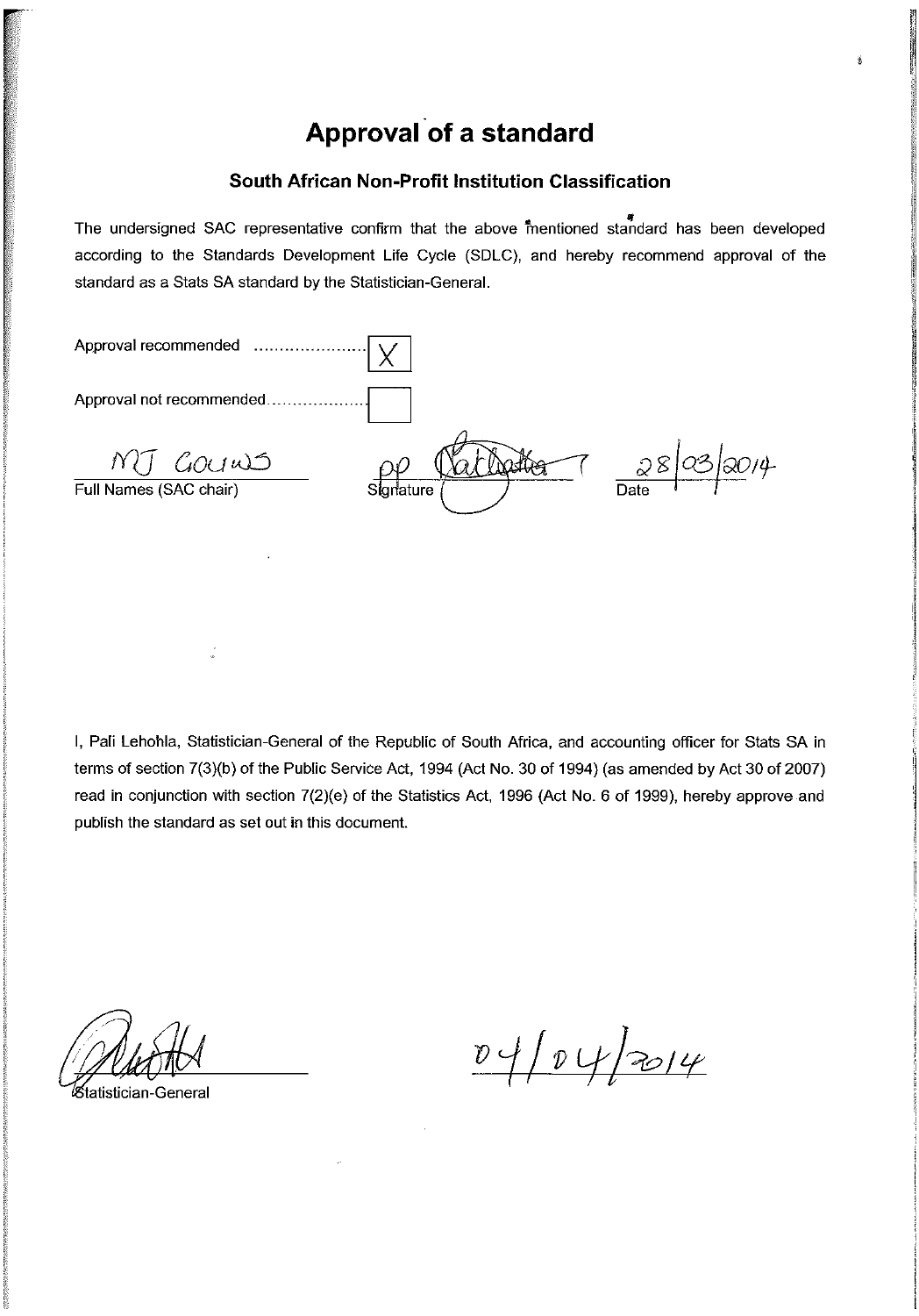# **Contents**

| $E_{\rm{max}}$ |  |
|----------------|--|
|                |  |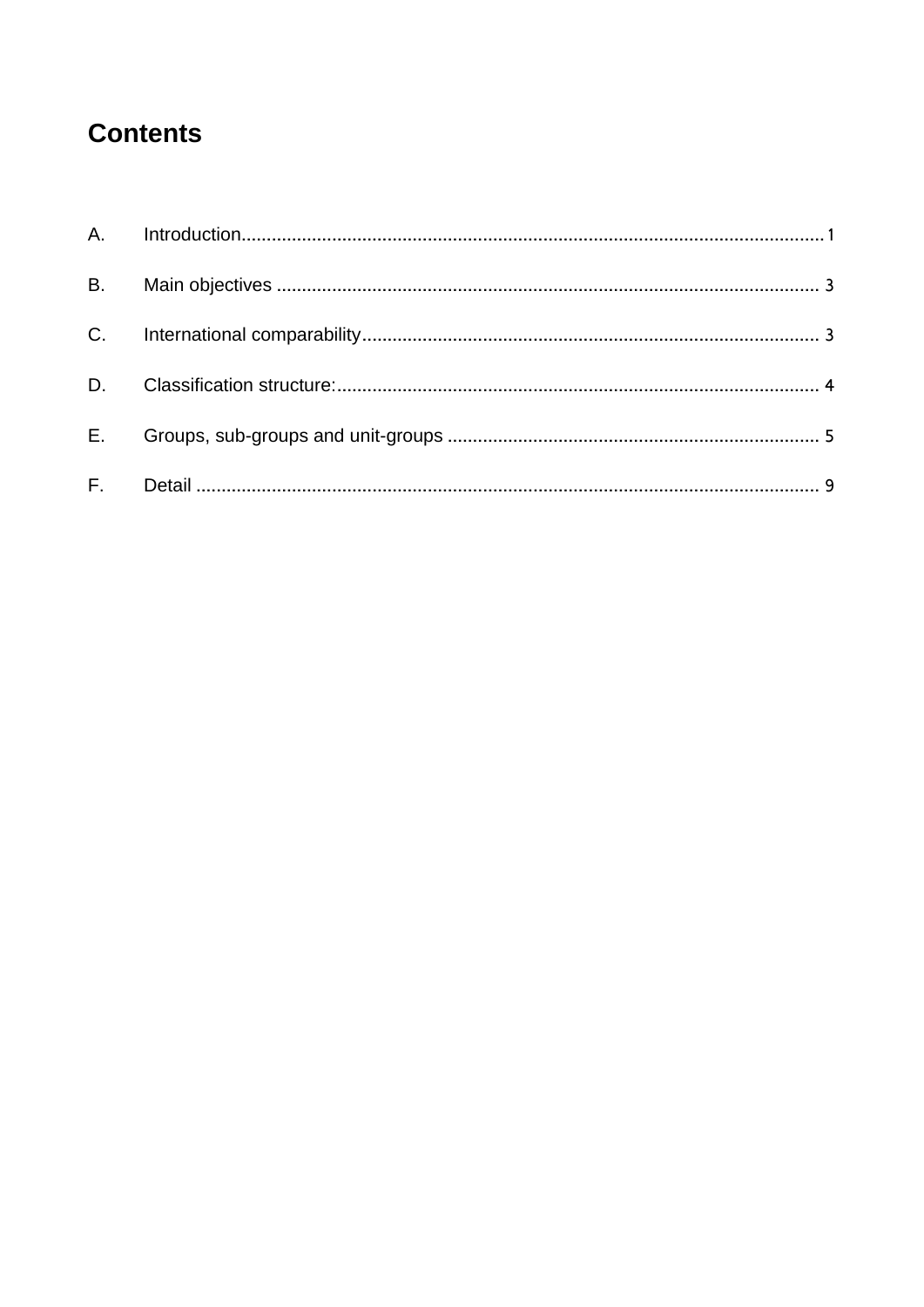# **Foreword**

Survey Standards is a division within Statistics South Africa (Stats SA) responsible for coordination of development of standards for use in the organisation. The work of developing organisational standards is carried out by a Work Group (WG) consisting of members from the Survey Standards, National Accounts, Business Register, Household and Labour Statistics, Local Government and Human Capacity divisions of Stats SA as well as the Department of Social Development, South African Reserve Bank and Social Surveys Africa. These Work Group members are specific subject matter specialists and thus provide expert information regarding the subject matter, while Survey Standards staff members provide expertise regarding standards formulation and writing. All work groups operate on the principle of best practice.

Stats SA standards are drafted in accordance with the Standards Development Life Cycle (SDLC) following the "Good Practice Methodology for standardisation in Stats SA", and approved by the Statistician - General as per recommendation by the Standards Approval Committee (SAC) of Stats SA.

The standard will be reviewed periodically according to the review timetable as set by the Survey Standards division of Stats SA.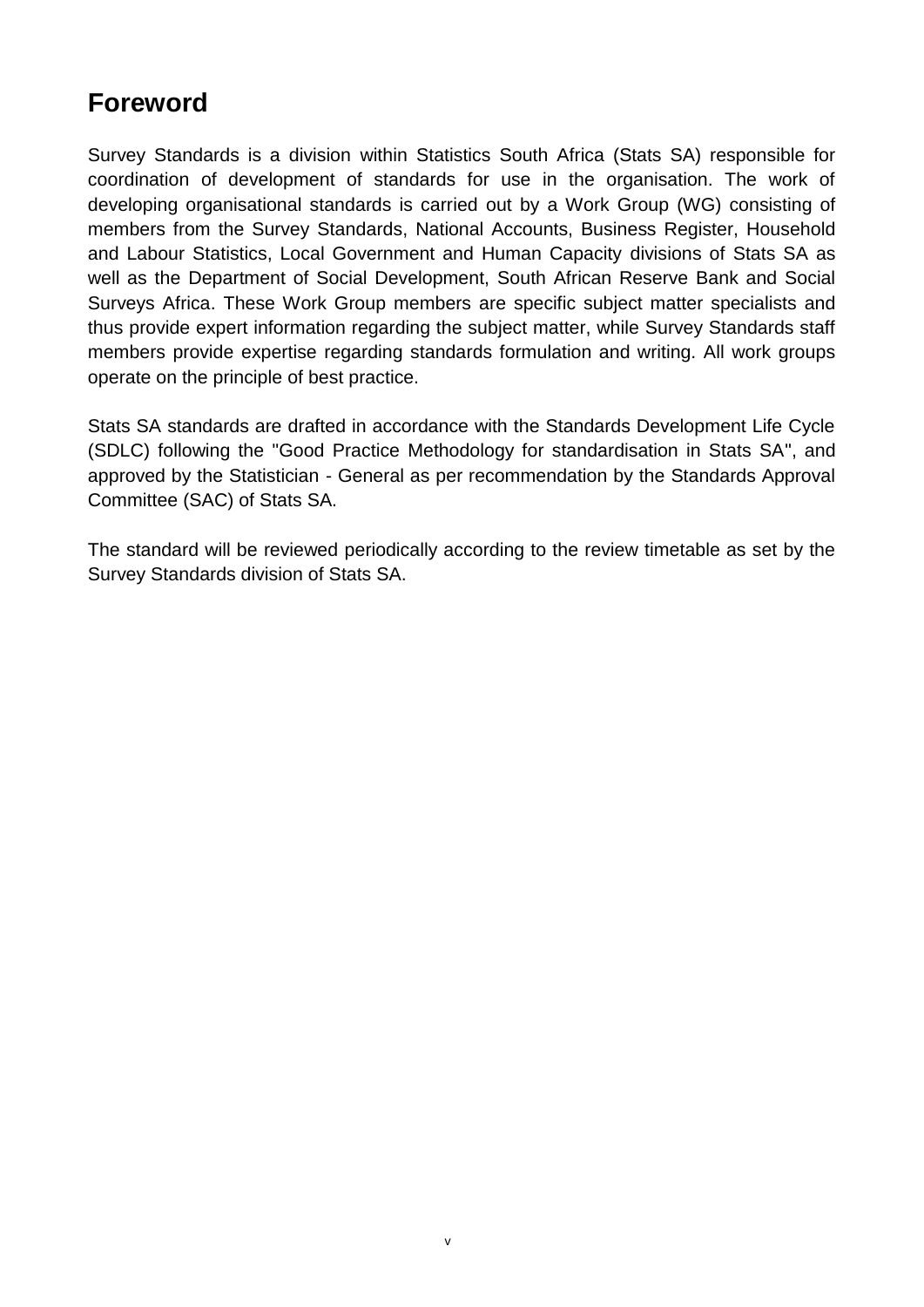# **Preface**

The purpose of the South African Non-Profit Institutioni Classification (SANPIC) publication is to provide a national framework for the identification of non-profit institutions, and a basis for international non-profit classification comparability.

SANPIC is based on the International Classification of Non-Profit Organizations - 2003 (ICNPO) and will form the basis for all future non-profit classification work. SANPIC will also be revised as and when necessitated by local or international circumstances.

Statistics South Africa (Stats SA) wishes to express its thanks to all those who directly or indirectly contributed to the completion of the SANPIC publication.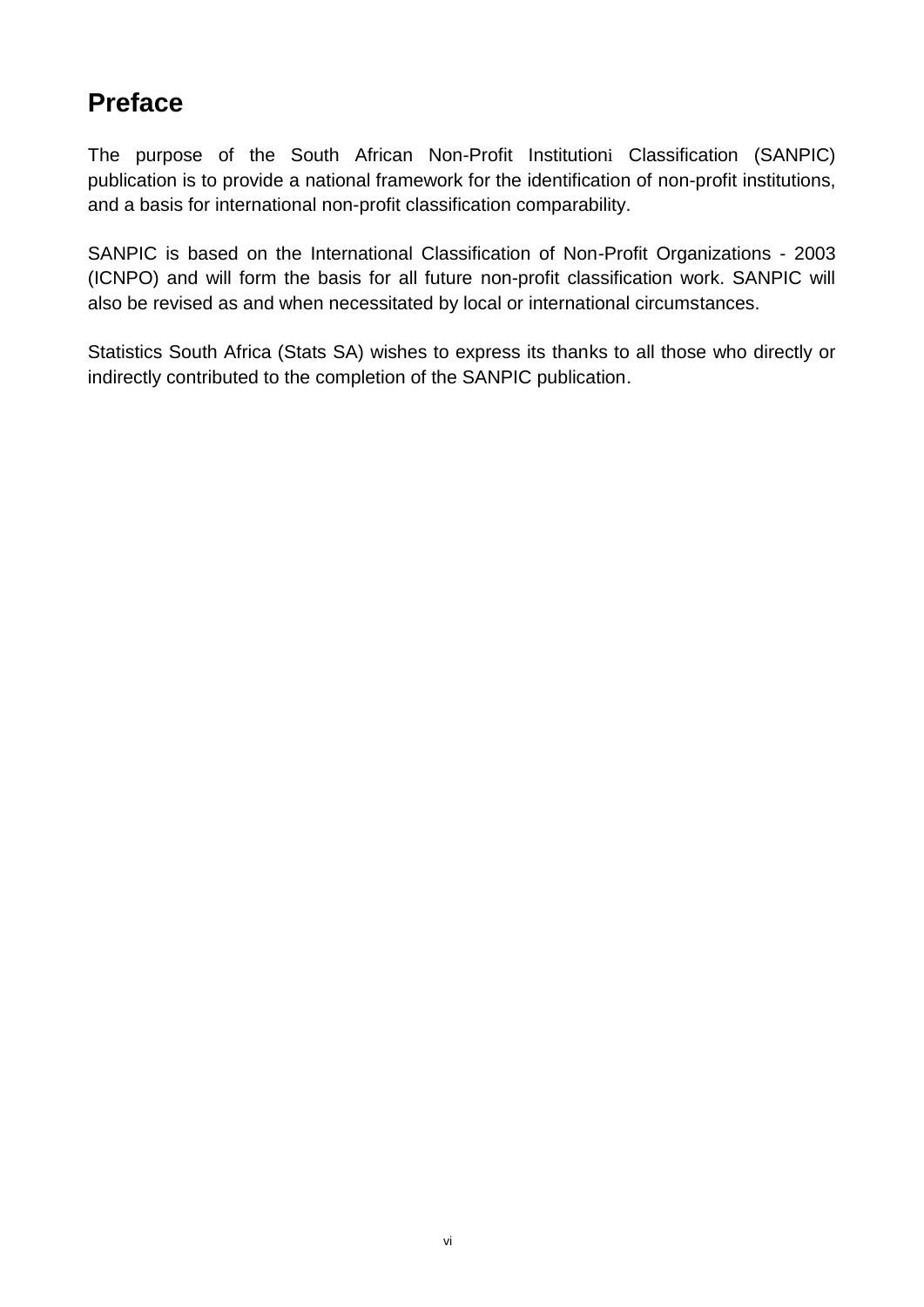# **List of abbreviations**

| <b>CIPC</b>     | <b>Companies and Intellectual Property Commission</b>    |
|-----------------|----------------------------------------------------------|
| <b>DSD</b>      | Department of Social Development                         |
| <b>ICNPO</b>    | International Classification of Non-Profit Organisations |
| N.e.c           | Not elsewhere classified                                 |
| <b>NPC</b>      | <b>Non-Profit Companies</b>                              |
| <b>NPI</b>      | Non-profit Institutions                                  |
| <b>NPISA</b>    | <b>Non-Profit Institutions Satellite Account</b>         |
| <b>SAC</b>      | <b>Standards Approval Committee</b>                      |
| <b>SANPIC</b>   | South African Non-Profit Institution Classification      |
| <b>SDLC</b>     | Standards Development Life Cycle                         |
| <b>SNA</b>      | <b>System of National Accounts</b>                       |
| <b>STATS SA</b> | <b>Statistics South Africa</b>                           |
| WG              | <b>Work Group</b>                                        |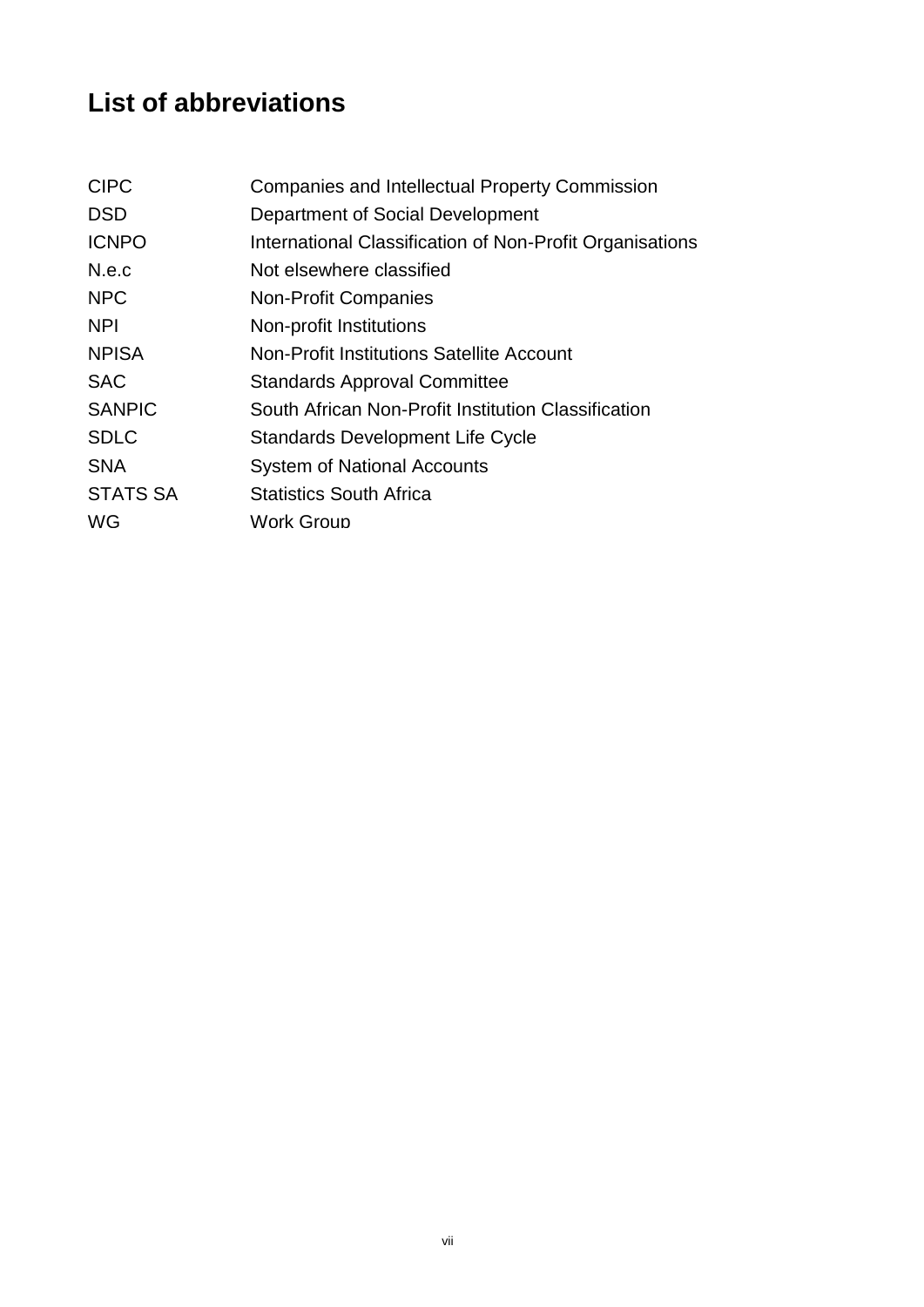# <span id="page-8-0"></span>**A. Introduction**

SANPIC serves as a systematic basis for the classification of data on Non-profit Institutions (NPI), obtained by, inter alia, the NPI database from the Department of Social Development (DSD), NPIs that are registered with the Companies and Intellectual Property Commission (CIPC) as Non-Profit Companies (NPC) according to Companies Act 71 of 2008.

NPIs contained in this classification manual cover *Non-Profit Institutions that are legal entities* created by a process of law whose existence is recognised independently of the persons, corporations, or government units that establish, finance, control or manage them.

The NPI should be *not-for profit* - this means that NPIs are organisations that do not exist primarily to generate profit, either directly or indirectly and that are not primarily guided by commercial goals and considerations. The NPI may accumulate surplus but any such surplus must be ploughed back into the basic mission of the NPI and *not distributed between its members or owners.*

NPIs should also be *self-governing –* meaning that the NPI is able to control its own activities and is not under the effective control of any other entity. NPI should be *noncompulsory* – meaning that NPIs membership and contributions of time and money are not required or enforced by law or otherwise made a condition of citizenship, as opposed to a condition of practising a chosen profession, the organisation can still be considered noncompulsory.

NPIs should be institutionally *separate from government* - meaning that the NPI is not part of the apparatus of government and does not exercise governmental authority in its own right. The NPI may receive significant financial support from government and it may have public officials on its board, however, it has sufficient discretion with regard to the management of both its production and its use of funds that it's operating and financing activities cannot be fully integrated with government finances in practice<sup>1</sup>.

Certain types of organisations are likely to occupy a grey area between the non-profit sector and either the corporations or government sectors. Some of those entities will properly belong within the non-profit sector for the purpose of satellite account, while others will not. Handbook on Non-Profit Institutions in the System of National Accounts (*Handbook on NPI in the SNA*) provides the guidelines to be applied to these types of organisations:

– Cooperatives are autonomous associations of persons who volunteer to cooperate for their mutual social, economic and cultural benefit. A cooperative includes non-profit community and business that are owned and managed by the people who use its

1

<sup>&</sup>lt;sup>1</sup> Source: Handbook on NPI in the SNA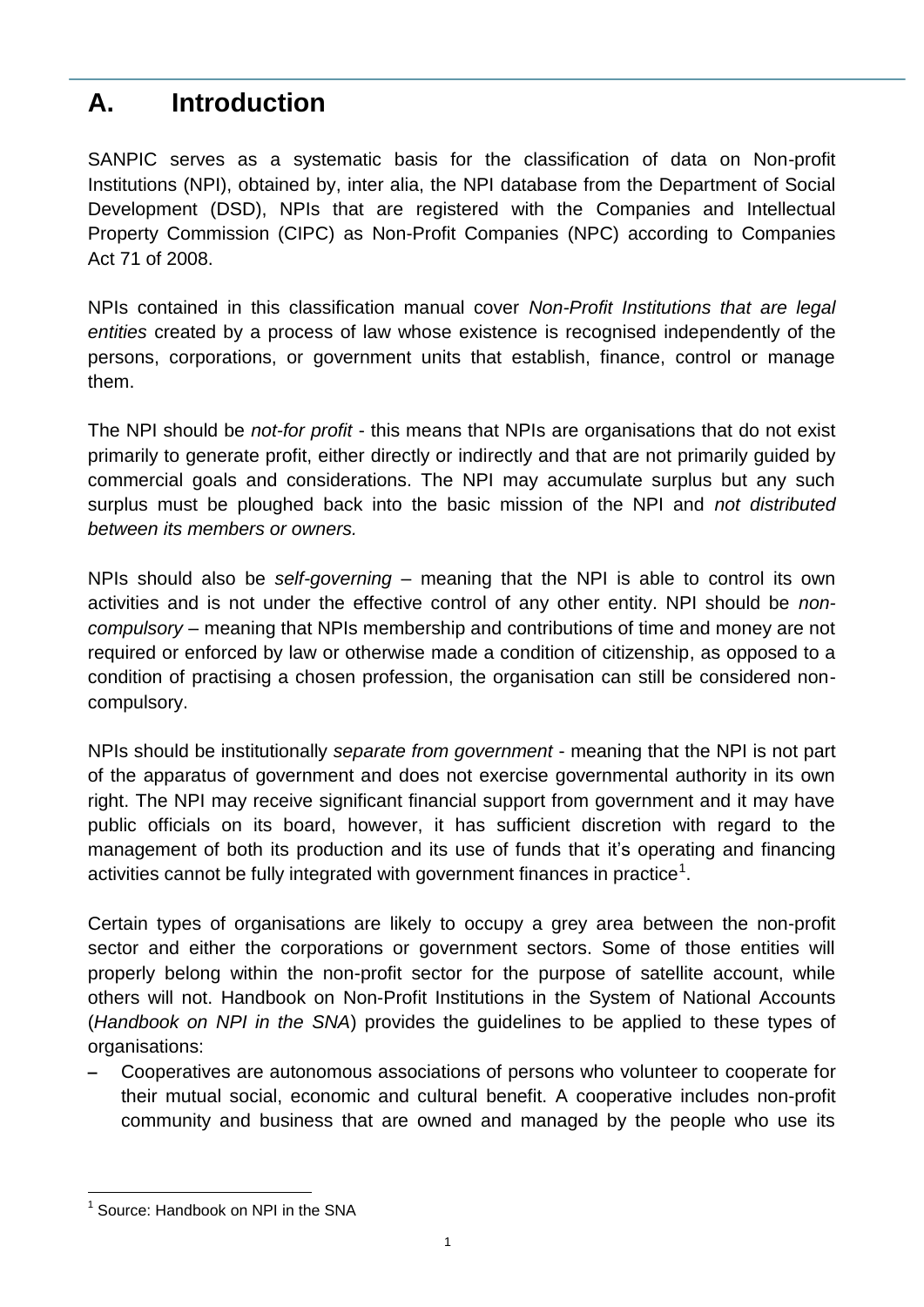services and/or by the people who work there. The basic principles of cooperatives include:

- Democratic control, that is, one person, one vote;
- Shared identity, that is members are both owners and customers, and
- Orientation to provide services to members at costs.

If the Articles of Association of a cooperative prevent it from distributing its profit, then it will be treated as an NPI, if it can distribute its profit to its members, then it is not an NPI;

- *Mutual societies:* include such organisations as mutual savings banks, savings and loan associations, mutual insurance companies, sickness and burial funds. Mutual societies like cooperatives are organised by individuals seeking to improve their economic situation through a collective activity. They differ from cooperatives, however, in that they are mechanisms for sharing risk, either personal or property, through periodic contributions to a common fund. Normally the depositors in mutual societies formally control their operations. Because mutual societies operate in a commercial sphere, they fall in the financial corporations sector. Only if their Articles of Associations prevent them from distributing profits to their owners, then they are treated as NPIs;
- *Self-help groups:* similar to both cooperatives and mutual societies in that individuals join to accomplish goals of mutual support that would be unattainable on an individual level. They differ from the above-mentioned in that they are not principally engaged in commercial activities. Therefore, self-help groups are treated as membership organisations and are included within the non-profit sector;
- *Social ventures*: enterprises organised for the purpose of employing, training or otherwise assisting disadvantaged individuals (for e.g., handicapped, released prisoners, recovering addicts, or other long-term unemployed people) through the operation of business. This enterprise is considered an NPI unless it generates and distributes its surplus to owners;
- *Quasi-non-governmental organisations*: are designed to function at arm's length from government departments, thus avoiding direct political control. To the extent that they are truly self-governing entities, they are appropriately considered part of the non-profit sector, even if they exercise the limited authority delegated to them by government agencies;
- *University and hospitals*: like other institutions, can be either NPIs, public institutions or for-profit cooperation. Differentiating NPI from public institutions is especially difficult since both may receive significant amounts of government support, either directly or indirectly, and even public institutions may have a significant degree of autonomy. The key, therefore, is whether the institution is clearly self-governing and not part of the government's administrative system. Educational or health institutions that are NPIs will have their own self-perpetuating boards that can determine all facets of organisational operations, without approval by government officials, and that can cease their operations without the approval of government authorities;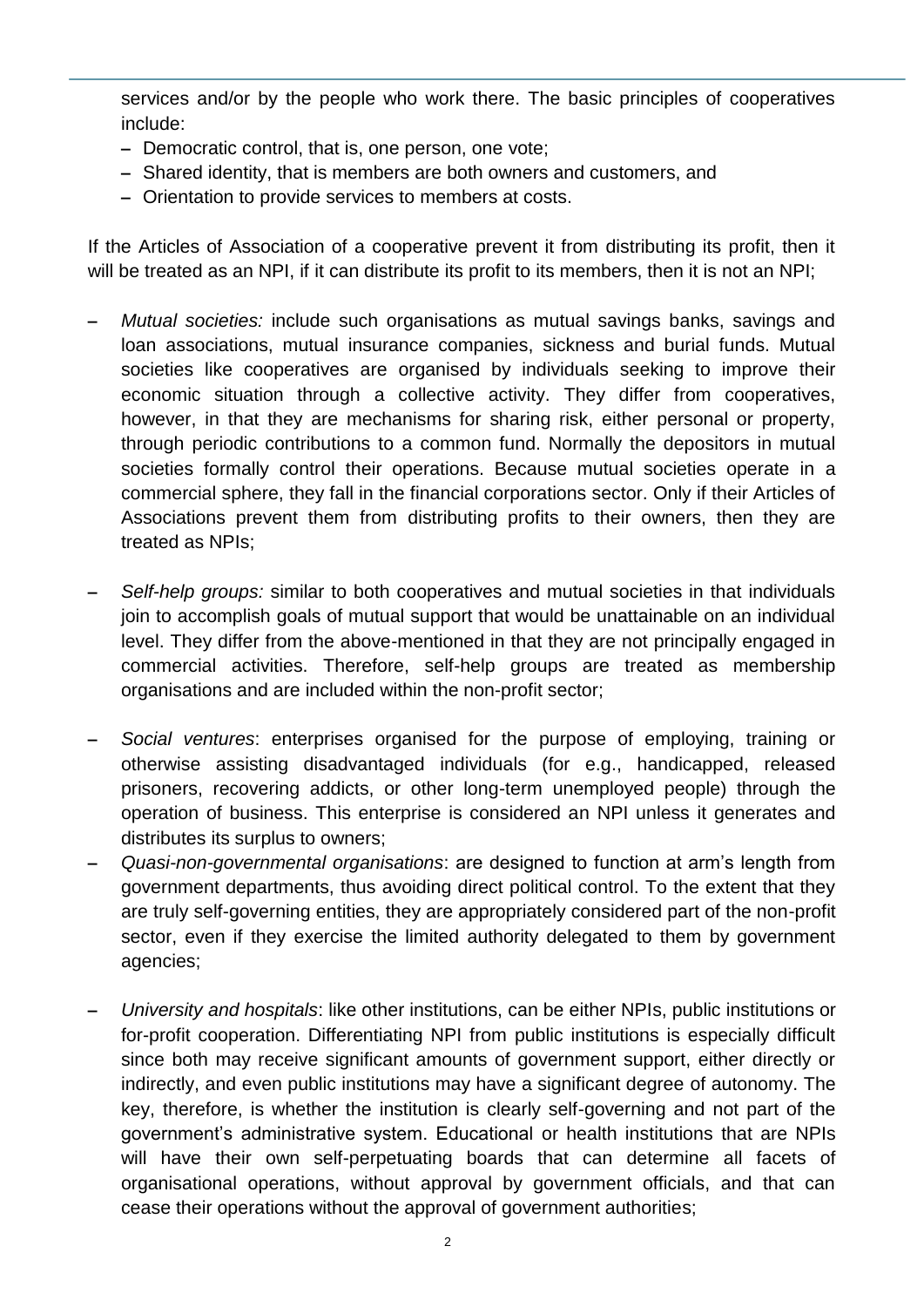– *Indigenous or territorial groups*: organised around either cultural or ethnic groupings or a particular geographic area, mainly with the purpose of improving the welfare of their members. The difficulty arises when such groups essentially operate as local governments, often making and enforcing their own laws. When that is the case, group would not meet the institutionally separate from government criterion and would fall outside the boundaries of the NPI.

For the purpose of compiling the Non-Profit Institutions Satellite Account (NPISA) for South Africa, the basis for classification of NPIs will be the objectives of the institution.

# <span id="page-10-0"></span>**B. Main objectives**

The main objectives are:

- To provide a framework for the development of national Non-Profit Institution Classifications.
- To provide a framework for analysing Non-Profit Institution Classifications.
- To take account of development and changes within the non-profit environment.
- To provide sound non-profit institution statistics that can be comparable to those produced by other international agencies according to the ICNPO.

# <span id="page-10-1"></span>**C. International comparability**

This edition of the SANPIC was developed using a similar conceptual basis to that of the United Nation's ICNPO. The ICNPO was developed in close collaboration between the John Hopkins University Centre for Civil Society studies and the Economic Statistics branch of the United Nations Statistics Division.

The main aims of the SANPIC are to provide a basis for international comparisons of nonprofit institution statistics between countries and to provide a conceptual model for the development of national Non-Profit Institution Classifications.

Unlike ICNPO, "Research" was added as a sub-group under every group to be applicable to that specific group and not under Education and Social services only.

Group 12 (Not elsewhere classified) was deleted and every group was given a Not elsewhere classified sub-group to assist with updating in the future.

SANPIC 2013 consists of 11 groups, 51 sub groups and 106 unit groups.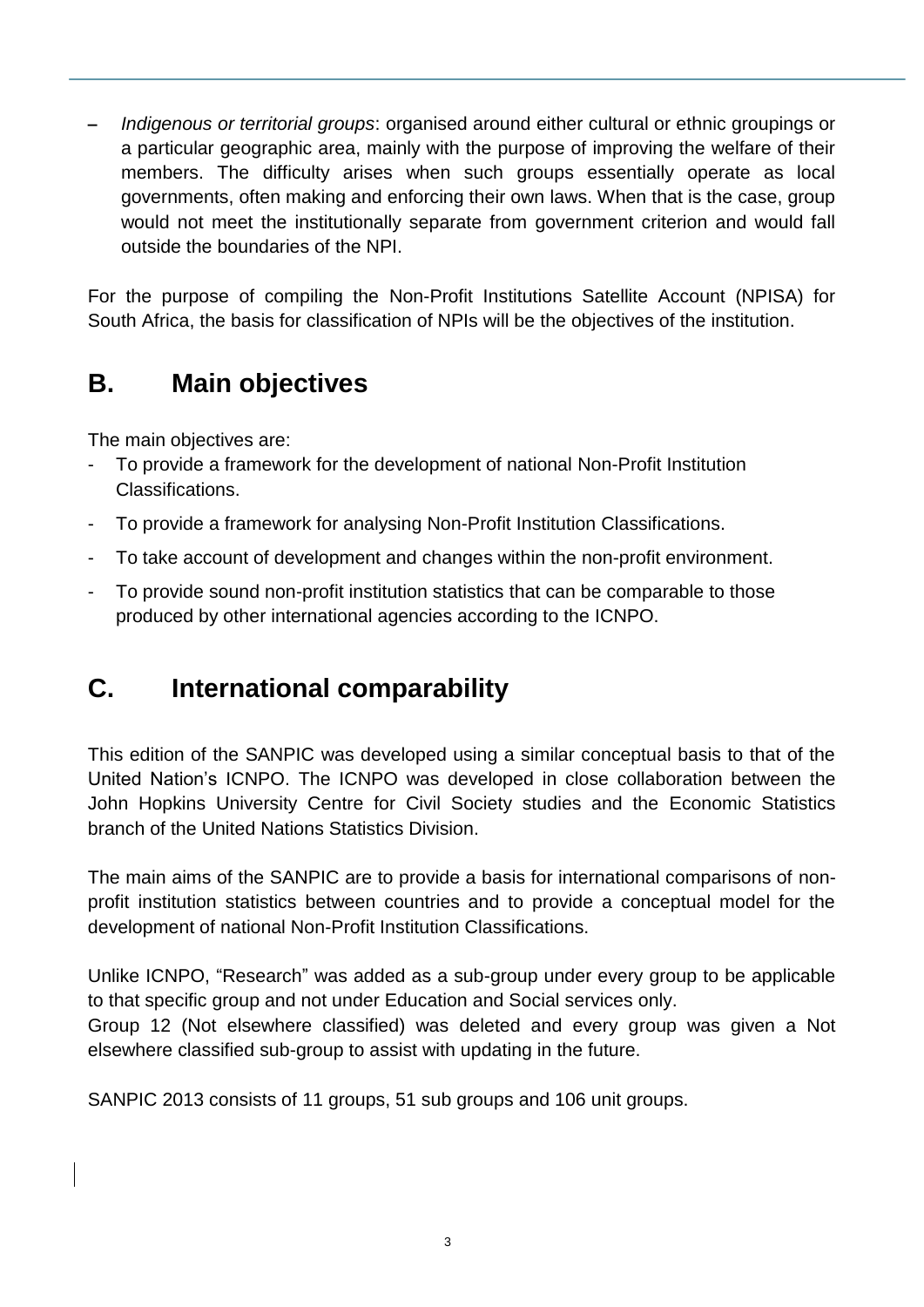#### **Normative reference:**

The SANPIC 2013 must be used in conjunction with the ICNPO to ensure comparability of statistics.

# <span id="page-11-0"></span>**D. Classification structure**

The structure of the SANPIC comprises of the following levels:

- Group
- Subgroup
- Unit-group

Groups:

- Denoted by a one-digit code
- The broadest level of the classification
- There are 11 groups

#### Sub-groups:

- Denoted by a two-digit code
- Sub-divisions of the groups
- There are 51 sub-groups

Unit-groups:

- Denoted by a three-digit code
- Sub-divisions of the sub-groups
- There are 106 unit-groups

Descriptions:

<span id="page-11-1"></span>- Further description of sub-groups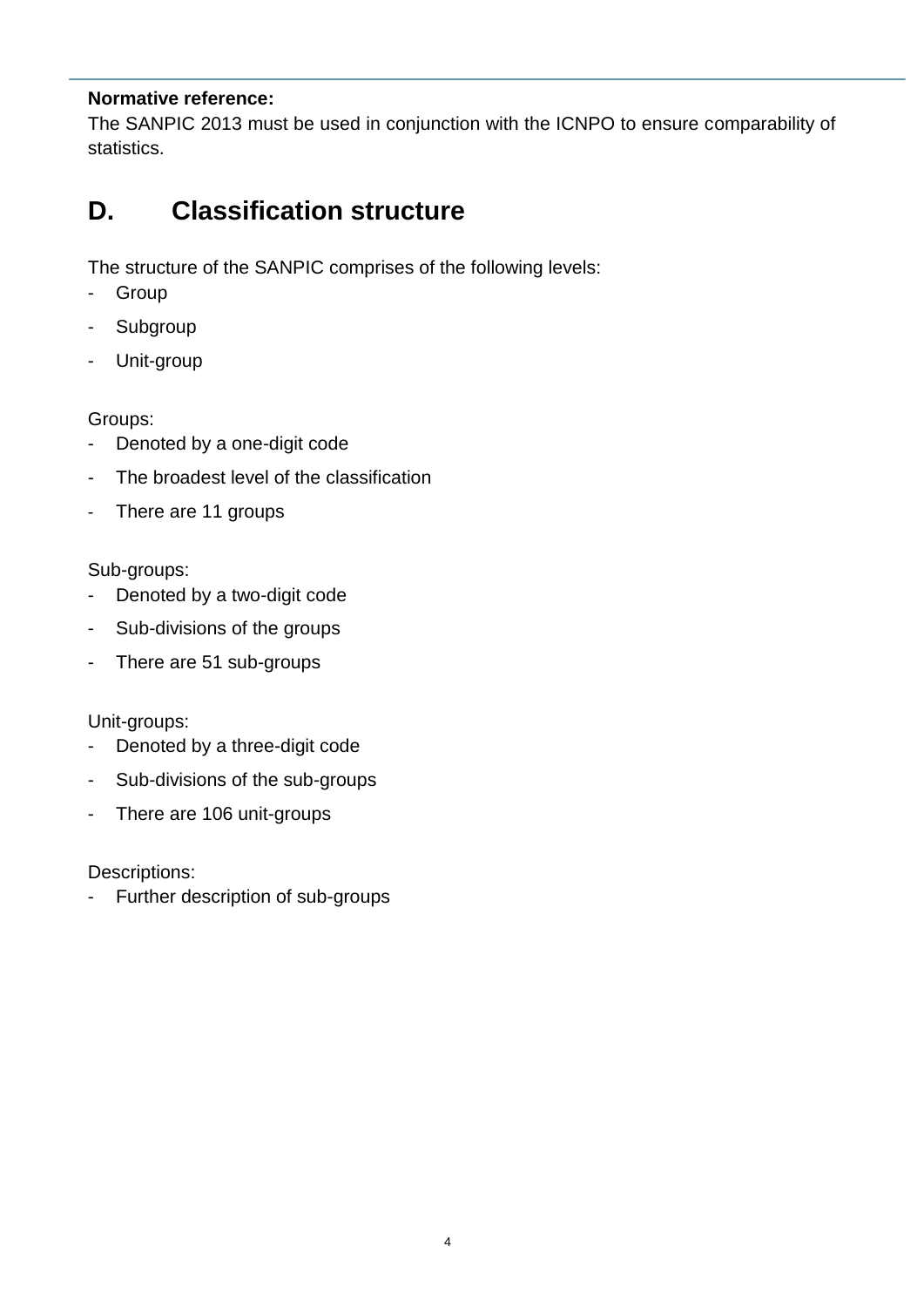#### **E. Groups, sub-groups and unit-groups Group Sub-group Unit-groups 1. Culture and recreation** 11. Culture and arts 111. Historical, literacy and humanistic societies 112. Media and communications 113. Museums 114. Performing arts 115. Visual arts, architecture, ceramic art 116. Zoos and aquariums 12. Sports 120. Sports 13. Recreation, social and service clubs 131. Recreation and social clubs 132. Service clubs 14. Culture and recreation research 140. Culture and recreation research 19. N.e.c. in Culture and recreation 190. N.e.c. in Culture and recreation **2. Education**  21. Primary and secondary education 210. Primary and secondary Education 22. Higher education 220. Higher education 23. Other education 231. Adult/continuing education 232. Vocational/technical schools 24. Education research 240. Education research 29. N.e.c. in Education 290. N.e.c. in Education **3. Health** 31. Hospitals and rehabilitation 311. Hospitals 312. Rehabilitation 32. Nursing homes 320. Nursing homes 33. Mental health and crisis intervention 331. Crisis intervention 332. Mental health treatment 333. Psychiatric hospitals 34. Other health services 341. Emergency medical services 342. Health treatment, primarily outpatient 343. Public health and wellness education 344. Rehabilitative medical services 35. HIV and AIDS 351. HIV and AIDS Education 352. Care and support for people living with HIV/AIDS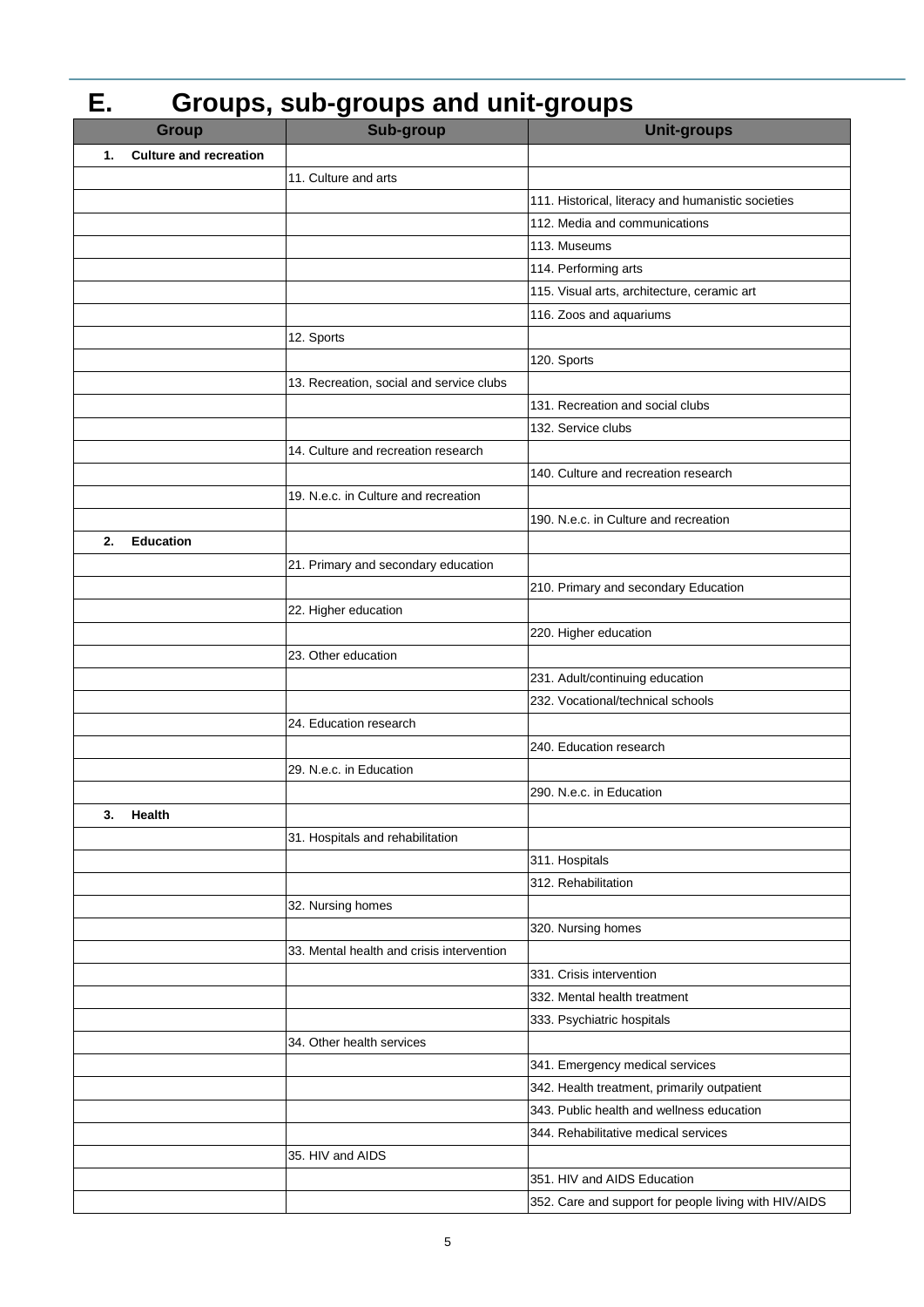| <b>Group</b>                 | <b>Sub-group</b>                   | <b>Unit-groups</b>                                 |
|------------------------------|------------------------------------|----------------------------------------------------|
|                              |                                    | 353. Prevention of HIV and AIDS                    |
|                              | 36 Health research                 |                                                    |
|                              |                                    | 360. Health research                               |
|                              | 39 N.e.c. in Health                |                                                    |
|                              |                                    | 390. N.e.c. in Health                              |
| <b>Social services</b><br>4. |                                    |                                                    |
|                              | 41. Social services                |                                                    |
|                              |                                    | 411. Family services                               |
|                              |                                    | 412. Child welfare and child services              |
|                              |                                    | 413. Day care                                      |
|                              |                                    | 414. Self-help and other personal social services  |
|                              |                                    | 415. Services for the elderly                      |
|                              |                                    | 416. Services for the handicapped                  |
|                              |                                    | 417. Youth services and youth welfare              |
|                              |                                    | 418. Services for the orphanage                    |
|                              | 42. Emergency and relief           |                                                    |
|                              |                                    | 421. Disaster/emergency prevention and control     |
|                              |                                    | 422. Refugee assistance                            |
|                              |                                    | 423. Temporary shelters                            |
|                              | 43. Income support and maintenance |                                                    |
|                              |                                    | 431. Income support and maintenance                |
|                              |                                    | 432. Material assistance                           |
|                              | 44. Social services research       |                                                    |
|                              |                                    | 440. Social services research                      |
|                              | 49. N.e.c. in Social services      |                                                    |
|                              |                                    | 490. N.e.c. in Social services                     |
| 5.<br><b>Environment</b>     |                                    |                                                    |
|                              | 51. Environment                    |                                                    |
|                              |                                    | 511. Environment beautification and open spaces    |
|                              |                                    | 512. Natural resources conservation and protection |
|                              |                                    | 513. Pollution abatement and control               |
|                              | 52. Animal protection              |                                                    |
|                              |                                    | 521. Animal protection and welfare                 |
|                              |                                    | 522. Veterinary services                           |
|                              |                                    | 523. Wildlife preservation and protection          |
|                              | 53. Environment research           |                                                    |
|                              |                                    | 531. Animal research                               |
|                              |                                    | 532. Air pollution                                 |
|                              |                                    | 533. Water pollution                               |
|                              |                                    | 534. Land use                                      |
|                              |                                    | 535. Mineral                                       |
|                              |                                    | 536. Biodiversity                                  |
|                              |                                    | 537. Marine coastal                                |
|                              |                                    | 538. Forest conservation                           |
|                              |                                    | 539. Other environment research                    |
|                              | 59. N.e.c. in Environment          |                                                    |
|                              |                                    | 590. N.e.c. in Environment                         |
| 6.<br>Development and        |                                    |                                                    |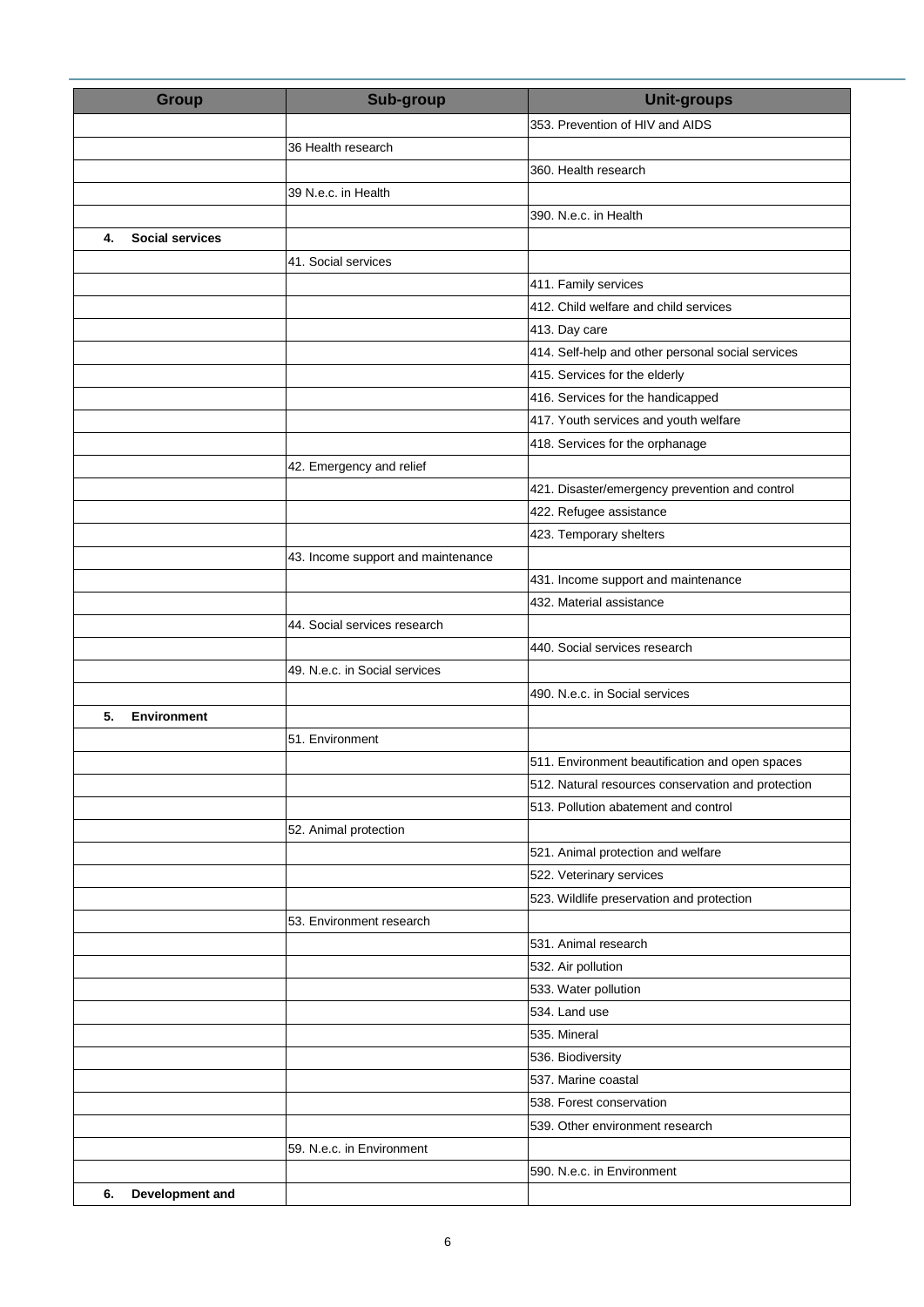| <b>Group</b>                                                       | <b>Sub-group</b>                                                                | <b>Unit-groups</b>                                     |
|--------------------------------------------------------------------|---------------------------------------------------------------------------------|--------------------------------------------------------|
| housing                                                            |                                                                                 |                                                        |
|                                                                    | 61. Economic,<br>social and community                                           |                                                        |
|                                                                    | development                                                                     |                                                        |
|                                                                    |                                                                                 | 611. Community and neighbourhood organisations         |
|                                                                    |                                                                                 | 612. Economic development                              |
|                                                                    |                                                                                 | 613. Social development                                |
|                                                                    | 62. Housing                                                                     |                                                        |
|                                                                    |                                                                                 | 621. Housing associations                              |
|                                                                    |                                                                                 | 622. Housing assistance                                |
|                                                                    | 63. Employment and training                                                     |                                                        |
|                                                                    |                                                                                 | 631. Job training programs                             |
|                                                                    |                                                                                 | 632. Vocational counselling and guidance               |
|                                                                    |                                                                                 | 633. Vocational rehabilitation and sheltered workshops |
|                                                                    | 64. Development and housing research                                            |                                                        |
|                                                                    |                                                                                 | 640. Development and housing research                  |
|                                                                    | 69. N.e.c. in Development and housing                                           |                                                        |
|                                                                    |                                                                                 | 690. N.e.c. in Development and housing                 |
| Law, advocacy and<br>7.<br>politics                                |                                                                                 |                                                        |
|                                                                    | 71. Civic and advocacy organisations                                            |                                                        |
|                                                                    |                                                                                 | 711. Advocacy organisations                            |
|                                                                    |                                                                                 | 712. Civic associations                                |
|                                                                    |                                                                                 | 713. Civil rights associations                         |
|                                                                    |                                                                                 | 714. Ethnic associations                               |
|                                                                    | 72. Law and legal services                                                      |                                                        |
|                                                                    |                                                                                 | 721. Consumer protection associations                  |
|                                                                    |                                                                                 | 722. Crime prevention and public policy                |
|                                                                    |                                                                                 | 723. Legal services                                    |
|                                                                    |                                                                                 | 724. Rehabilitation of offenders                       |
|                                                                    |                                                                                 | 725. Victim support                                    |
|                                                                    | 73. Political organisations                                                     |                                                        |
|                                                                    |                                                                                 | 730. Political parties and organizations               |
|                                                                    | 74. Community policing                                                          |                                                        |
|                                                                    |                                                                                 | 740. Community policing                                |
|                                                                    | 75. Law, advocacy and politics research                                         |                                                        |
|                                                                    |                                                                                 | 750. Law, advocacy and politics research               |
|                                                                    | 79. N.e.c. in Law, advocacy and politics                                        |                                                        |
|                                                                    |                                                                                 | 790. N.e.c. in Law, advocacy and politics              |
| Philanthropic<br>8.<br>intermediaries and<br>voluntarism promotion |                                                                                 |                                                        |
|                                                                    | 81.<br>Philanthropic<br>intermediaries<br>and<br>voluntarism promotion          |                                                        |
|                                                                    |                                                                                 | 811. Fund-raising organisations                        |
|                                                                    |                                                                                 | 812. Grant-making organisations                        |
|                                                                    |                                                                                 | 813. Voluntarism promotion and support                 |
|                                                                    | Philanthropic<br>82.<br>intermediaries<br>and<br>voluntarism promotion research |                                                        |
|                                                                    |                                                                                 | 821. Philanthropic intermediaries                      |
|                                                                    |                                                                                 | 822. Voluntarism promotion research                    |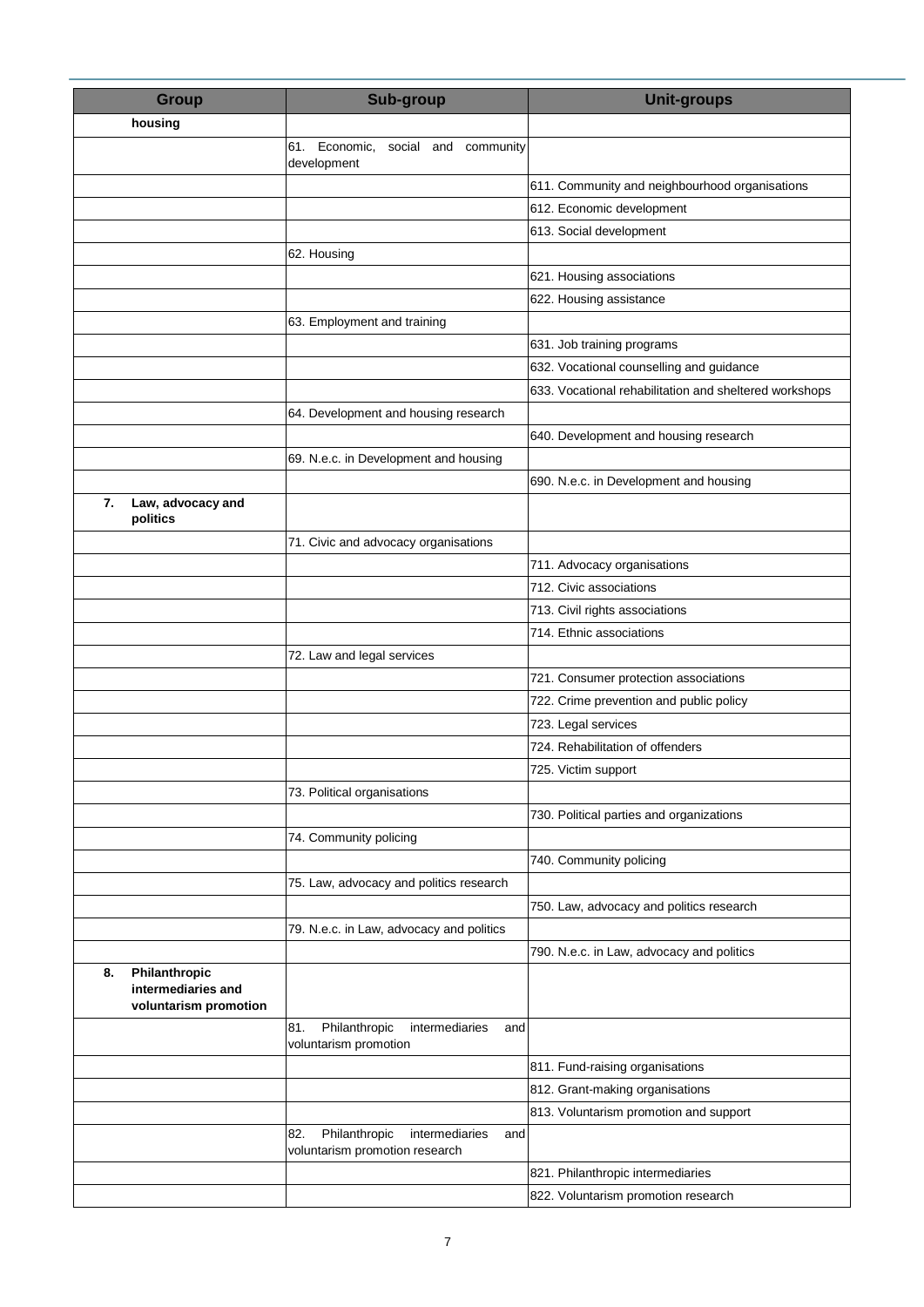| <b>Group</b>                                             | <b>Sub-group</b>                                                        | <b>Unit-groups</b>                                                                      |
|----------------------------------------------------------|-------------------------------------------------------------------------|-----------------------------------------------------------------------------------------|
|                                                          | 89. N.e.c. in Philanthropic intermediaries<br>and voluntarism promotion |                                                                                         |
|                                                          |                                                                         | 890.<br>N.e.c.<br>in<br>Philanthropic<br>intermediaries<br>and<br>voluntarism promotion |
| 9.<br>International                                      |                                                                         |                                                                                         |
|                                                          | 91. International activities                                            |                                                                                         |
|                                                          |                                                                         | 911. Exchange/friendship/cultural programs                                              |
|                                                          |                                                                         | 912. International disaster and relief organizations                                    |
|                                                          |                                                                         | 913. International human rights and peace organizations                                 |
|                                                          |                                                                         | 914. Development assistance associations                                                |
|                                                          | 92. International research                                              |                                                                                         |
|                                                          |                                                                         | 920. International research                                                             |
|                                                          | 99. N.e.c. in International                                             |                                                                                         |
|                                                          |                                                                         | 990. N.e.c. in International                                                            |
| 10. Religion                                             |                                                                         |                                                                                         |
|                                                          | 10 1. Religious Congregations and<br>Associations                       |                                                                                         |
|                                                          |                                                                         | 10 11. Associations of congregations                                                    |
|                                                          |                                                                         | 10 12. Congregations                                                                    |
|                                                          | 10 2. Religion research                                                 |                                                                                         |
|                                                          |                                                                         | 10 20. Religion research                                                                |
|                                                          | 10 9. N.e.c. in Religion                                                |                                                                                         |
|                                                          |                                                                         | 10 90. N.e.c. in Religion                                                               |
| 11. Business and<br>professional<br>associations, unions |                                                                         |                                                                                         |
|                                                          | 11 1. Business associations                                             |                                                                                         |
|                                                          |                                                                         | 11 10. Business associations                                                            |
|                                                          | 11 2. Professional associations                                         |                                                                                         |
|                                                          |                                                                         | 11 20. Professional associations                                                        |
|                                                          | 11 3. Labour unions                                                     |                                                                                         |
|                                                          |                                                                         | 11 30. Labour unions                                                                    |
|                                                          | 11 4. Business and professional<br>associations, unions research        |                                                                                         |
|                                                          |                                                                         | 11 40. Business and professional associations, unions<br>research                       |
|                                                          | 11 9. N.e.c. in Business and professional<br>associations, unions       |                                                                                         |
|                                                          |                                                                         | 11 90. N.e.c. in Business and professional associations,<br>unions                      |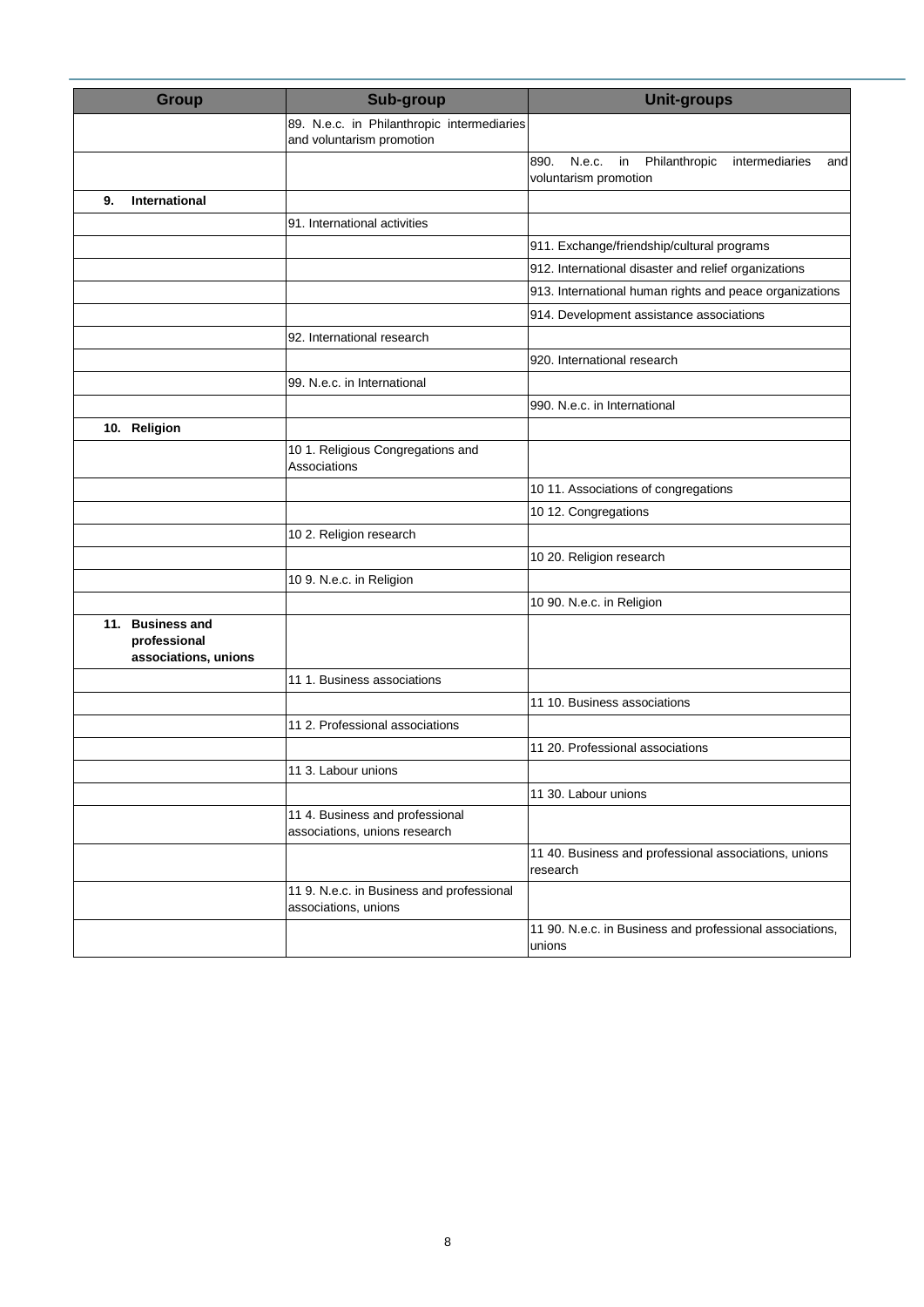# <span id="page-16-0"></span>**F. Detail**

# **Group 1: Culture and recreation**

Non-profit activities in this group are classified into the following sub-groups:

- 11 Culture and arts
- 12 Sports
- 13 Recreation social and service clubs
- 14 Culture and recreation research
- 19 N.e.c. in culture and recreation

## **Sub-group 11: Culture and arts**

Non-profit activities in this sub-group are classified into the following unit-groups:

- 111 Historical, literacy and humanistic societies
- 112 Media and communications
- 113 Museums
- 114 Performing arts
- 115 Visual arts, architecture, ceramic art
- 116 Zoos and aquariums

#### **Unit-group 111**

#### **Historical, literacy and humanistic societies**

Examples of Non-profit activities classified here:

- Promotion and appreciation of the humanities
- Preservation of historical and cultural artefacts
- Commemoration of historical events
- Historical societies
- Poetry and literary societies
- Language associations
- Reading promotion
- War memorials
- Commemorative funds and associations
- Traditional Affairs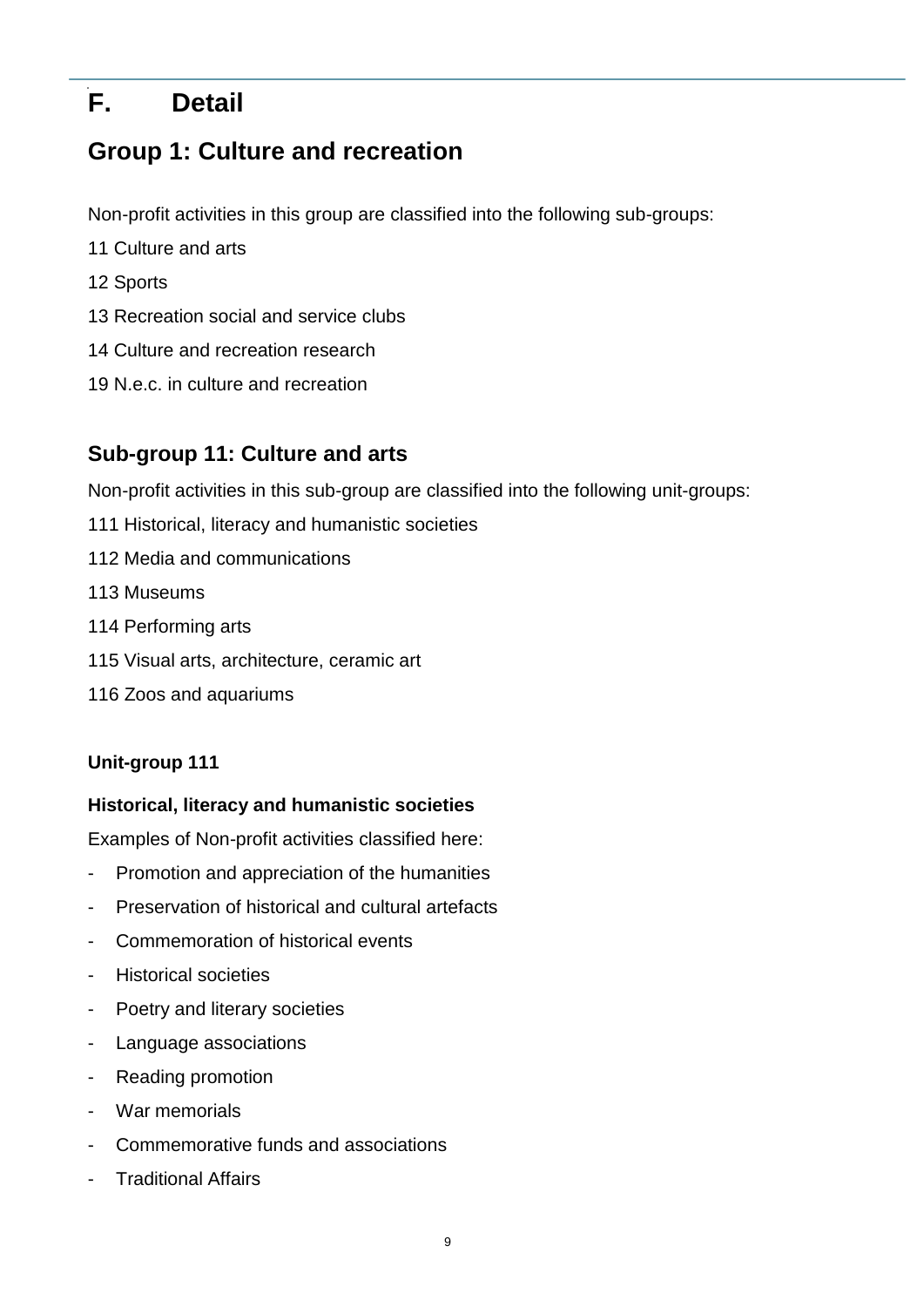#### **Media and communications**

Examples of Non-profit activities classified here:

Production and dissemination of information and communication for example:

- Radio and TV stations
- Publishing of books
- Journals
- Newspapers
- Newsletters
- Film production
- Libraries

#### **Unit-group 113**

#### **Museums**

Examples of Non-profit activities classified here:

General and specialised museums covering:

- Art
- History
- Sciences
- Technology
- Culture

## **Unit-group 114**

#### **Performing arts**

Examples of Non-profit activities classified here:

Performing arts centres, companies and associations include:

- Theatres
- Dance
- Ballet
- Opera
- Orchestras
- Chorals
- Music ensembles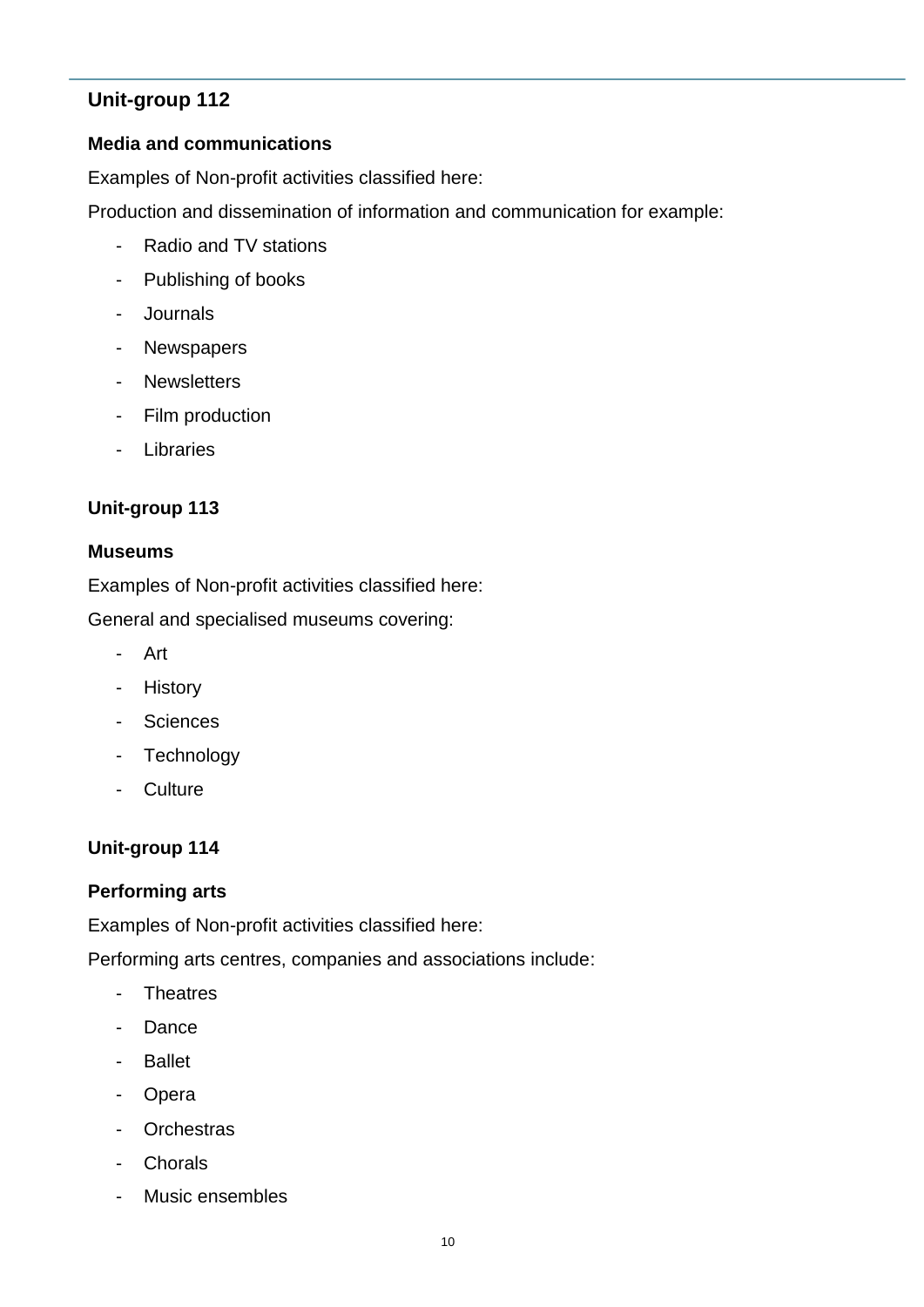#### **Visual arts, architecture, ceramic art**

Examples of Non-profit activities classified here:

Production, dissemination and display of visual arts and architecture include:

- Sculpture
- Photographic societies
- Painting
- Drawing
- Design centres
- Architectural associations

## **Unit-group 116**

#### **Zoos and aquariums**

Examples of Non-profit activities classified here:

Provision of recreational facilities and services to individuals and communities:

- Zoos
- Aquariums

## **Unit-group 117**

#### **Traditional affairs**

Examples of Non-profit activities classified here:

- Management of traditional affairs

## **Sub-group 12: Sports**

Non-Profit activities in this sub-group are classified into the following unit-group:

120 Sports

## **Unit-group 120**

## **Sports**

Examples of Non-profit activities classified here:

Provision of:

- Amateur sport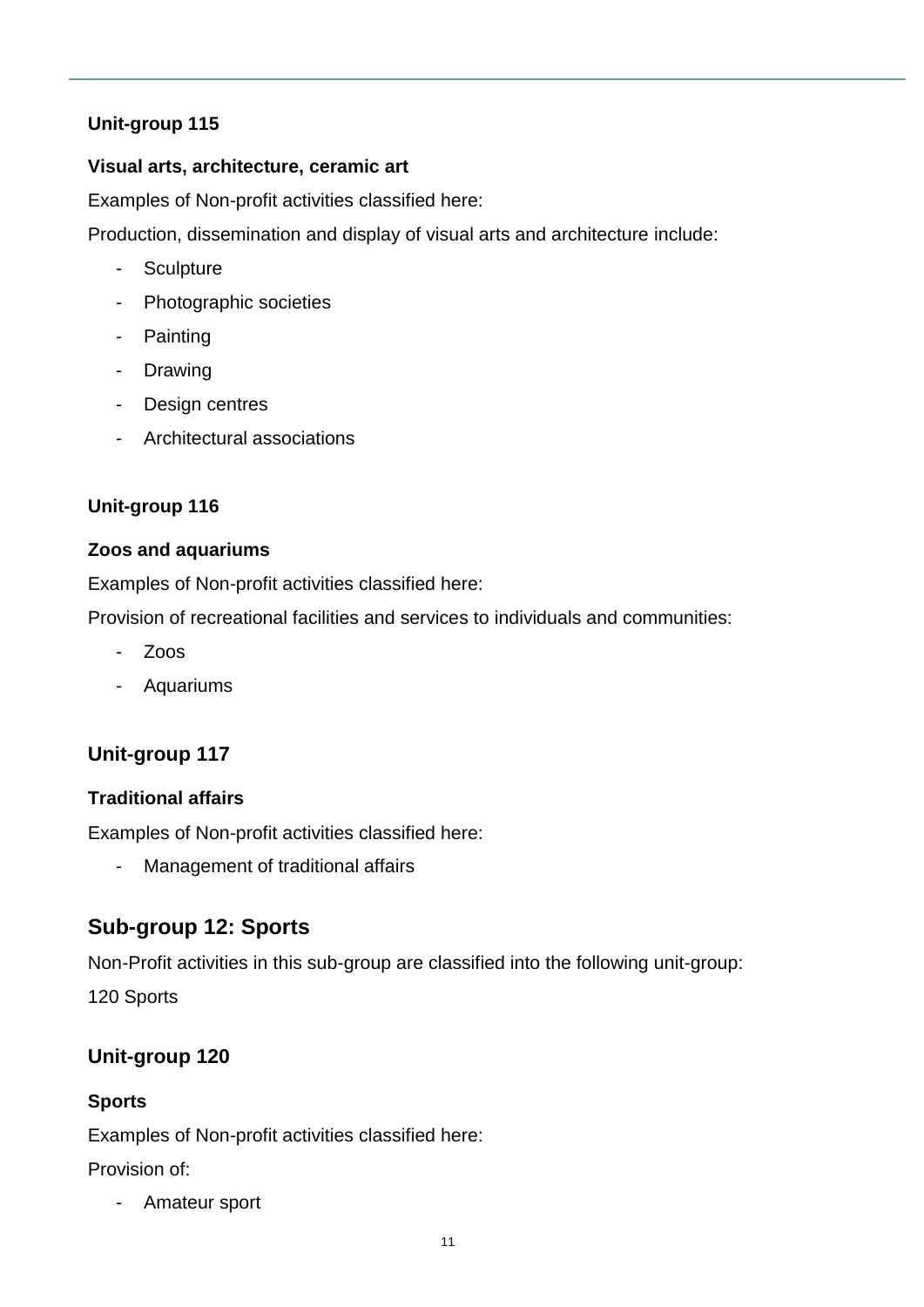- Training
- Physical fitness
- Sport competition services and events
- Fitness and wellness centres

## **Sub-group 13: Recreation social and service clubs**

Non-profit activities in this sub-group are classified into the following unit-groups:

- 131 Recreation and social clubs
- 132 Service clubs

## **Unit-group 131**

#### **Recreation and social clubs**

Examples of Non-profit activities classified here:

Provision recreational facilities and services to individuals and communities, including:

- Playground associations
- Country clubs
- Men's and women's clubs
- Touring clubs
- Leisure clubs

## **Unit-group 132**

#### **Service clubs**

Examples of Non-profit activities classified here:

Membership organisations providing services to members and local communities, for example:

- Lions
- Zonta International
- Rotary club
- Kiwanis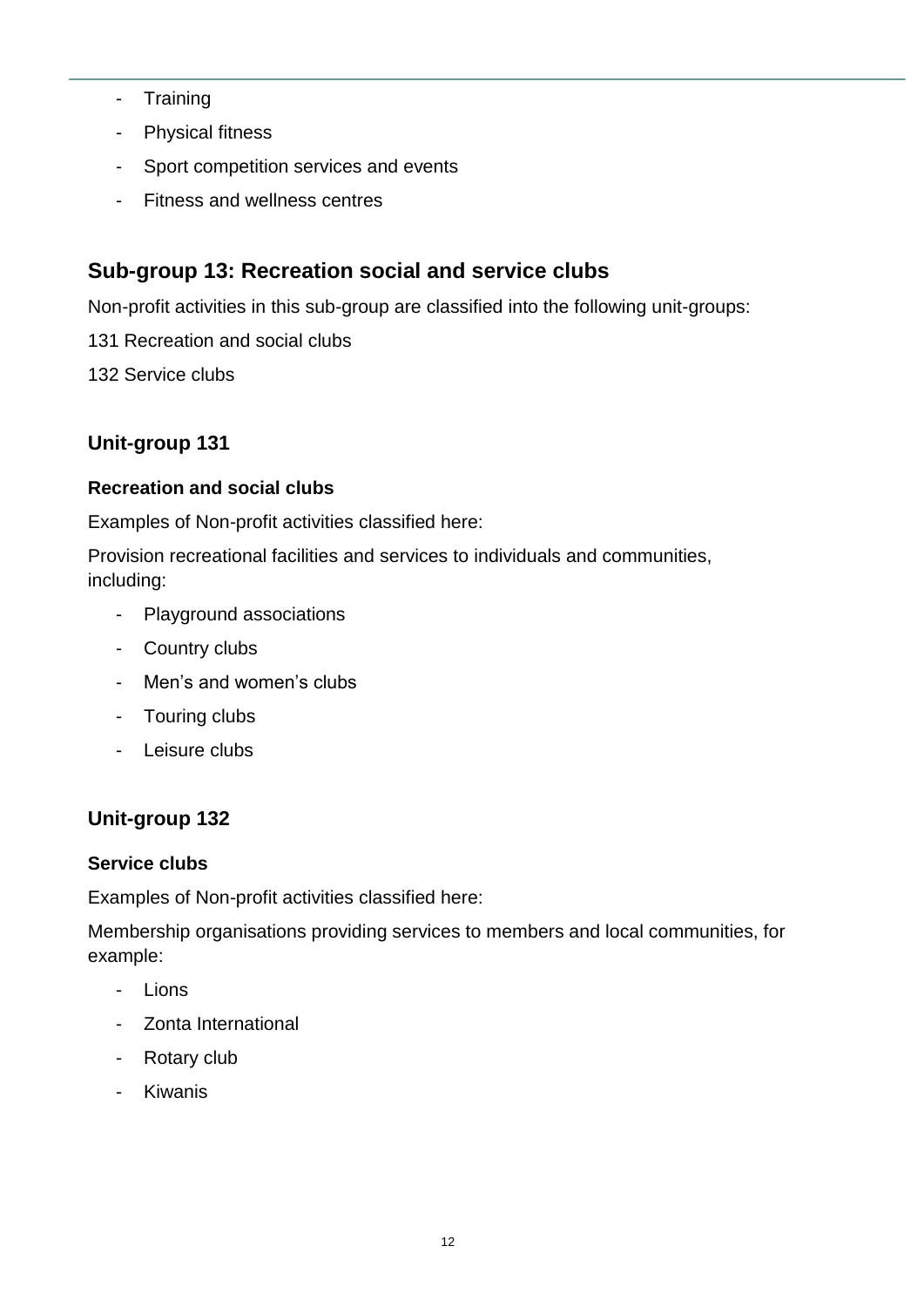## **Sub-group 14: Culture and recreation research**

Non-profit activities in this sub-group are classified into the following unit-groups: 140 Culture and recreation research

## **Unit-group 140**

#### **Culture and recreation research**

Examples of Non-profit activities classified here:

- Research with regards to culture and recreation activities

## **Sub-group 19: N.e.c. in Culture and recreation**

Non-profit activities in this sub-group are classified into the following unit-groups: 190 N.e.c. in Culture and recreation

## **Unit-group 190**

#### **N.e.c. in Culture and recreation**

Examples of Non-profit activities classified here:

- Activities not classifiable in other unit-groups of Group 1: Culture and recreation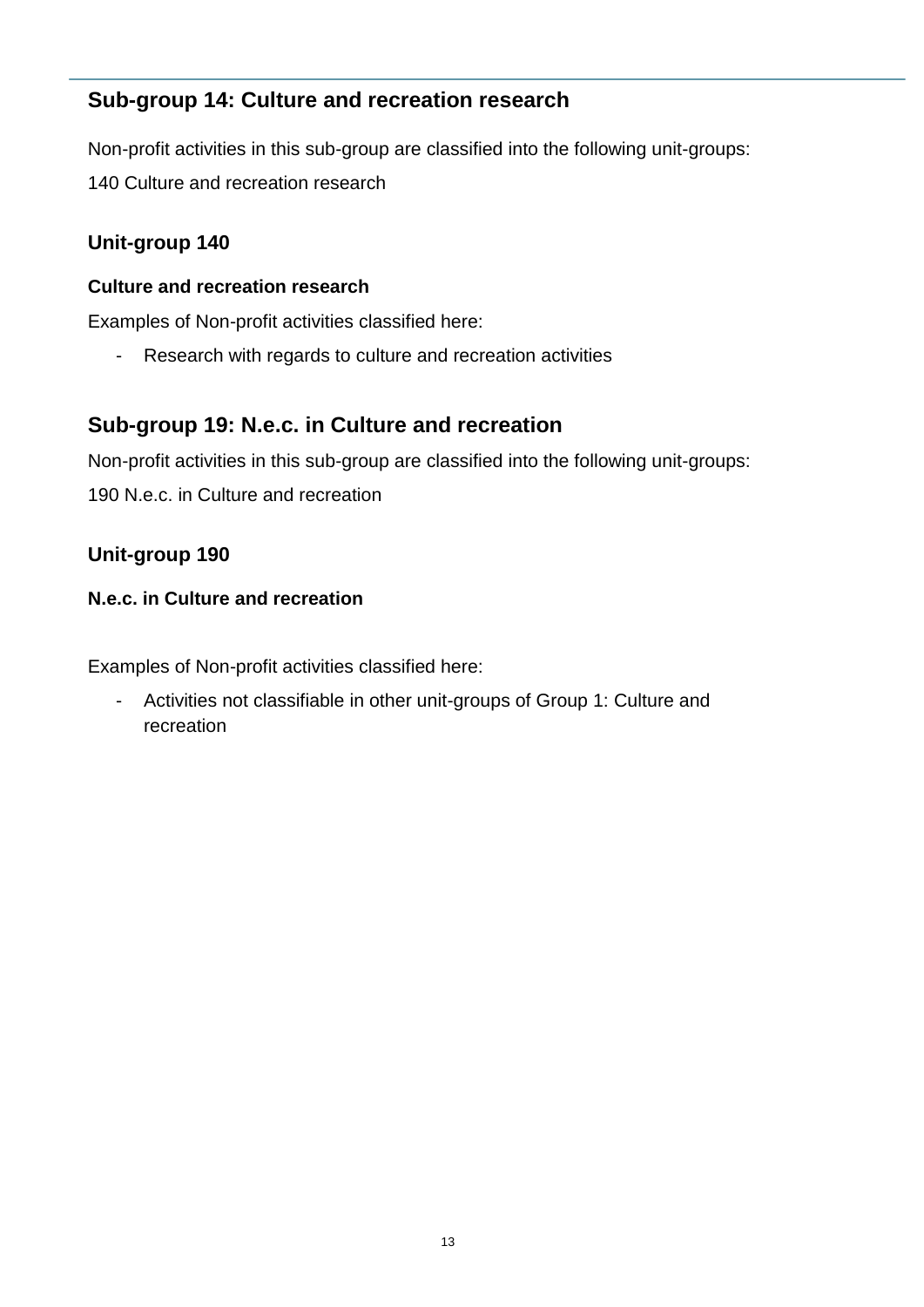# **Group 2: Education and research**

Non-profit activities in this group are classified into the following sub-groups: 21 Primary and secondary education 22 Higher education 23 Other education 24 Education research

29 N.e.c. in Education

## **Sub-group 21: Primary and secondary education**

Non-profit activities in this sub-group are classified into the following unit-groups:

210 Elementary, primary and secondary education

## **Unit-group 210**

#### **Primary and secondary education**

Examples of Non-profit activities classified here:

Education at primary and secondary levels include:

- Organisations excluding all day care organisations<sup>2</sup>

## **Sub-group 22: Higher education**

Non-profit activities in this sub-group are classified into the following unit-groups: 220 Higher education

## **Unit-group 220**

#### **Higher education**

Examples of Non-profit activities classified here:

Higher learning, providing academic degrees includes:

- Universities
- Business management schools
- Law schools
- Medical schools

 2 For the purpose of compilation of the NPI Satellite account, all day-care centre activities will be excluded from this unit-group. Day-care will be classified under Social services in unit-group 412.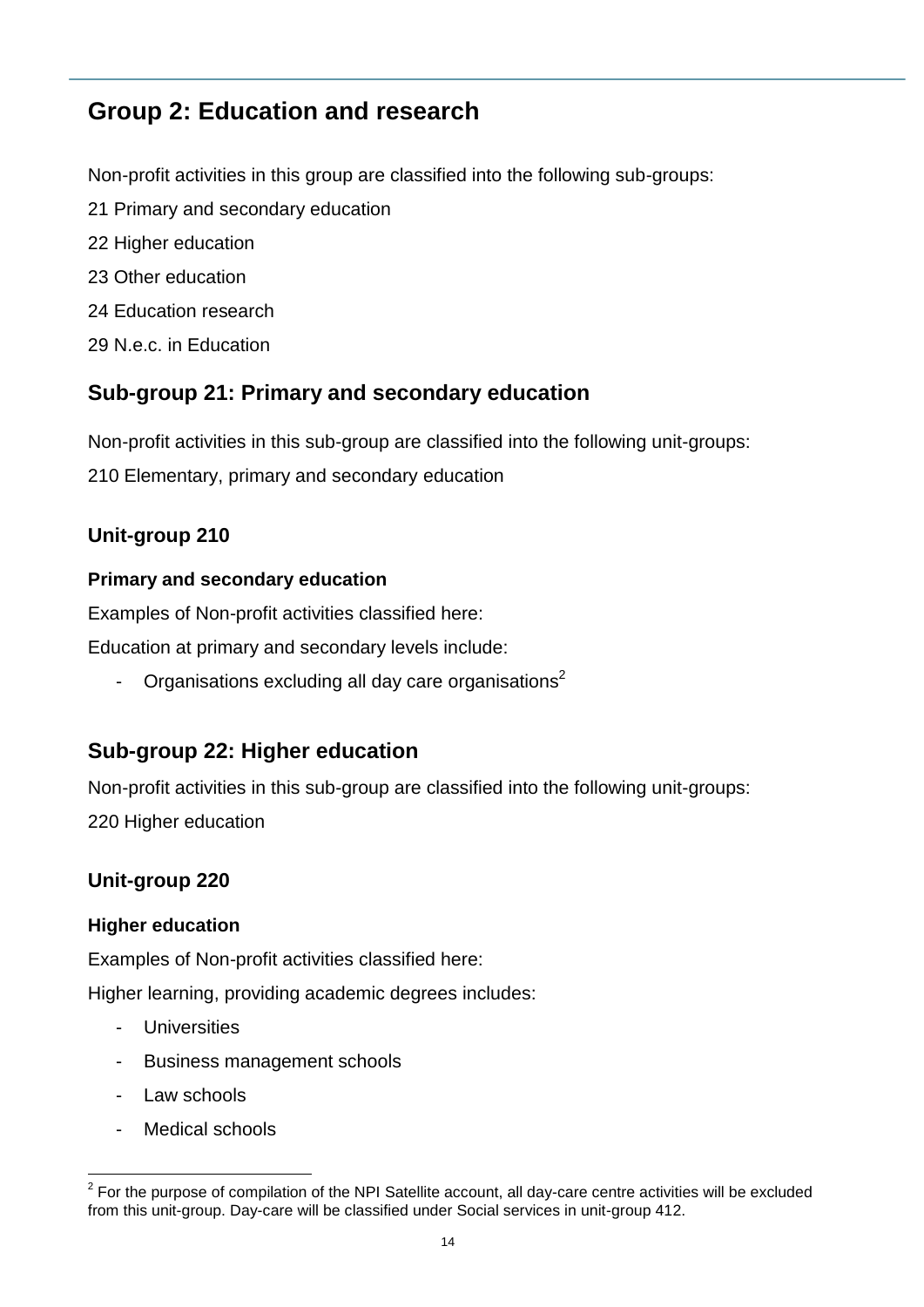## **Sub-group 23: Other education**

Non-profit activities in this sub-group are classified into the following unit-groups:

- 231 Adult / continuing education
- 232 Vocational / technical schools

## **Unit-group 231**

#### **Adult / continuing Education**

Examples of Non-profit activities classified here:

Institutions engaged in providing education and training in addition to the formal educational systems includes:

- Schools of continuing studies
- Correspondence schools
- Night schools
- Sponsored literacy and reading programmes

#### **Unit-group 232**

#### **Vocational / technical schools**

Examples of Non-profit activities classified here:

Technical and vocational training specifically geared towards gaining employment include:

- Trade schools
- Paralegal training
- Secretarial schools

## **Sub-group 24: Education research**

Non-profit activities in this sub-group are classified into the following unit-groups:

240 Education research

#### **Unit-group 240**

#### **Education research**

Examples of Non-profit activities classified here:

Research included: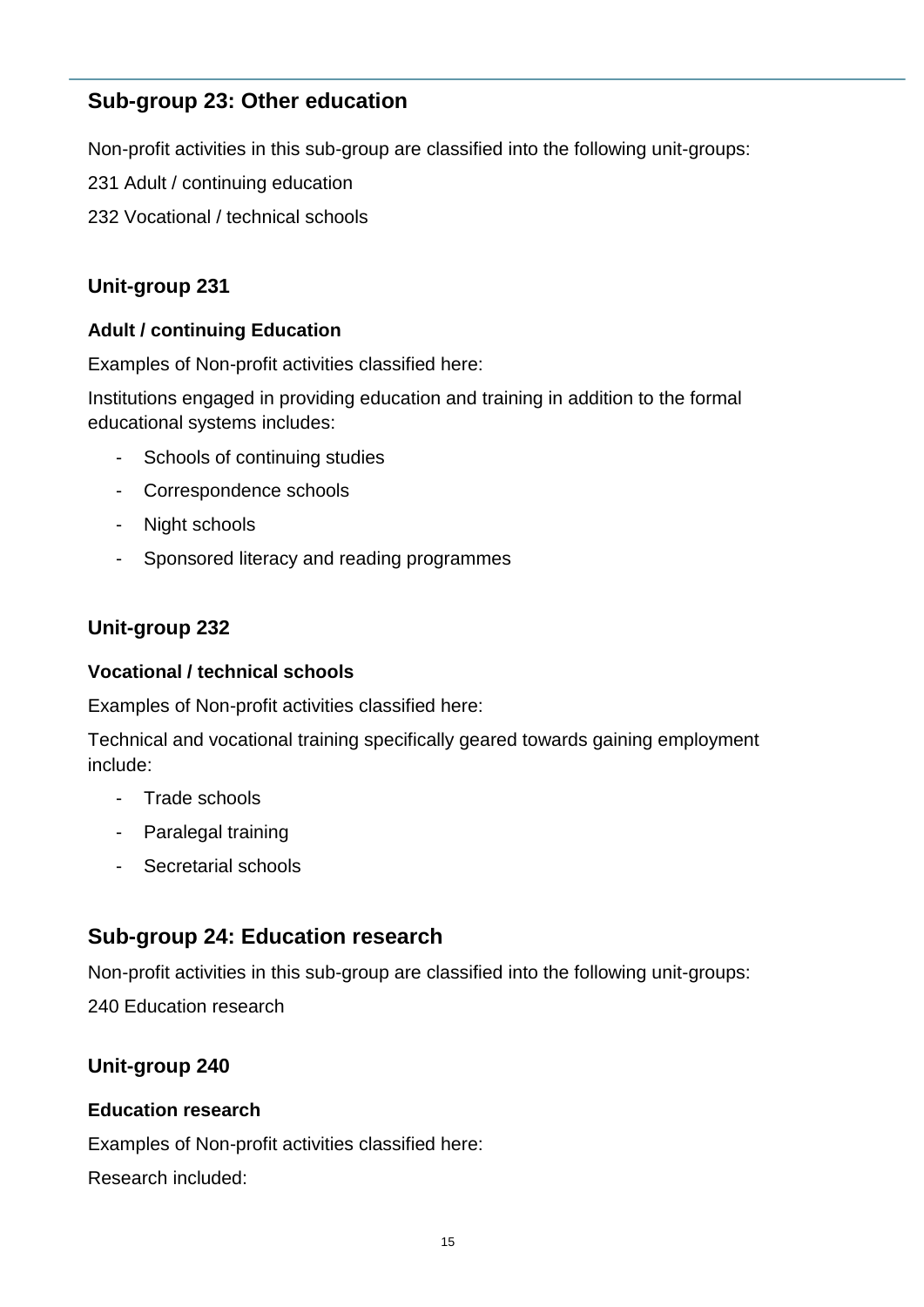- Physical research
- Life sciences research
- Engineering research
- Technology research
- Social science research

## **Sub-group 29: N.e.c. in Education**

Non-profit activities in this sub-group are classified into the following unit-groups: 290 N.e.c. in Education

## **Unit-group 290**

#### **N.e.c. in Education**

Examples of Non-profit activities classified here:

- Activities not classifiable in other unit-groups of Group 2: Education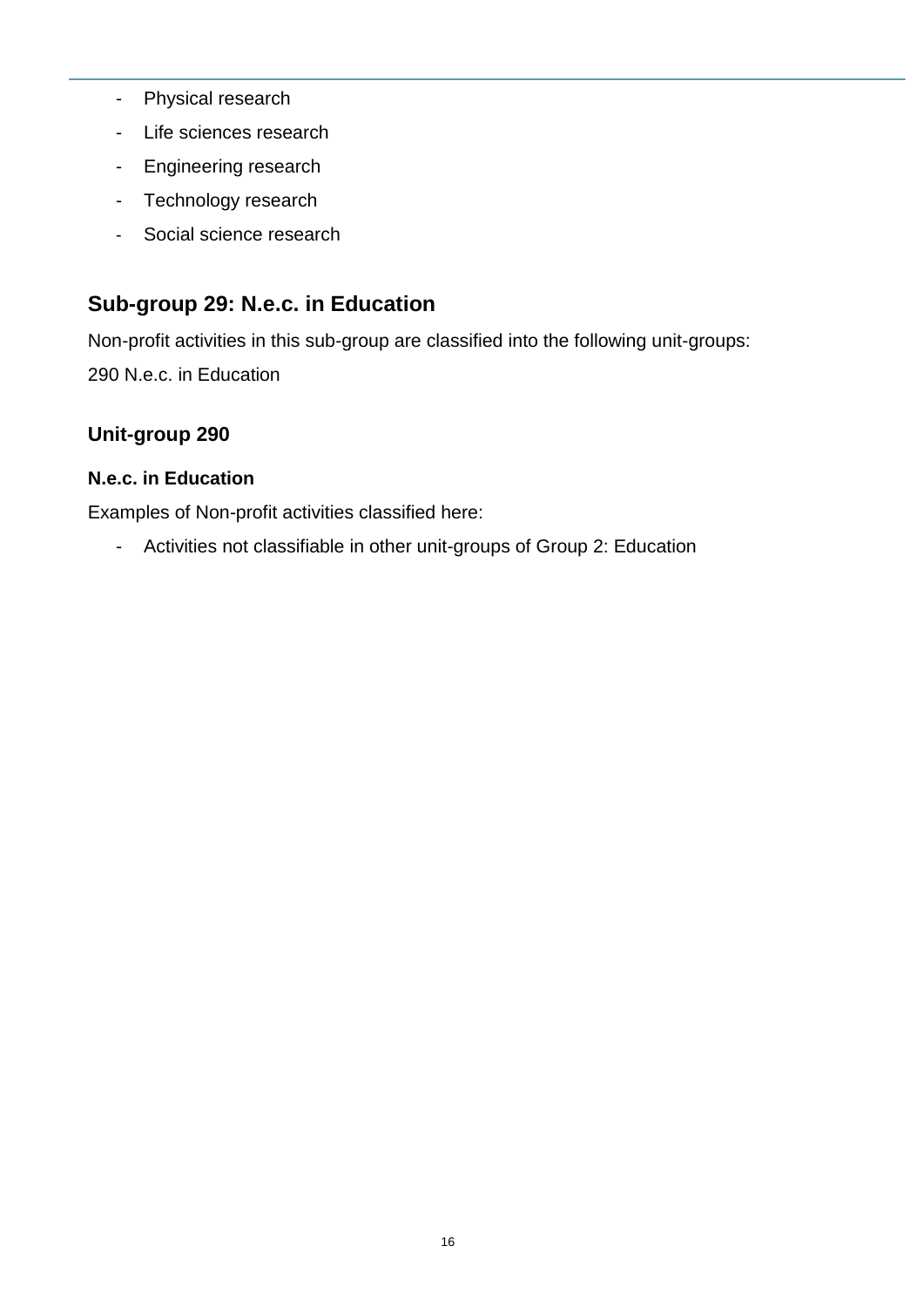# **Group 3: Health**

Non-profit activities in this group are classified into the following sub-groups: 31 Hospitals and rehabilitation 32 Nursing homes 33 Mental health and crisis intervention 34 Other health services 35 HIV and AIDS 36 Health research

39 N.e.c. in Health

## **Sub-group 31: Hospitals and rehabilitation**

Non-profit activities in this sub-group are classified into the following unit-groups:

311 Hospitals

312 Rehabilitation

## **Unit-group 311**

#### **Hospitals**

Examples of Non-profit activities classified here:

- Primarily impatient medical care and treatment

## **Unit-group 312**

#### **Rehabilitation**

Examples of Non-profit activities classified here:

Impatient health care and rehabilitative therapy to individuals suffering from physical impairments due to:

- Injury
- Genetic defect or disease and requiring extensive physiotherapy or similar forms of care

# **Sub-group 32: Nursing homes**

Non-Profit activities in this sub-group are classified into the following unit-groups:

320 Nursing homes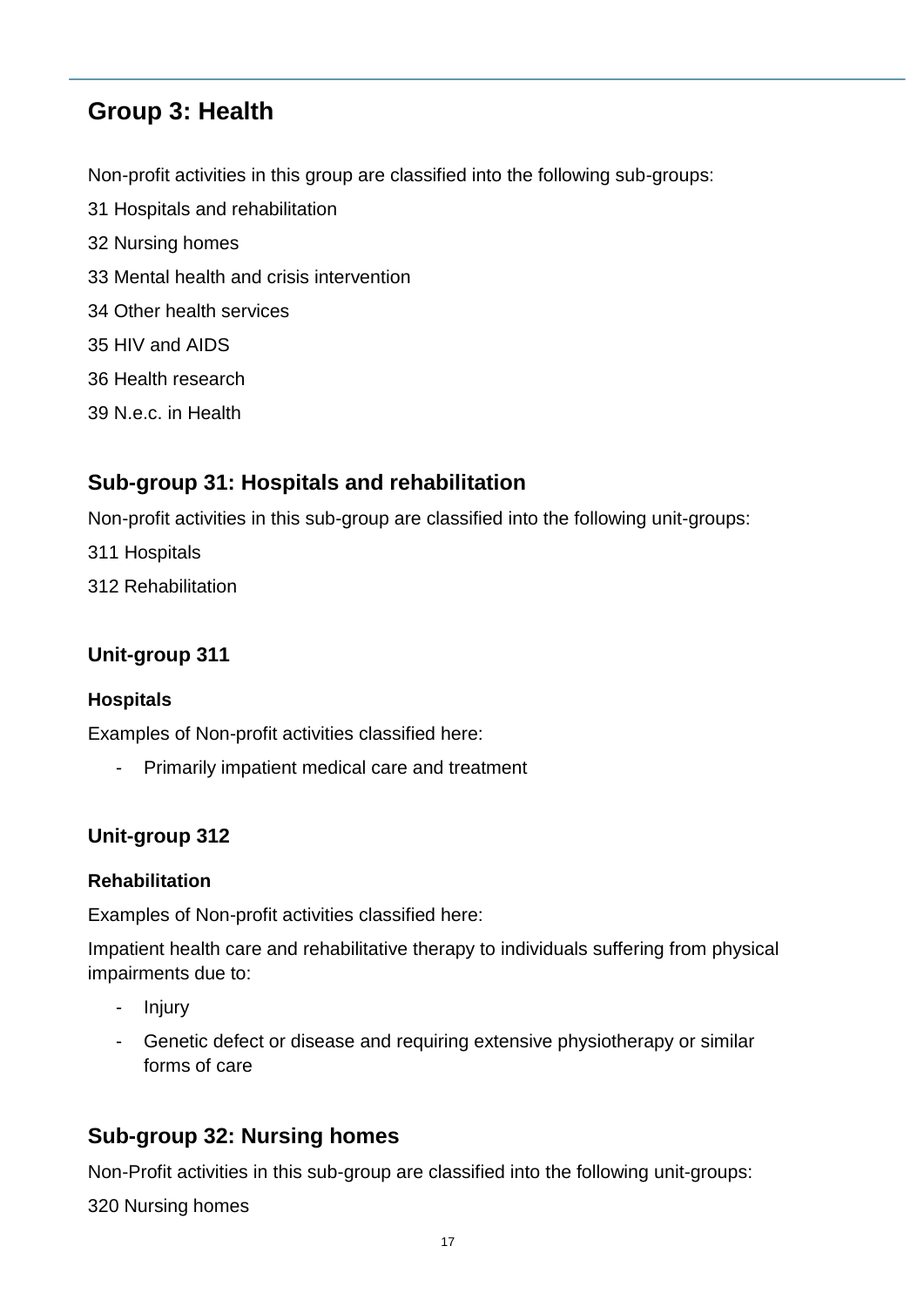#### **Nursing homes**

Examples of Non-profit activities classified here:

- Impatient convalescent care and residential care
- Primary health-care services
- Home for the frail elderly
- Nursing homes for the severely handicapped

## **Sub-group 33: Mental health and crisis intervention**

Non-profit activities in this sub-group are classified into the following unit-groups:

- 331 Crisis intervention
- 332 Mental health treatment
- 333 Psychiatric hospitals

## **Unit-group 331**

#### **Crisis intervention**

Examples of Non-profit activities classified here:

Outpatient services and counsel in acute mental health situations include:

- Suicide prevention
- Support to victims of assault and abuse

## **Unit-group 332**

#### **Mental health treatment**

Examples of Non-profit activities classified here:

Outpatient treatment for:

- Mentally ill patients
- Community mental health centres and halfway homes

## **Unit-group 333**

#### **Psychiatric hospitals**

Examples of Non-profit activities classified here: Impatient care and treatment for: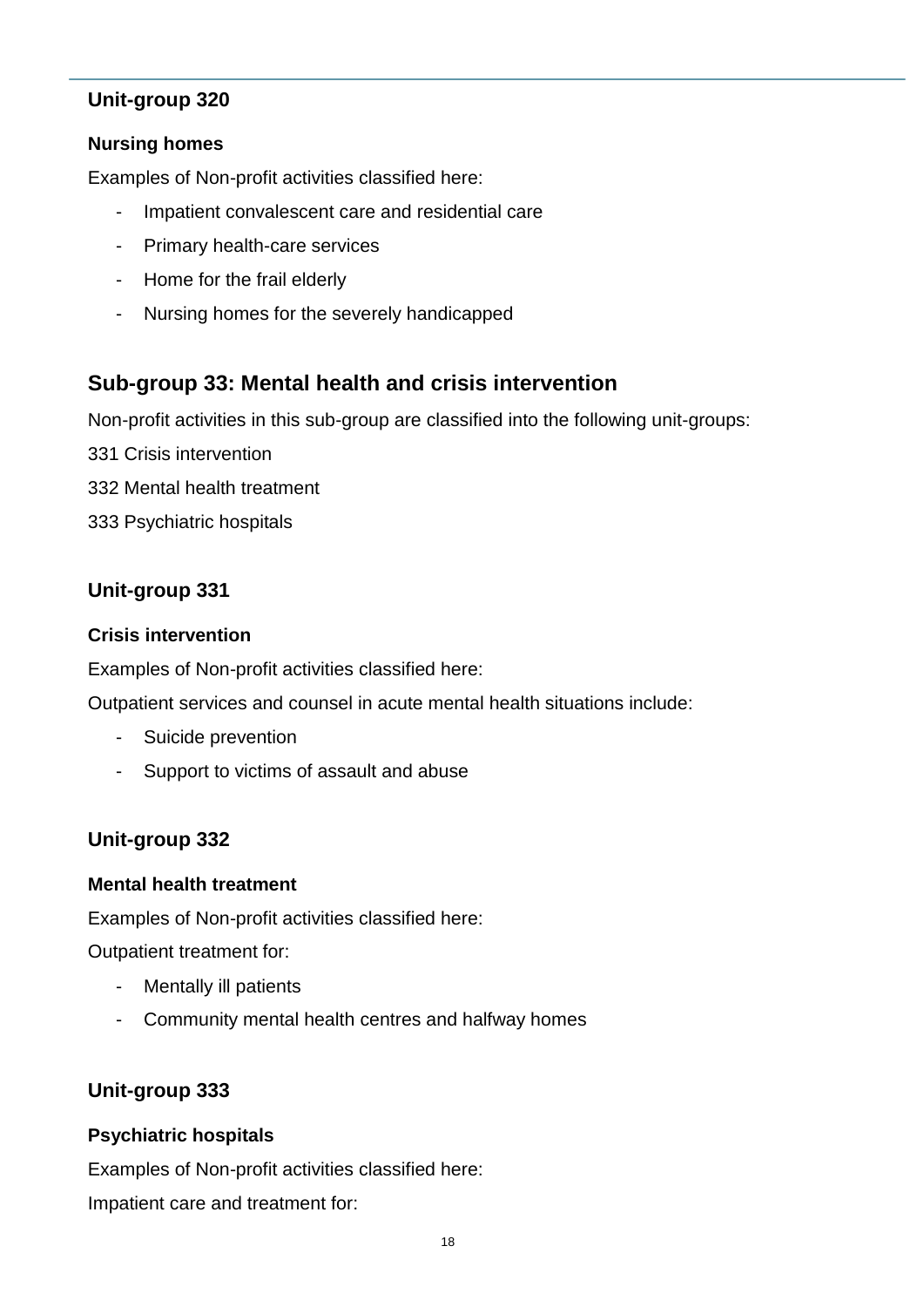- Mentally ill patients

## **Sub-group 34: Other health services**

Non-Profit activities in this sub-group are classified into the following unit-groups:

- 341 Emergency medical services
- 342 Health treatment, primarily outpatient
- 343 Public health and wellness education
- 344 Rehabilitative medical services

## **Unit-group 341**

#### **Emergency medical services**

Examples of Non-profit activities classified here:

Services to persons in need of immediate care include:

- Ambulatory services
- Paramedical emergency care
- Shock / trauma programmes
- Lifeline programmes
- Ambulance services

## **Unit-group 342**

#### **Health treatment, primarily outpatient**

Examples of Non-profit activities classified here:

Organisations that provide primarily outpatient health services include:

- **Health clinics**
- Vaccination centres

## **Unit-group 343**

#### **Public health and wellness education**

Examples of Non-profit activities classified here:

Public health promotion and health education include:

- Sanitation screening for potential health hazards
- First aid training and services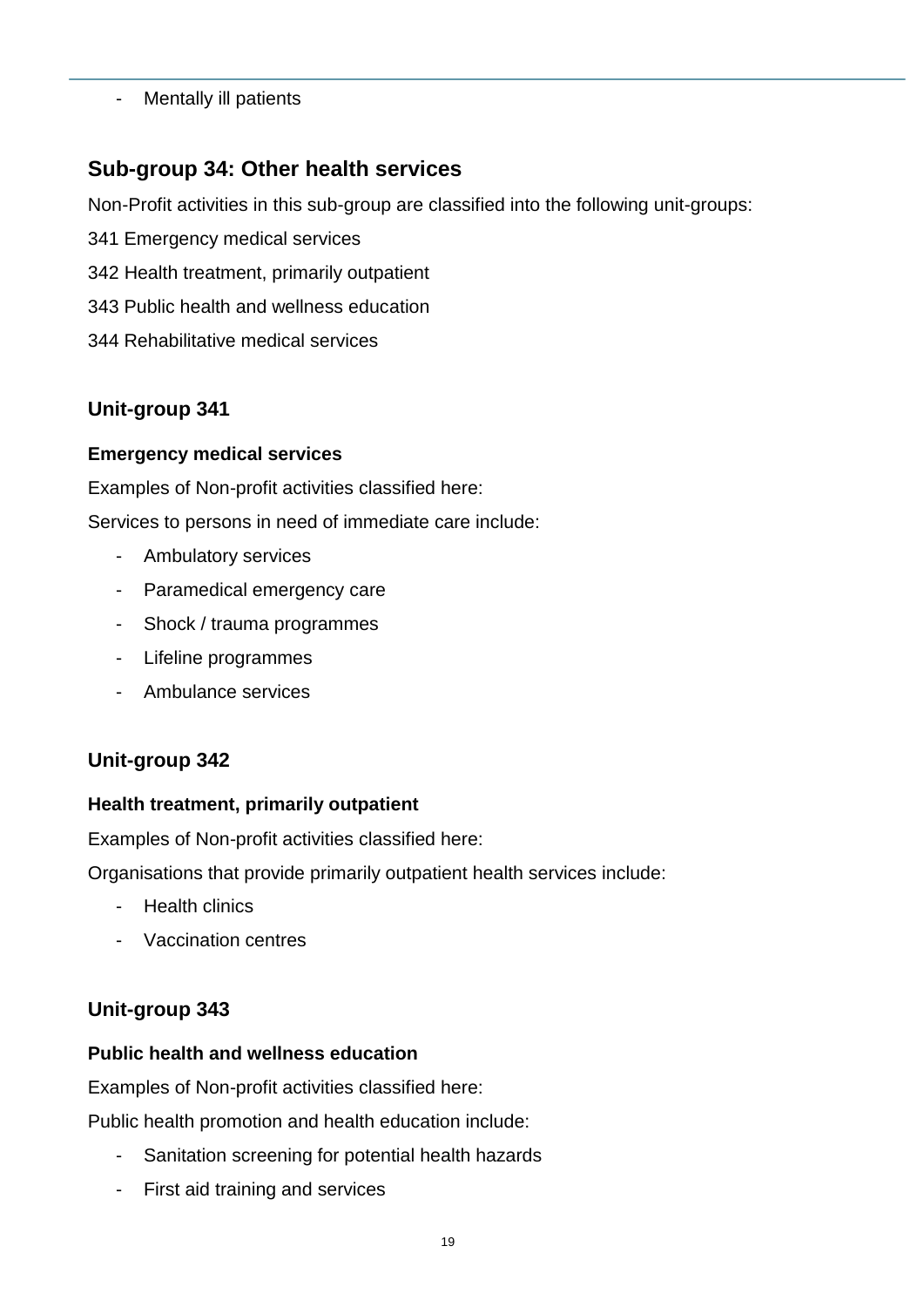- Family planning services

## **Unit-group 344**

#### **Rehabilitative medical services**

Examples of Non-profit activities classified here:

Outpatient therapeutic care includes:

- Nature care centres
- Yoga clinics
- Physical therapy centres

# **Sub-group 35: HIV and AIDS**

Non-Profit activities in this sub-group are classified into the following unit-groups:

351 HIV and AIDS education

352 Care and support for people living with HIV/AIDS

353 Prevention of HIV and AIDS

## **Unit-group 351**

#### **HIV and AIDS education**

Examples of Non-profit activities classified here:

- Distribution of information relating to HIV and AIDS in order to educate people

## **Unit-group 352**

## **Care and support for people living with HIV/AIDS**

Examples of Non-profit activities classified here:

- Providing care and support for people living with HIV/AIDS

## **Unit-group 353**

#### **Prevention of HIV and AIDS**

Examples of Non-profit activities classified here:

- Prevention of HIV infection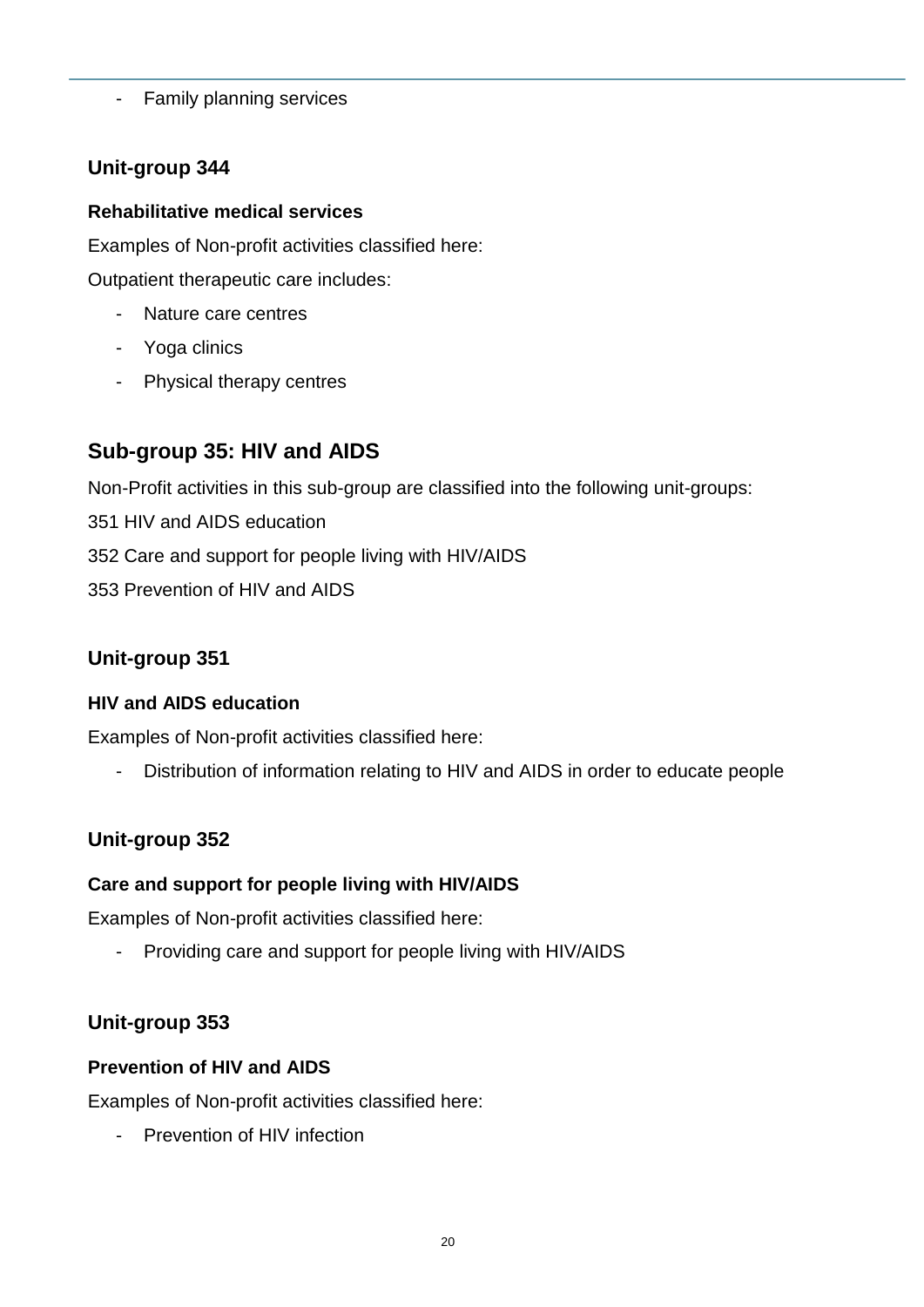## **Sub-group 36: Health research**

Non-Profit activities in this sub-group are classified into the following unit-groups: 360 Health research

## **Unit-group 360**

#### **Health research**

Examples of Non-profit activities classified here:

- Research on specific diseases
- Disorders or medical disciplines

## **Sub-group 39: N.e.c. in Health**

Non-Profit activities in this sub-group are classified into the following unit-groups: 390 N.e.c. in Health

## **Unit-group 390**

#### **N.e.c. in Health**

Examples of Non-profit activities classified here:

- Activities not classifiable in other unit-groups of Group 3: Health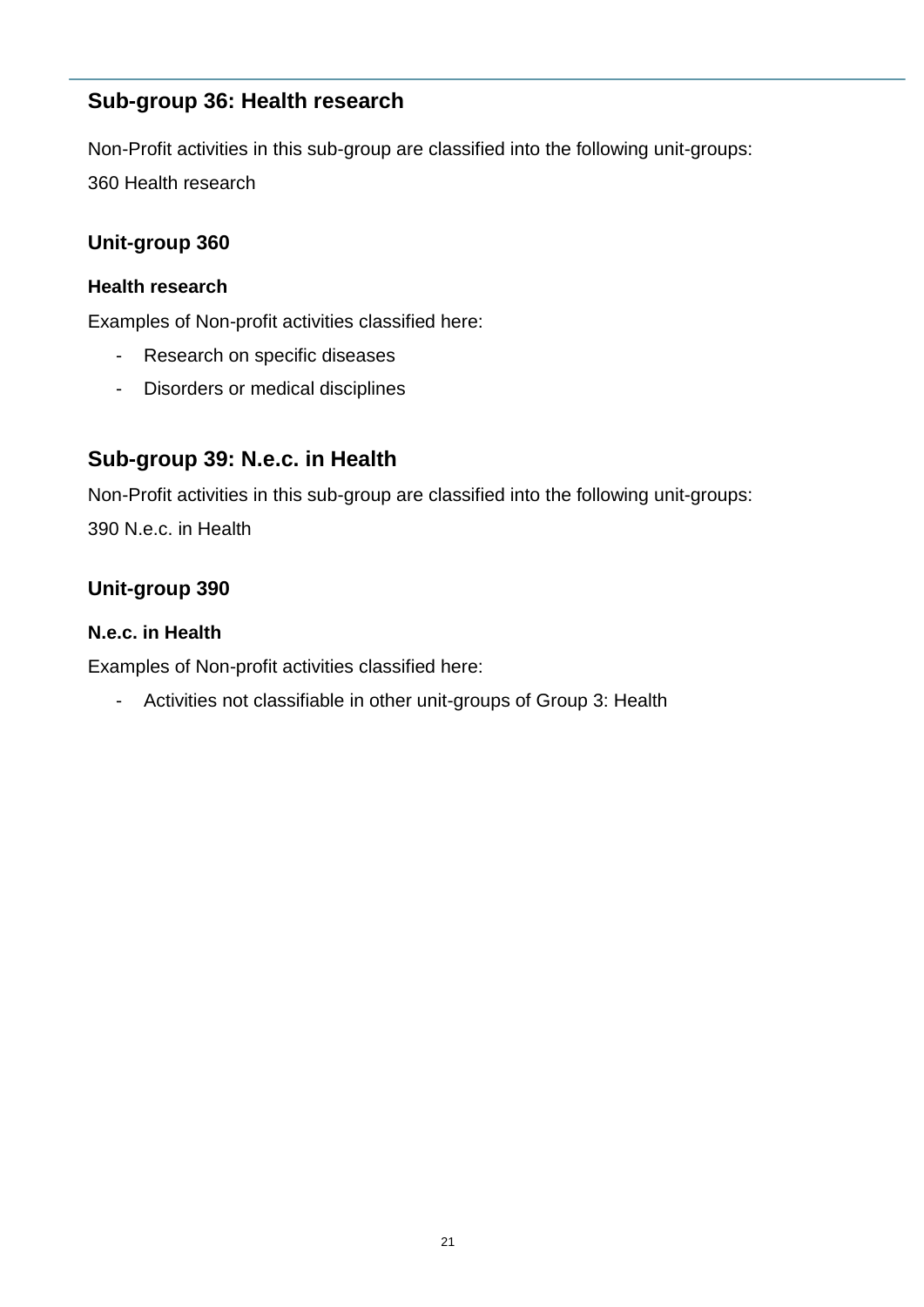# **Group 4: Social services**

Non-profit activities in this group are classified into the following sub-groups:

- 41 Social services
- 42 Emergency and relief
- 43 Income support and maintenance
- 44 Social services research
- 49 N.e.c. in Social services

## **Sub-group 41: Social services**

Non-profit activities in this sub-group are classified into the following unit-groups:

- 411 Family services
- 412 Child welfare and child services
- 413 Day care
- 414 Self-help and other personal social services
- 415 Services for the elderly
- 416 Services for the handicapped
- 417 Youth services and youth welfare
- 418 Services for the orphanages

#### **Unit-group 411**

#### **Family services**

Examples of Non-profit activities classified here:

Services to families include:

- Family life/parent education
- Single parent agencies and services
- Family violence shelters and services

#### **Unit-group 412**

#### **Child welfare and child services**

Examples of Non-profit activities classified here: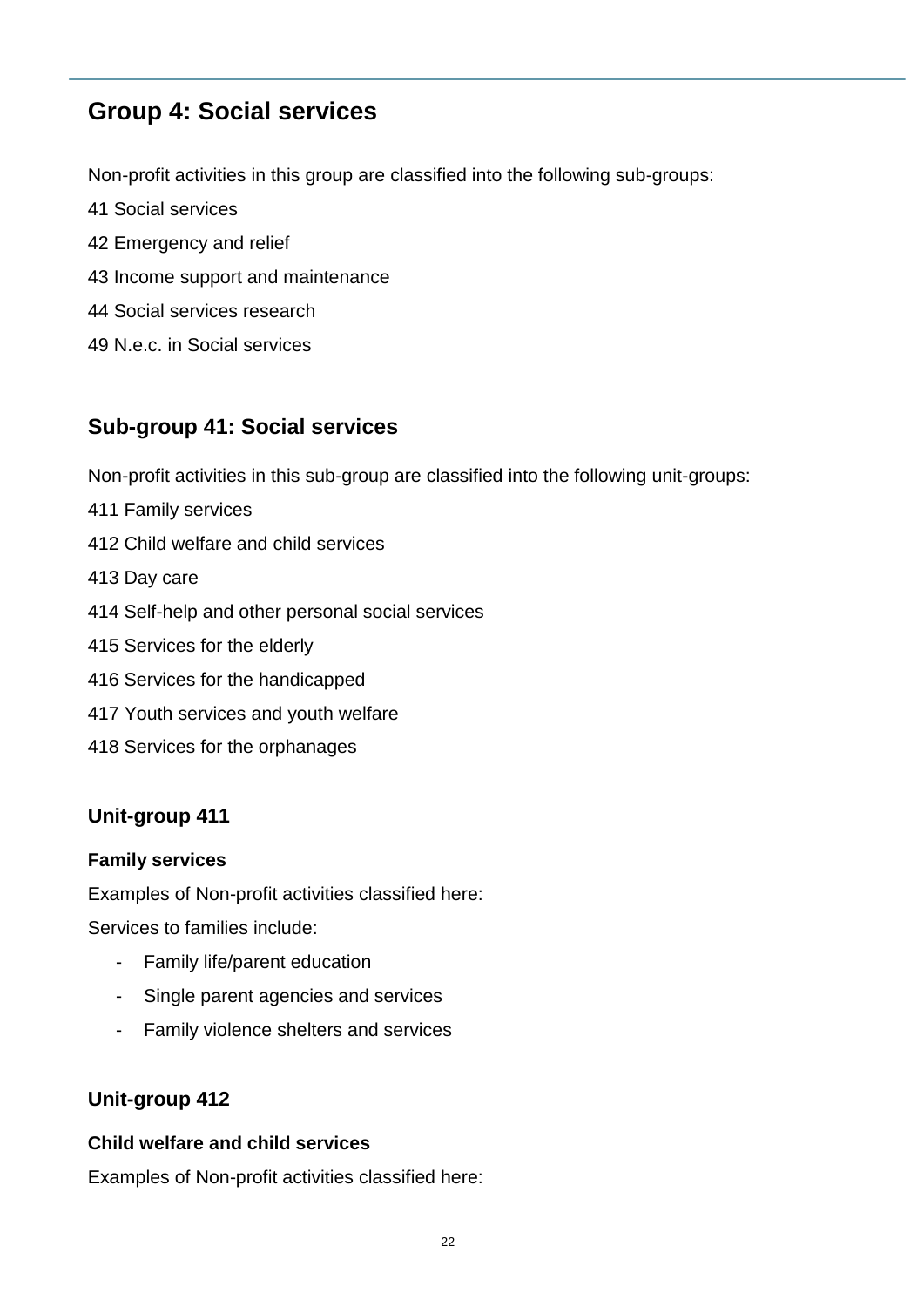- Services to children
- Adoption services
- Child development centres
- Foster care

#### **Day care**

Examples of Non-profit activities classified here:

- Infant-care centres and nurseries
- Day care

## **Unit-group 414**

## **Self-help and other personal social services**

Examples of Non-profit activities classified here:

Programmes and services for self-help and personal development include:

- Support groups
- Personal counselling
- Credit counselling
- Money management services
- Cooperatives working with drug addicts

## **Unit-group 415**

## **Services for the elderly**

Examples of Non-profit activities classified here:

Organisations providing geriatric care include:

- In-home services
- Homemaker services
- Transport facilities
- Recreation
- Meal programmes
- Other services geared towards senior citizens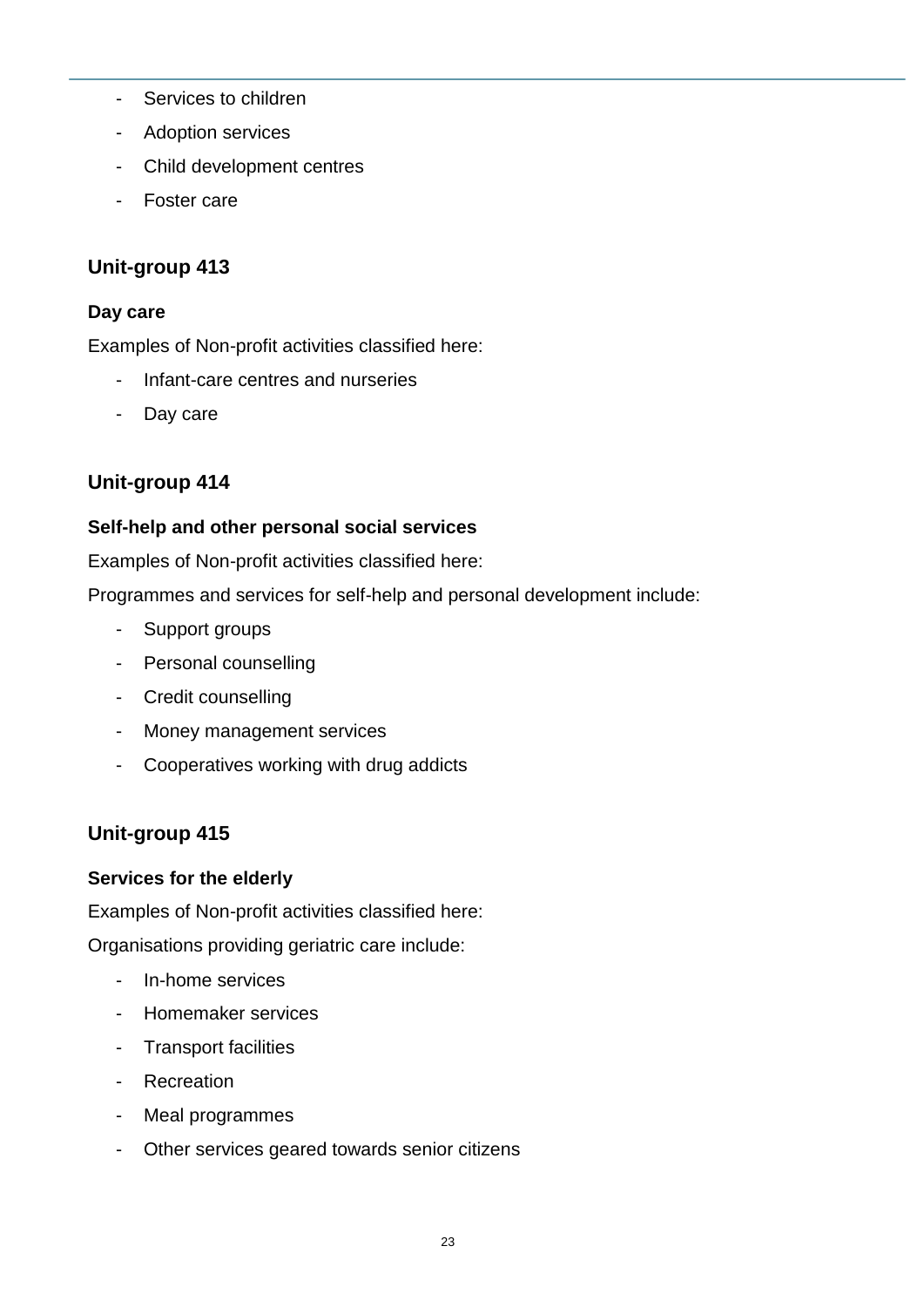#### *Excluded:*

- *Residential nursing homes*

## **Unit-group 416**

#### **Services for the handicapped**

Examples of Non-profit activities classified here:

Services for the handicapped include:

- Homes
- Transport facilities
- Recreation and other specialised services

#### *Excluded:*

- *Nursing homes*

## **Unit-group 417**

#### **Youth services and youth welfare**

Examples of Non-profit activities classified here:

Services to youth include:

- Delinquency prevention services
- Teen pregnancy prevention
- Drop-out prevention
- Youth centres and clubs
- Job programmes for youth
- YMCA, YWCA, Boy Scouts, Girl Scouts and Big Brothers/Big Sisters

## **Unit-group 418**

#### **Services for the orphanage**

Examples of Non-profit activities classified here:

Organisations providing geriatric care include:

- Homemaker services
- Transport facilities
- Orphan care givers
- Meal programmes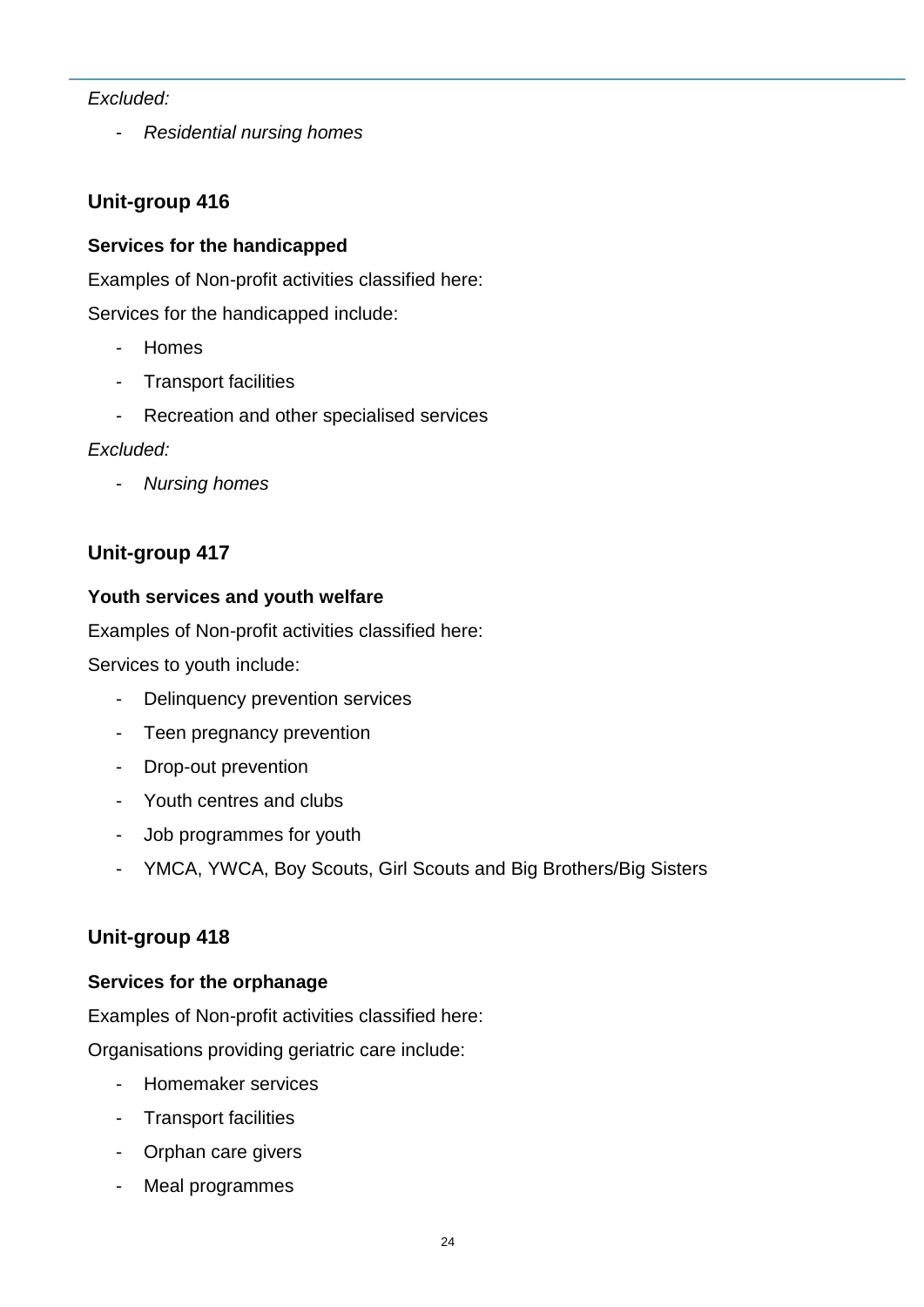- Other services geared towards orphans

## **Sub-group 42: Emergency and relief**

Non-Profit activities in this sub-group are classified into the following unit-groups:

- 421 Disaster / emergency prevention and control
- 422 Refugee assistance
- 423 Temporary shelters

## **Unit-group 421**

#### **Disaster / emergency prevention and control**

Examples of Non-profit activities classified here:

Organisations work to prevent, predict, control and alleviate the effects of disasters, to educate or otherwise prepare individuals to cope with the effects of disasters, or to provide relief to disaster victims and in include:

- Volunteer fire departments
- Life boat services

## **Unit-group 422**

#### **Refugee assistance**

Examples of Non-profit activities classified here:

Organisations providing:

- Food
- Clothing
- Shelter and services to refugees and immigrants

## **Unit-group 423**

#### **Temporary shelters**

Examples of Non-profit activities classified here:

Organisations providing temporary shelters to the homeless include:

- Travellers aid
- Temporary housing

# **Sub-group 43: Income and support maintenance**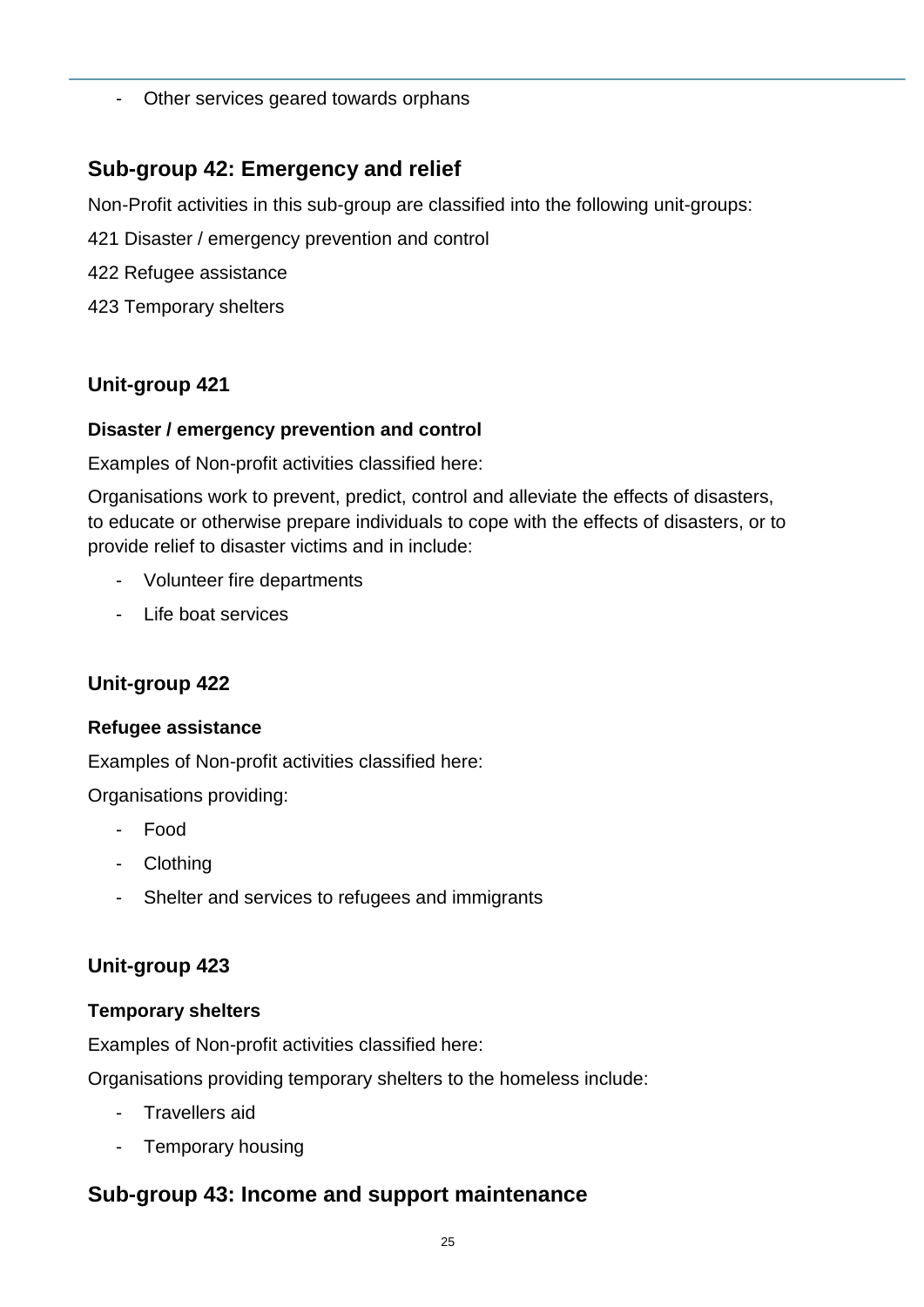Non-Profit activities in this sub-group are classified into the following unit-groups:

431 Income support and maintenance

432 Material assistance

## **Unit-group 431**

#### **Income support and maintenance**

Examples of Non-profit activities classified here:

Organisations providing cash assistance and other forms of direct services to persons unable to maintain a livelihood.

Burial funds

## **Unit-group 432**

## **Material assistance**

Examples of Non-profit activities classified here:

Organisations providing food, clothing, transport and other forms of assistance include:

- Food banks
- Clothing distribution centres

# **Sub-group 44: Social services research**

Non-profit activities in this sub-group are classified into the following unit-groups:

440 Social services research

## **Unit-group 440**

## **Social services research**

Examples of Non-profit activities classified here:

- Research with regards to social services

# **Sub-group 49: N.e.c. in Social services**

Non-Profit activities in this sub-group are classified into the following unit-groups: 490 N.e.c. in Social services

## **Unit-group 490**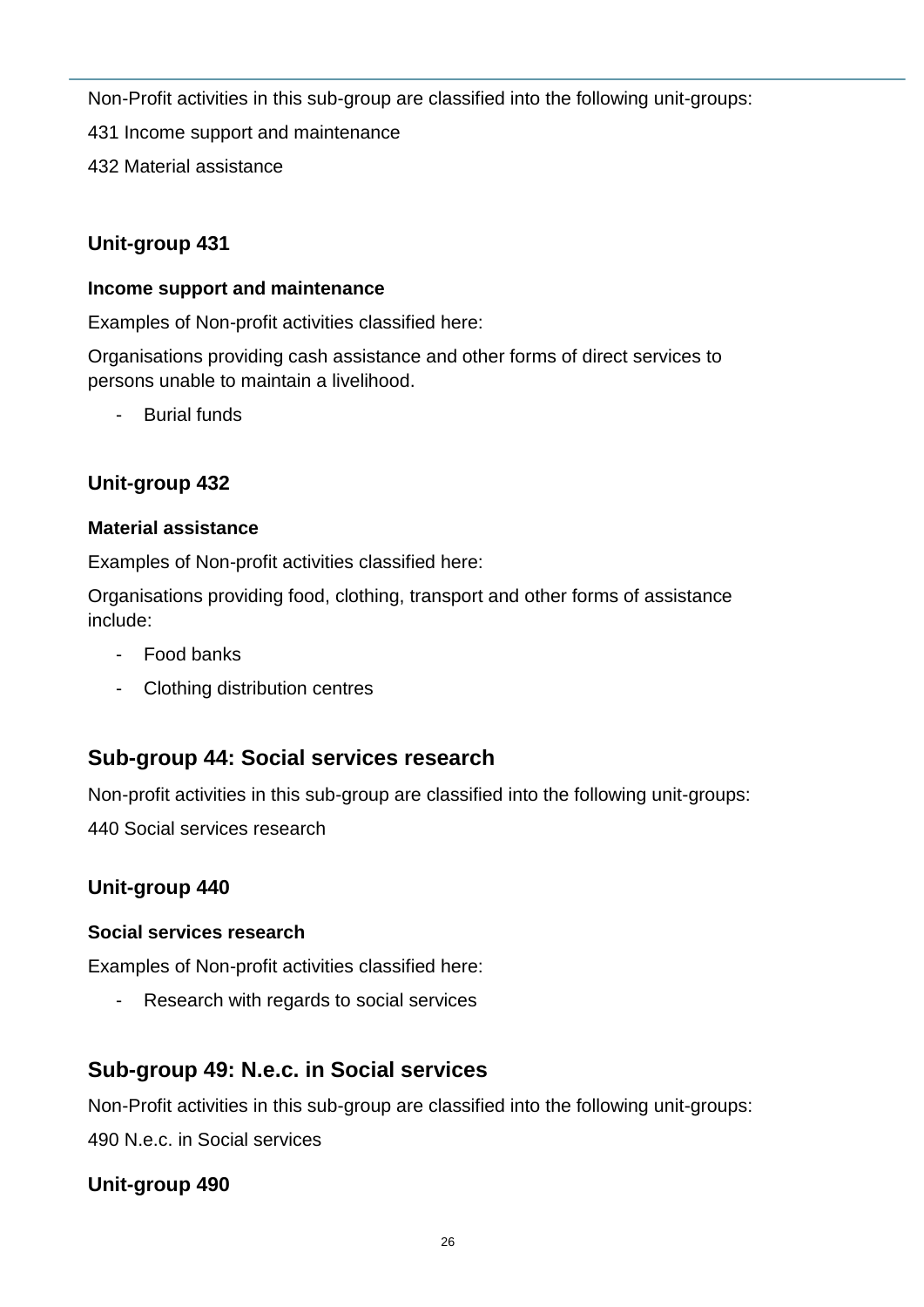## **N.e.c. in Social services**

Examples of Non-profit activities classified here:

- Activities not classifiable in other unit-groups of Group 4: Social services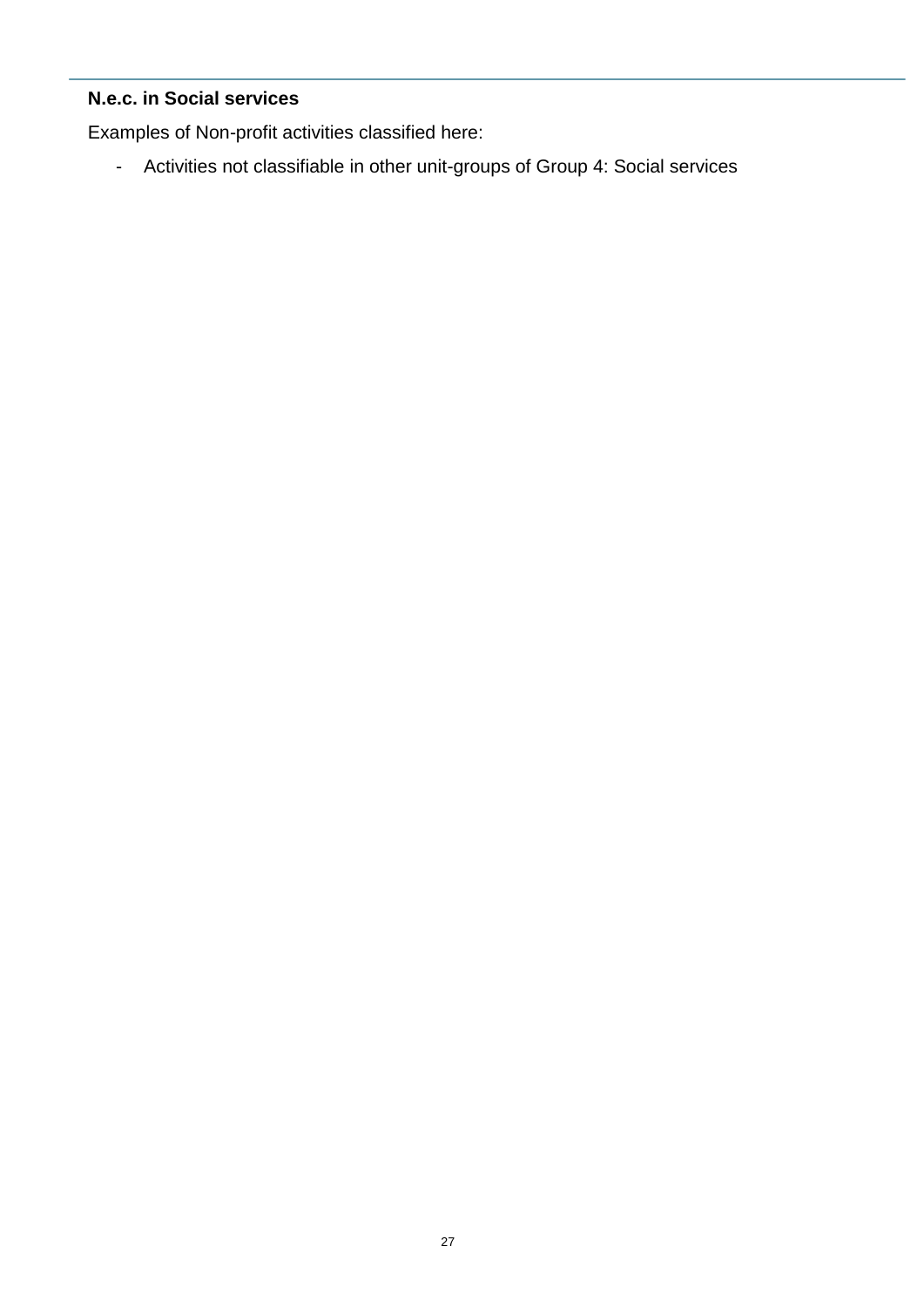# **Group 5: Environment**

Non-profit activities in this group are classified into the following sub-groups:

- 51 Environment
- 52 Animal protection
- 53 Environment research
- 59 N.e.c. in Environment

# **Sub-group 51: Environment**

Non-profit activities in this sub-group are classified into the following unit-groups:

- 511 Environment beautification and open spaces
- 512 Natural resources conservation and protection
- 513 Pollution abatement and control

## **Unit-group 511**

#### **Environment beautification and open spaces**

Examples of Non-profit activities classified here:

- Botanical gardens
- Arboreta
- Horticultural programmes
- Landscape services
- Organisations promoting anti-litter campaigns
- Programmes to preserve the parks, green spaces and open spaces in urban or rural areas
- City and highway beautification programmes

## **Unit-group 512**

#### **Natural resources conservation and protection**

Examples of Non-profit activities classified here:

Conservation and preservation of natural resources include:

- Land
- **Water**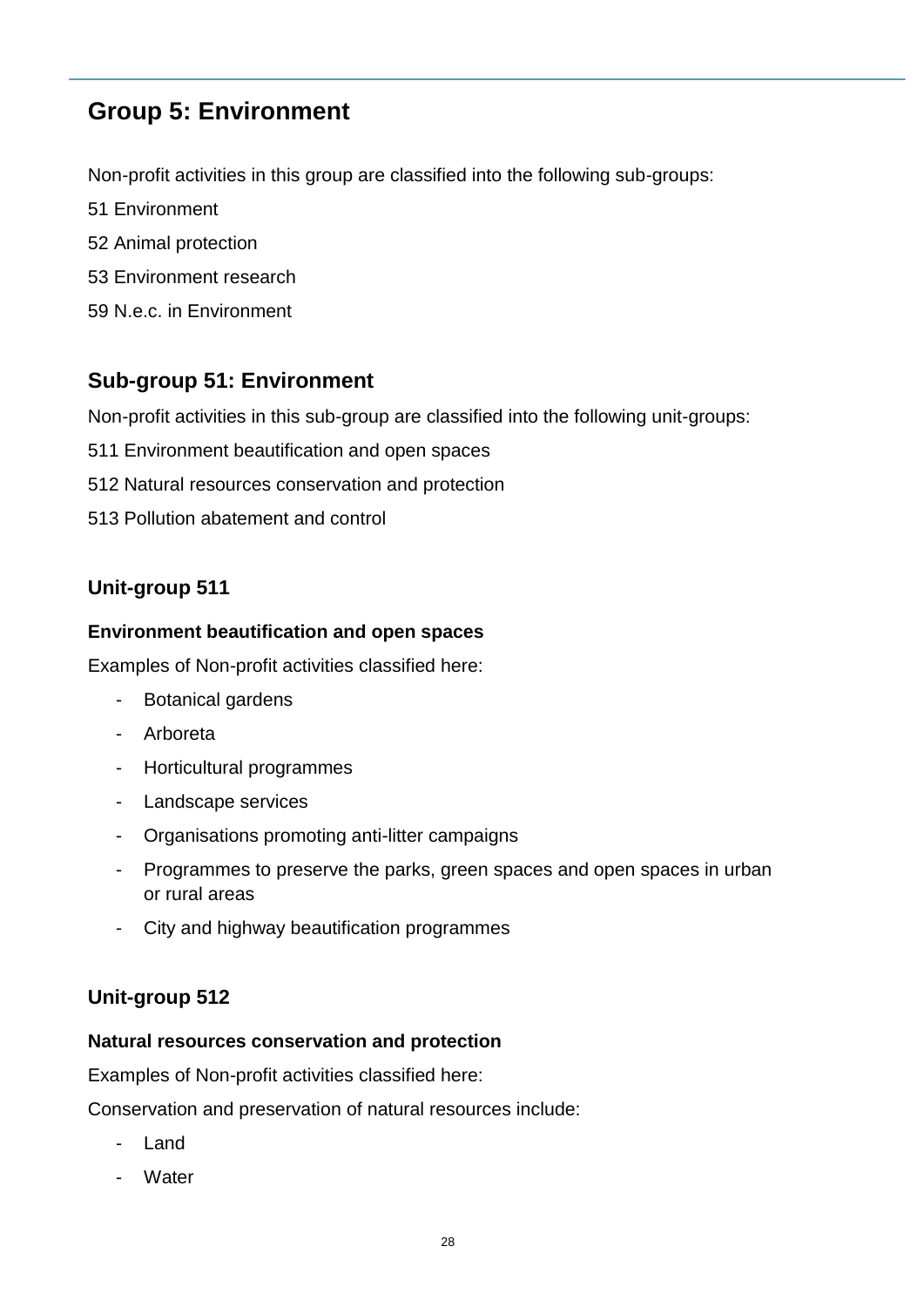- Energy- and plant resources for the general use and enjoyment of the public

## **Unit-group 513**

#### **Pollution abatement and control**

Examples of Non-profit activities classified here:

Organisations that promote:

- Clean air
- Clean water
- Reducing and preventing noise pollution
- Radiation control
- Treatment of hazardous wastes and toxic substances
- Solid waste management
- Recycling programmes
- Global warming

# **Sub-group 52: Animal protection**

Non-profit activities in this sub-group are classified into the following unit-groups:

- 521 Animal protection and welfare
- 522 Veterinary services
- 523 Wildlife preservation and protection
- 524 Animal research

## **Unit-group 521**

## **Animal protection and welfare**

Examples of Non-profit activities classified here:

Animal protection and welfare services include:

- Animal shelters
- Humane societies

## **Unit-group 522**

## **Veterinary services**

Examples of Non-profit activities classified here: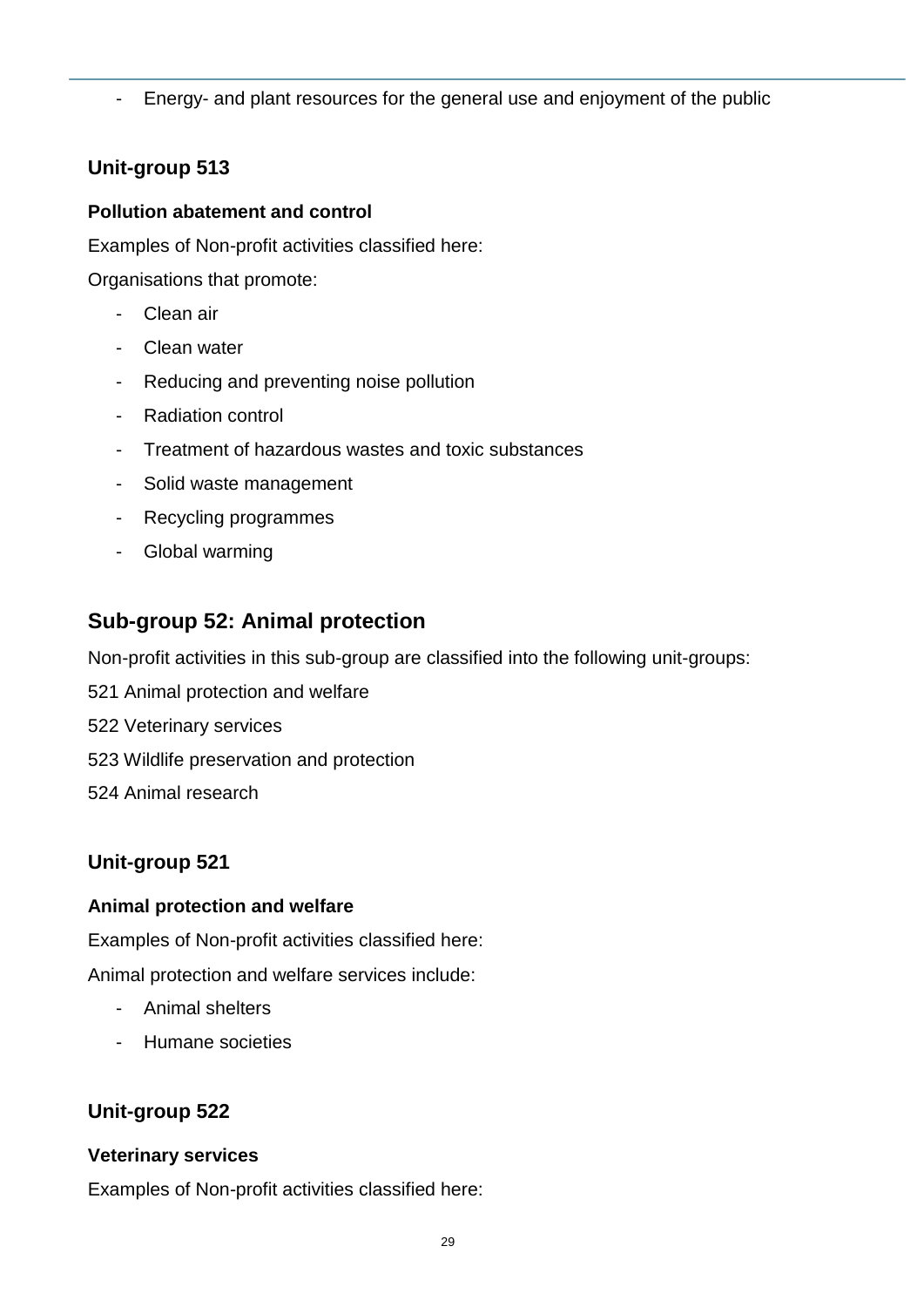Animal hospitals and services providing care to:

- Farm animals
- Household animals
- Pets

## **Unit-group 523**

#### **Wildlife preservation and protection**

Examples of Non-profit activities classified here: Wildlife preservation and protection include:

- Sanctuaries
- Refuges

# **Sub-group 53: Research**

Non-profit activities in this sub-group are classified into the following unit-groups:

- 531 Animal research
- 532 Air pollution
- 533 Water pollution
- 534 Land use
- 535 Minerals
- 536 Biodiversity
- 537 Marine coastal
- 538 Forest conservation
- 539 Other research

## **Unit-group 531**

#### **Animal research**

Examples of Non-profit activities classified here:

Research into the lifestyle and habitats of:

- Cheetahs and other animals for the purpose of promoting their welfare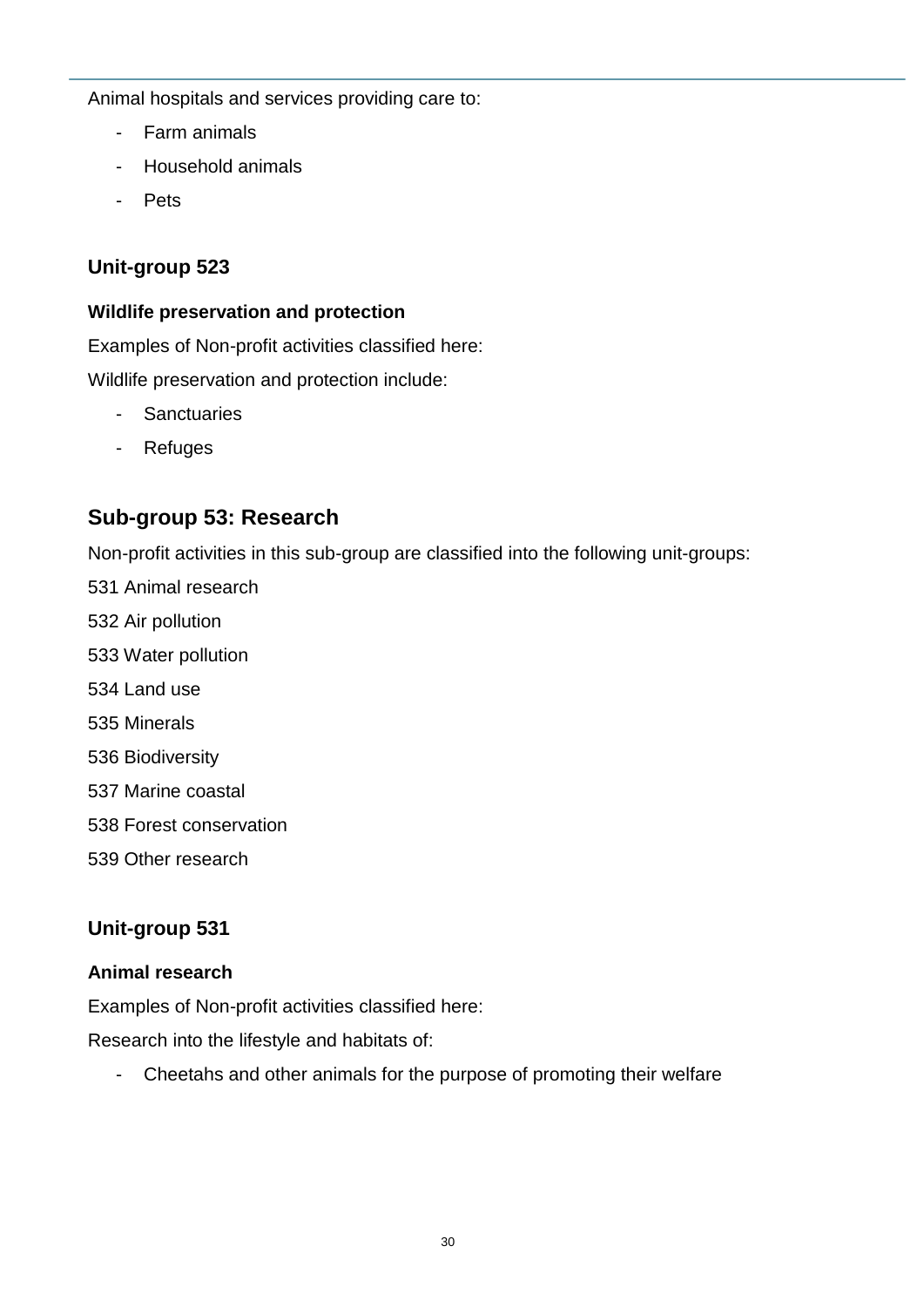#### **Air pollution**

Examples of Non-profit activities classified here:

Research with regards to:

- Air pollution and related kind of research

## **Unit-group 533**

#### **Water pollution**

Examples of Non-profit activities classified here:

Research with regards to:

- Water pollution and related kind of research

## **Unit-group 534**

#### **Land use**

Examples of Non-profit activities classified here:

Research with regards to:

- Land use and related kind of research

## **Unit-group 535**

#### **Minerals**

Examples of Non-profit activities classified here:

Research with regards to:

- Mineral and related kind of research

## **Unit-group 536**

#### **Bio-diversity**

Examples of Non-profit activities classified here:

Research with regards to:

- Bio-diversity and related kind of research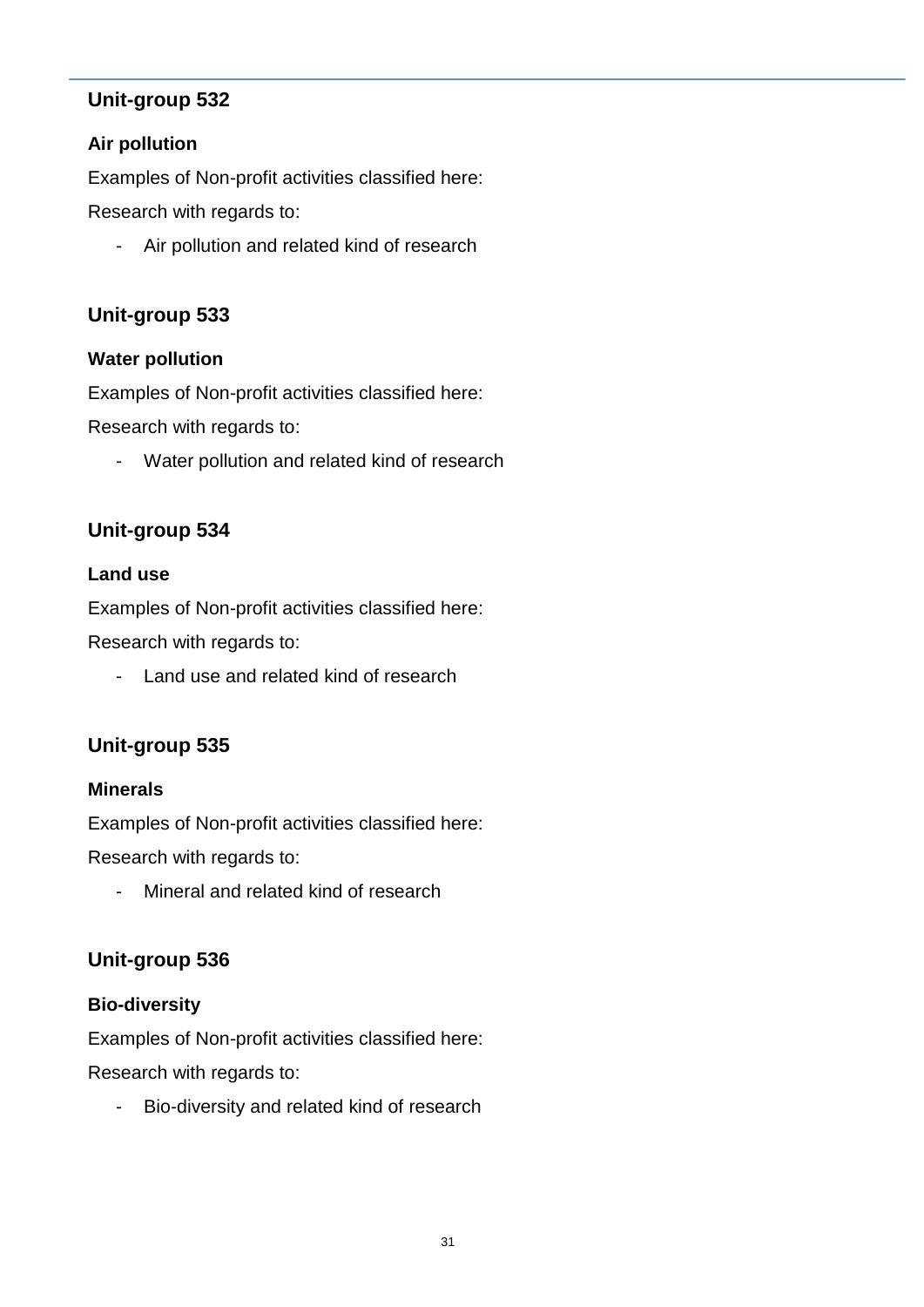#### **Marine-coastal**

Examples of Non-profit activities classified here:

Research with regards to:

- Marine-coastal and related kind of research

## **Unit-group 538**

#### **Forest-conservation**

Examples of Non-profit activities classified here:

Research with regards to:

- Forest conservation and related kind of research

## **Unit-group 539**

#### **Other environment research**

Examples of Non-profit activities classified here:

Research with regards to:

- Any other research not classifiable in the other unit-groups of environment research

# **Sub-group 59: N.e.c. in Environment**

Non-Profit activities in this sub-group are classified into the following unit-groups: 590 N.e.c. in Environment

## **Unit-group 590**

#### **N.e.c. in Environment**

Examples of Non-profit activities classified here:

- Activities not classifiable in other unit-groups of Group 5: Environment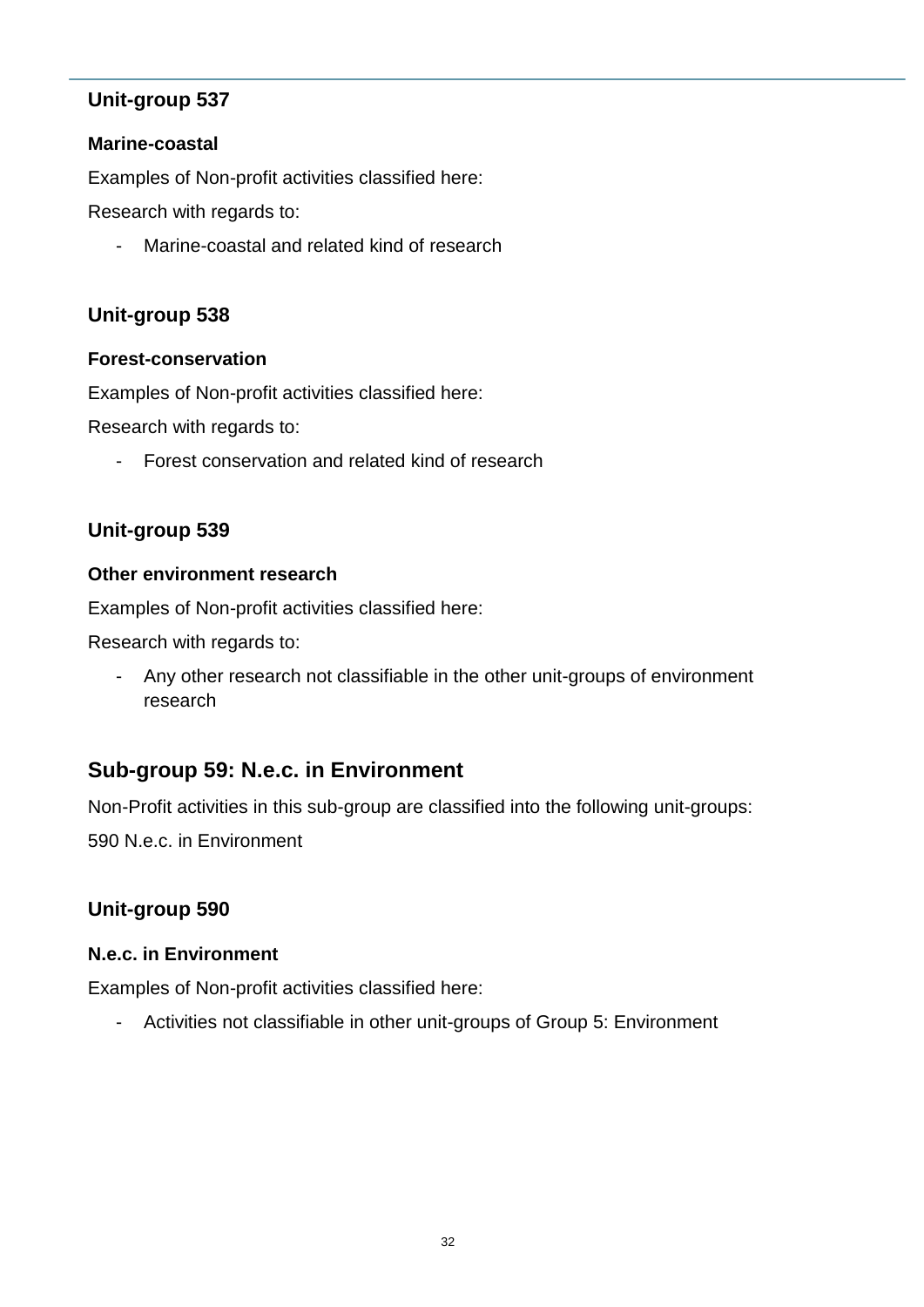# **Group 6: Development and housing**

Non-Profit activities in this group are classified into the following sub-groups:

- 61 Economic, social and community development
- 62 Housing
- 63 Employment and training
- 64 Development and housing research
- 69 N.e.c. in Development and housing

## **Sub-group 61: Economic, social and community development**

Non-Profit activities in this sub-group are classified into the following unit-groups:

- 611 Community and neighbourhood organisations
- 612 Economic development
- 613 Social development

## **Unit-group 611**

#### **Community and neighbourhood organisations**

Examples of Non-profit activities classified here:

Organisations working towards improving the quality of life within communities or neighbourhoods include:

- Squatters' associations
- Local development organisations
- Non-profit community Cooperatives<sup>3</sup>

## **Unit-group 612**

#### **Economic development**

Examples of Non-profit activities classified here:

Programmes and services to improve economic infrastructure and capacity include:

- Building of infrastructure such as roads
- Burial societies

1

- Financial services such as credit and savings associations

 $3$  The kind of cooperatives described here will include grass-roots community development kind of organizations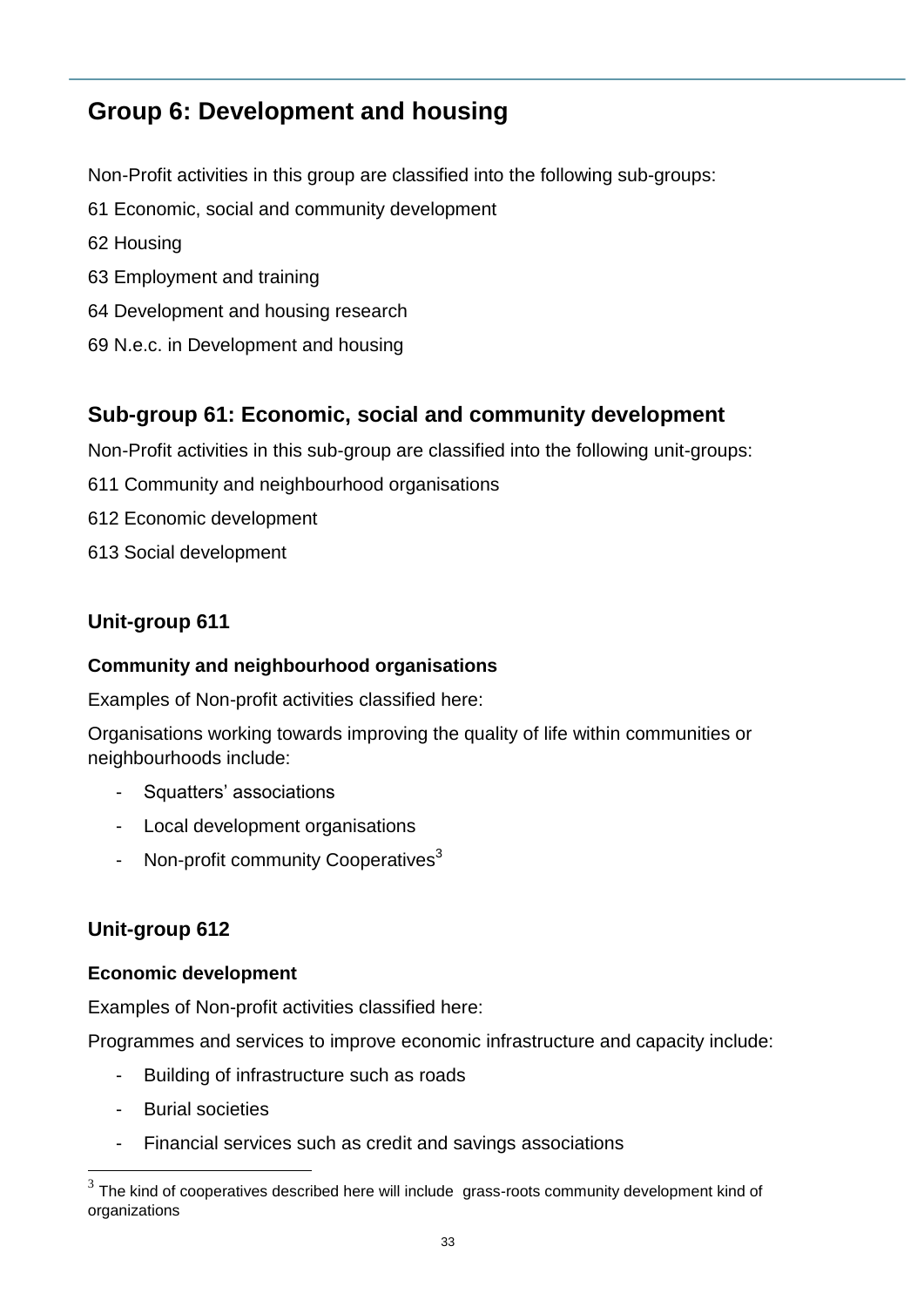- Entrepreneurial programmes
- Technical and managerial consulting
- Rural development assistance

#### **Social development**

Examples of Non-profit activities classified here:

Organisations working towards improving the institutional infrastructure and capacity to:

- Alleviate social problems
- Improve general public well-being

## **Sub-group 62: Housing**

Non-Profit activities in this sub-group are classified into the following unit-groups:

621 Housing associations

622 Housing assistance

## **Unit-group 621**

#### **Housing associations**

Examples of Non-profit activities classified here:

- Development, construction, management, leasing, financing and rehabilitation of housing.

## **Unit-group 622**

#### **Housing assistance**

Examples of Non-profit activities classified here:

Organisations providing:

- Housing search
- Legal services and related assistance

## **Sub-group 63: Employment and training**

Non-Profit activities in this sub-group are classified into the following unit-groups: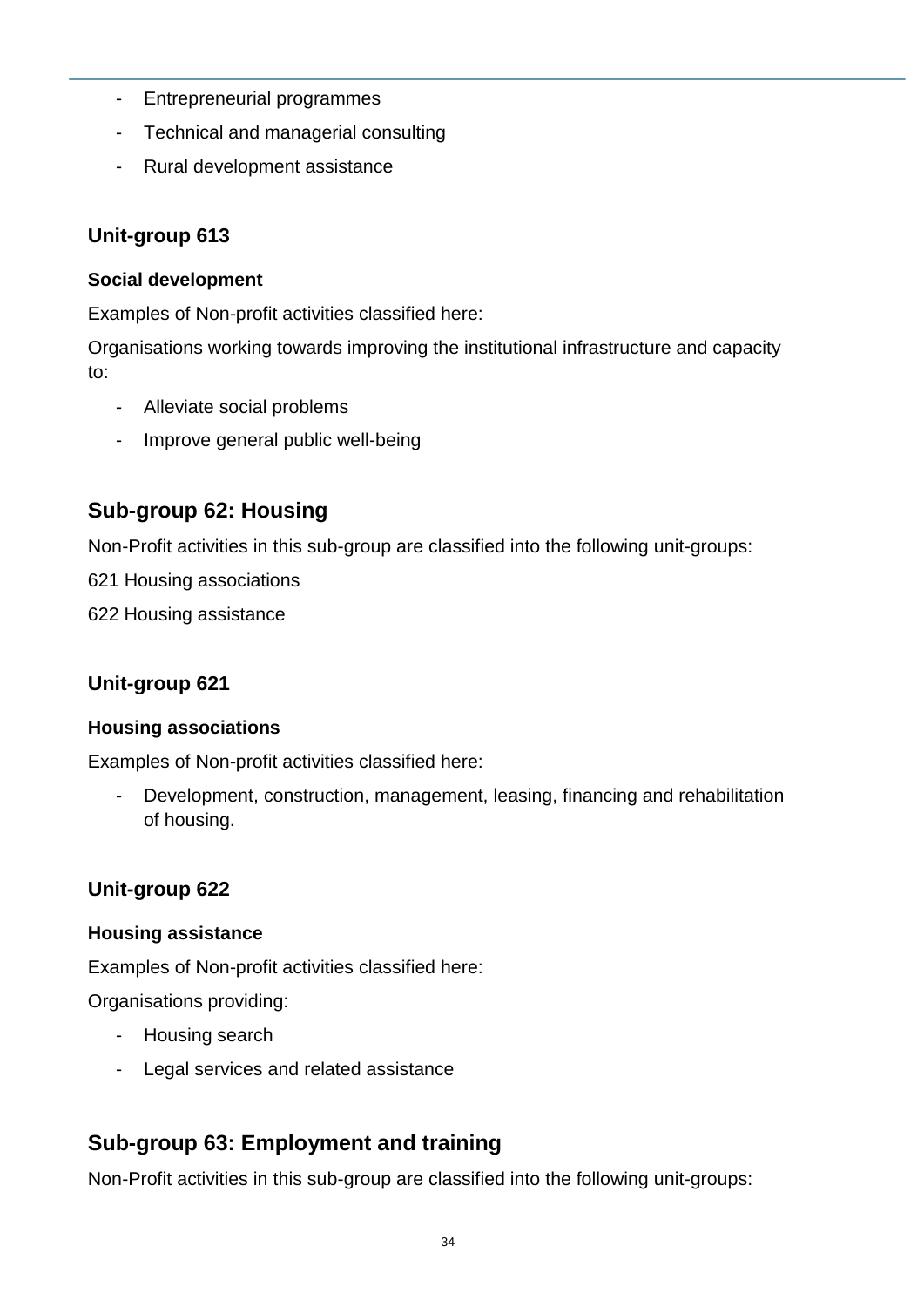- 631 Job training programs
- 632 Vocational counselling and guidance
- 633 Vocational rehabilitation and sheltered workshops

#### **Job training programs**

Examples of Non-profit activities classified here:

Organisations providing and supporting:

- Apprenticeship programmes
- Internships
- On-the-job training and other training programmes

## **Unit-group 632**

#### **Vocational counselling and guidance**

Examples of Non-profit activities classified here:

- Vocational training and guidance
- Career counselling
- Testing and related services

## **Unit-group 633**

#### **Vocational rehabilitation and sheltered workshops**

Examples of Non-profit activities classified here:

- Organisations that promote self-sufficiency and income generation through job training and employment

## **Sub-group 64: Development and housing research**

Non-Profit activities in this sub-group are classified into the following unit-groups:

640 Development and housing research

## **Unit-group 640**

#### **Development and housing research**

Examples of Non-profit activities classified here: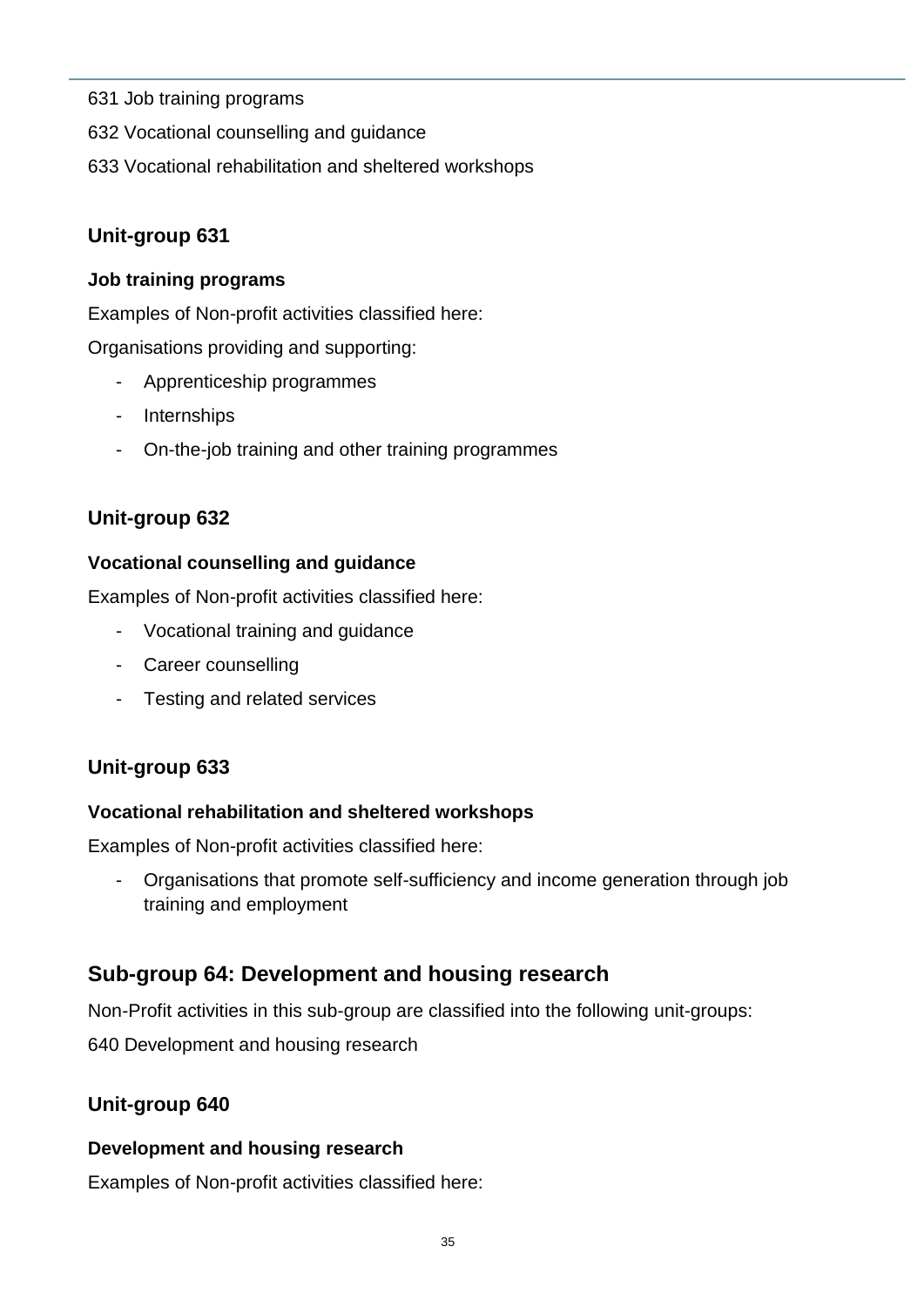- Research with regards to development and housing activities

## **Sub-group 69: N.e.c. in Development and housing**

Non-Profit activities in this sub-group are classified into the following unit-groups: 690 N.e.c. in Development and housing

## **Unit-group 690**

#### **N.e.c. in Development and housing**

Examples of Non-profit activities classified here:

- Activities not classifiable in other unit-groups of Group 6: Development and housing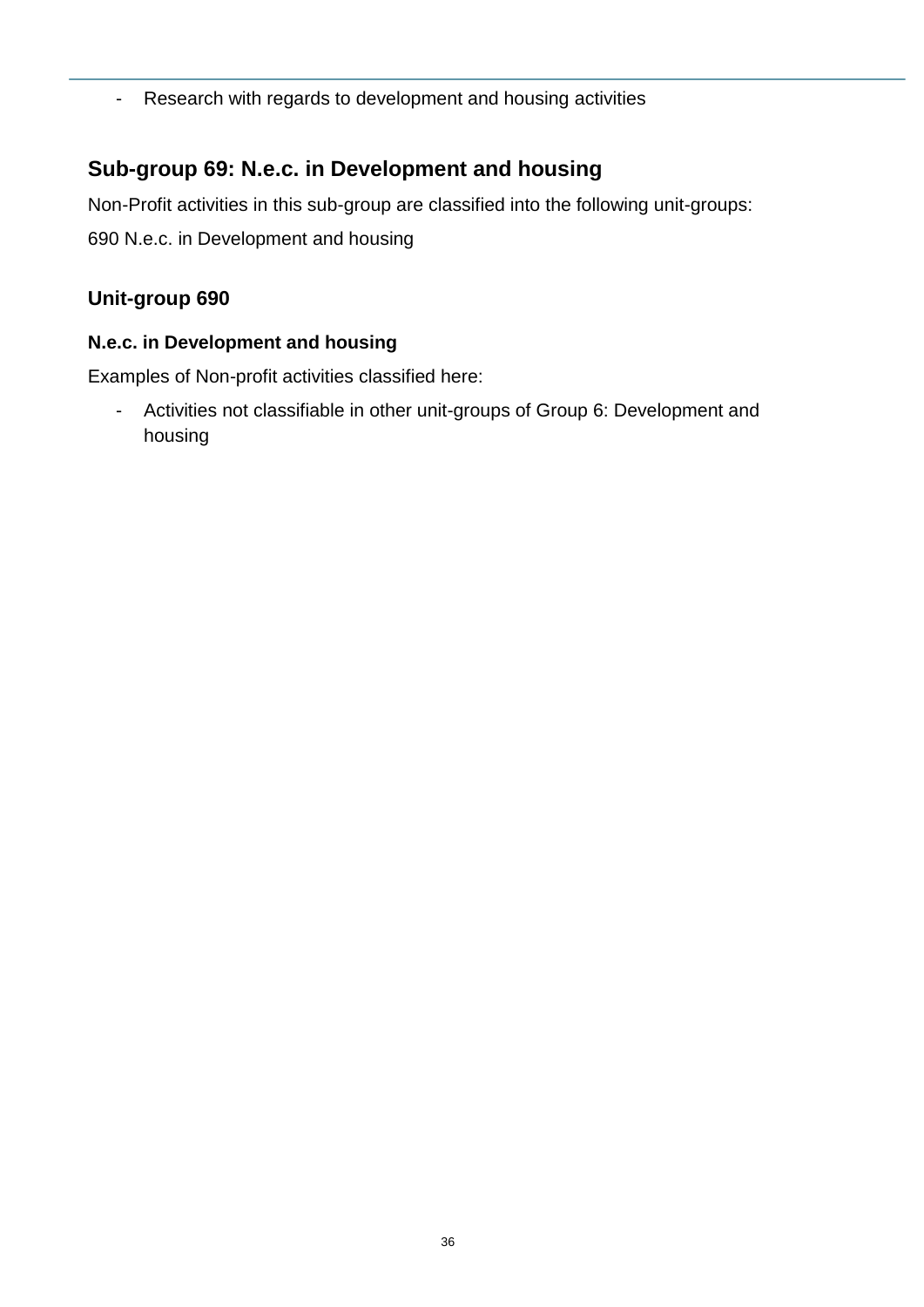# **Group 7: Law, advocacy and politics**

Non-profit activities in this group are classified into the following sub-groups:

- 71 Civic and advocacy organisations
- 72 Law and legal services
- 73 Political organisations
- 74 Community policing
- 75 Law, advocacy and politics research
- 79 N.e.c. in Law, advocacy and politics

## **Sub-group 71: Civic and advocacy organisations**

Non-profit activities in this sub-group are classified into the following unit-groups:

- 711 Advocacy organisations
- 712 Civic associations
- 713 Civil rights associations
- 714 Ethnic associations

## **Unit-group 711**

#### **Advocacy organisations**

Examples of Non-profit activities classified here:

Organisations that protect the rights and promote the interests of specific groups of people include:

- Physically handicapped
- Elderly
- Children
- Women

#### **Unit-group 712**

#### **Civic associations**

Examples of Non-profit activities classified here:

- Programmes and services to encourage and spread civic mindedness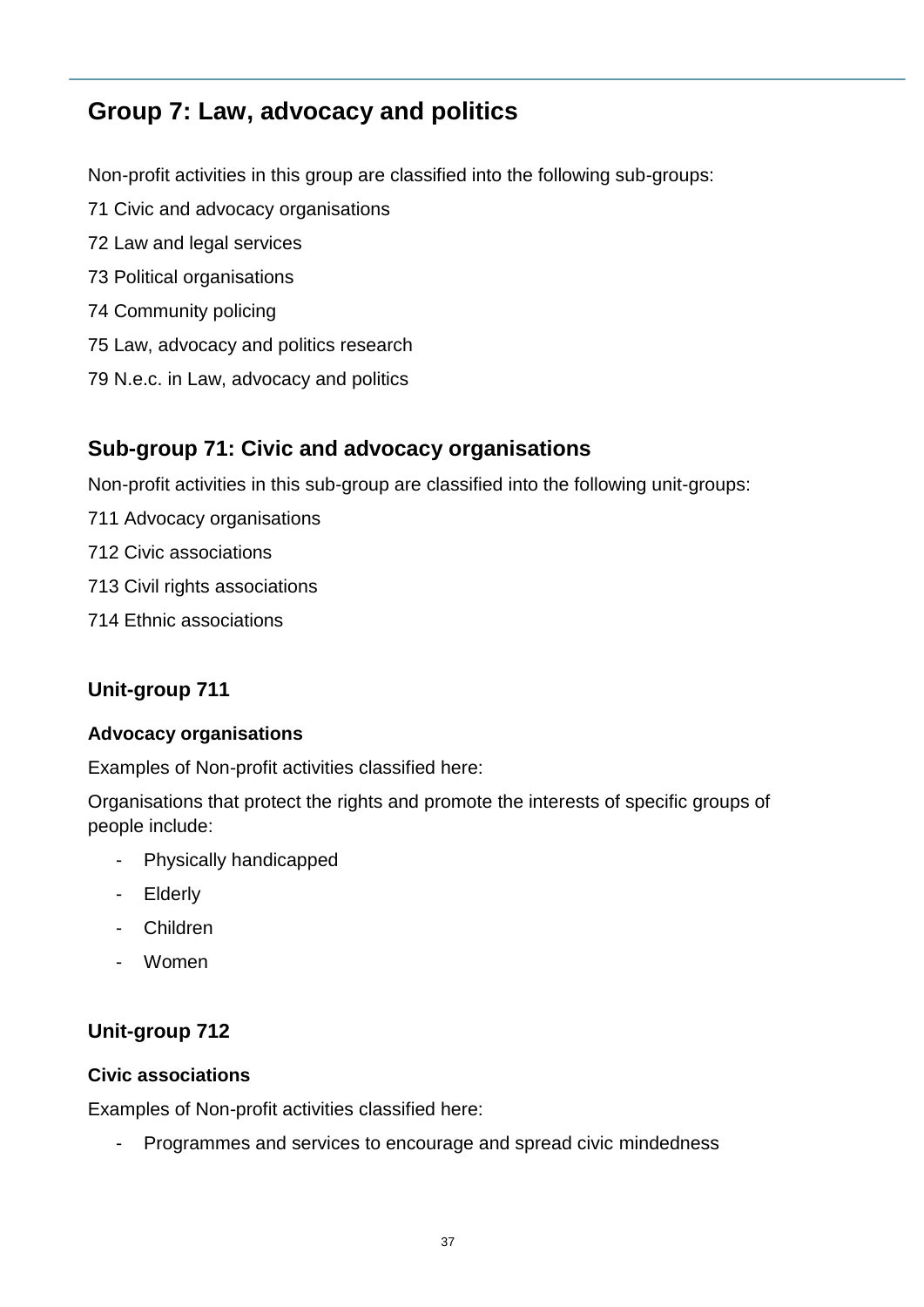#### **Civil rights associations**

Examples of Non-profit activities classified here:

- Organisations that work to protect or preserve individual civil liberties and human rights

#### **Unit-group 714**

#### **Ethnic associations**

Examples of Non-profit activities classified here:

- Organisations that promote the interests of or provide services to members belonging to a specific ethnic heritage

## **Sub-group 72: Law and legal services**

Non-profit activities in this sub-group are classified into the following unit-groups:

- 721 Consumer protection associations
- 722 Crime prevention and public policy
- 723 Legal services
- 724 Rehabilitation of offenders
- 725 Victim support

## **Unit-group 721**

#### **Consumer protection associations**

Examples of Non-profit activities classified here:

- Protection of consumer rights and the improvement of product control and quality

## **Unit-group 722**

#### **Crime prevention and public policy**

Examples of Non-profit activities classified here:

Crime prevention to promote safety and precautionary measures among citizens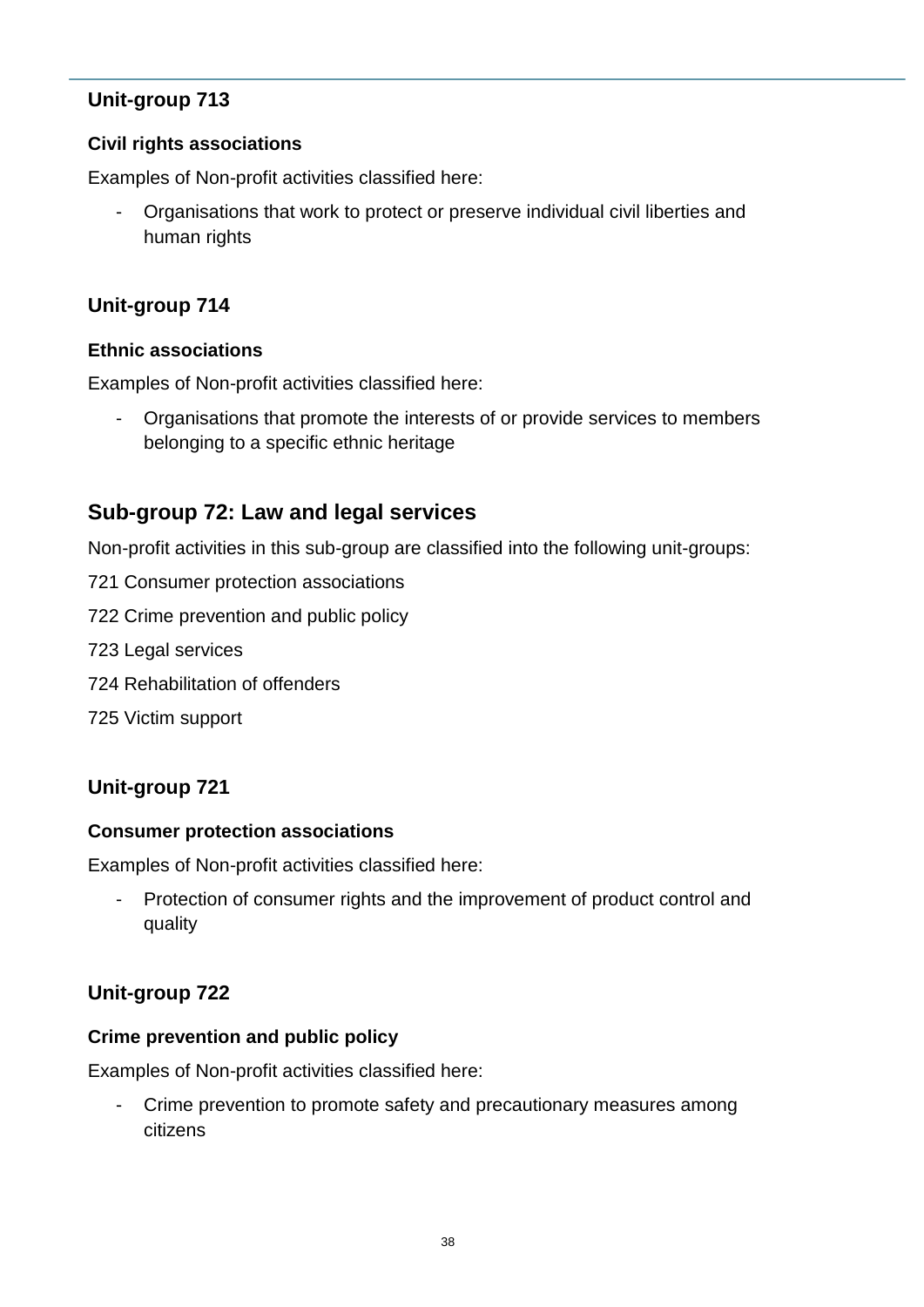#### **Legal services**

Examples of Non-profit activities classified here:

- Legal services, advice and assistance in dispute resolution and court-related matters

## **Unit-group 724**

#### **Rehabilitation of offenders**

Examples of Non-profit activities classified here:

Programmes and services to reintegrate offenders include

- Halfway houses
- Probation and parole programmes
- Prison alternatives

## **Unit-group 725**

#### **Victim support**

Examples of Non-profit activities classified here:

Services, counsel and advice to victims of crime

## **Sub-group 73: Political organisations**

Non-Profit activities in this sub-group are classified into the following unit-groups:

730 Political parties and organisations

## **Unit-group 730**

#### **Political parties and organisations**

Examples of Non-profit activities classified here:

Activities and services to support the placing of particular candidates into political office include:

- Dissemination of information
- Public relations
- Political fund-raising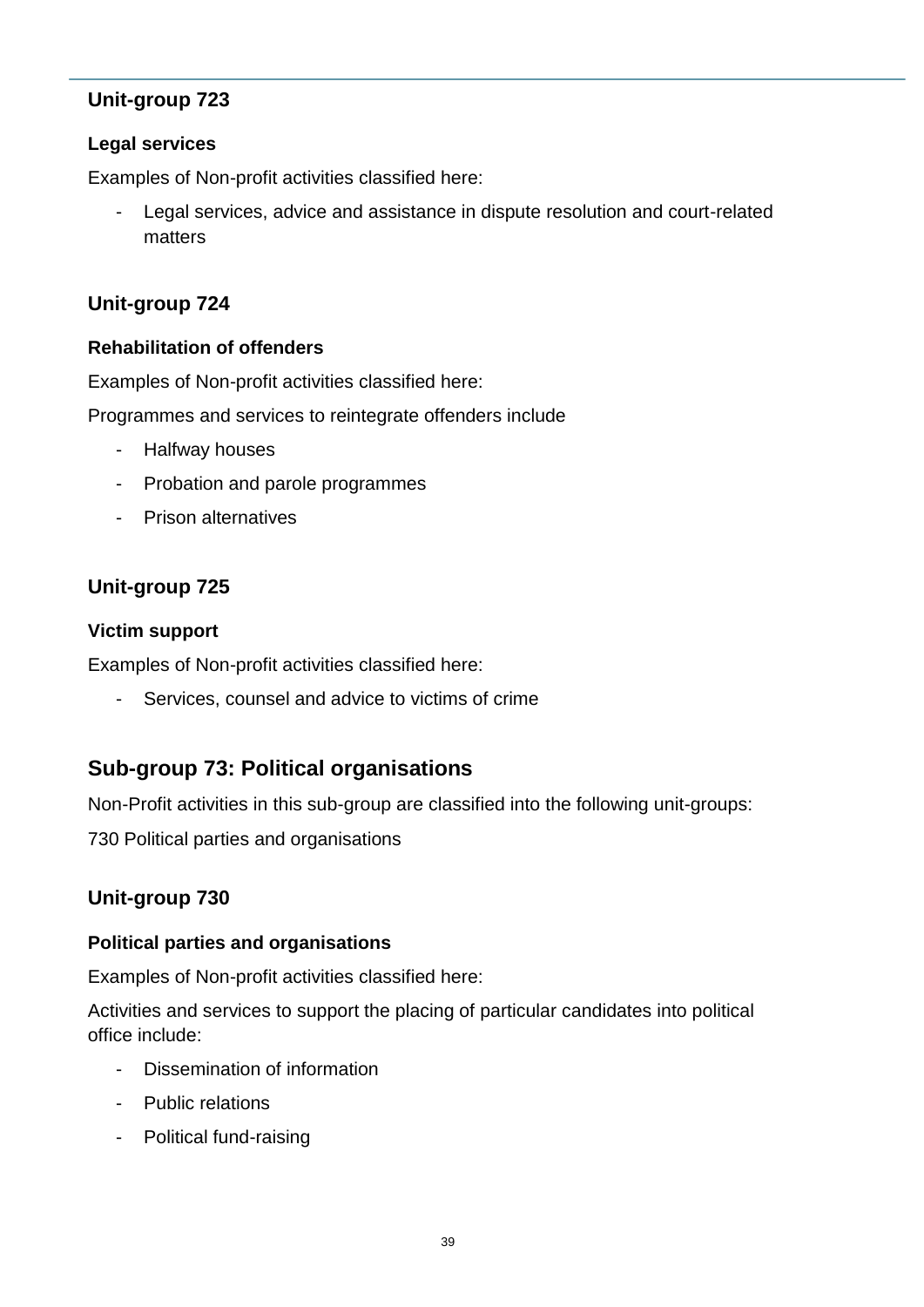# **Sub-group 74: Community policing**

Non-Profit activities in this sub-group are classified into the following unit-groups: 740 Community policing

## **Unit-group 740**

#### **Community policing**

Examples of Non-profit activities classified here:

Activities and services to support prevention of crime in the community

- Education and problem solving workshops
- Joint police community sports and cultural activities
- Anti-crime marches and patrols
- Domestic violence
- Human trafficking

# **Sub-group 75: Law, advocacy and politics research**

Non-Profit activities in this sub-group are classified into the following unit-groups: 750 Law, advocacy and politics research

## **Unit-group 750**

#### **Law, advocacy and politics research**

Examples of Non-profit activities classified here: Research with regards to law, advocacy and politics kind of activities

# **Sub-group 79: N.e.c. in Law, advocacy and politics**

Non-profit activities in this sub-group are classified into the following unit-groups: 790 N.e.c. in Law, advocacy and politics

## **Unit-group 790**

#### **N.e.c. in Law, advocacy and politics**

Examples of Non-profit activities classified here:

- Activities not classifiable in other unit-groups of Group 7: Law, advocacy and politics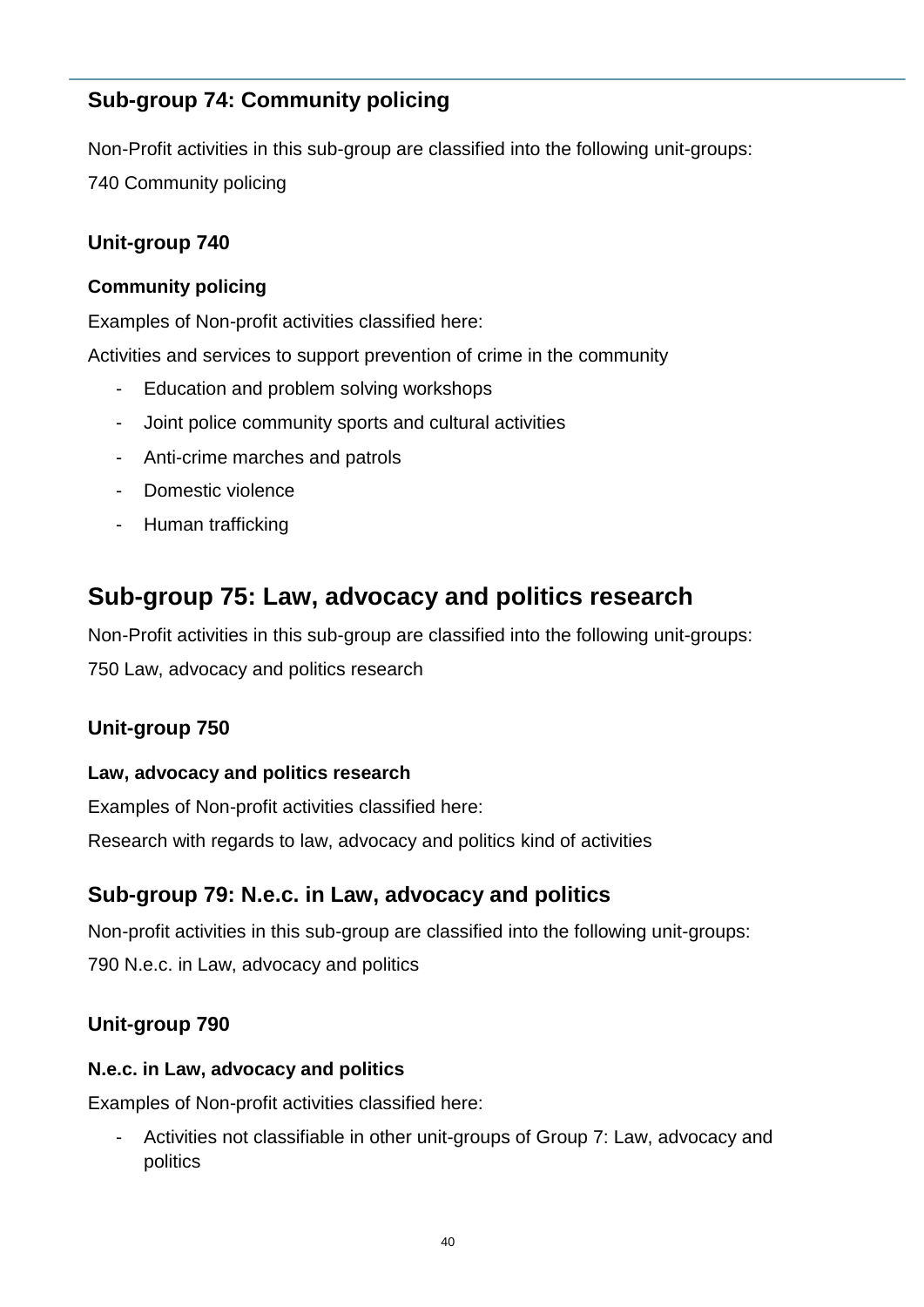# **Group 8: Philanthropic intermediaries and voluntarism promotion**

Non-profit activities in this group are classified into the following sub-groups:

- 81 Philanthropic intermediaries and voluntarism promotion
- 82 Philanthropic intermediaries and voluntarism promotion research
- 89 N.e.c. in Philanthropic intermediaries and voluntarism promotion

# **Sub-group 81: Philanthropic intermediaries and voluntarism promotion**

Non-profit activities in this sub-group are classified into the following unit-groups:

- 811 Fund-raising organisations
- 812 Grant-making organisations
- 813 Voluntarism promotion and support

## **Unit-group 811**

#### **Fund-raising organisations**

Examples of Non-profit activities classified here:

Federated, collective fund-raising organisations include:

**Lotteries** 

## **Unit-group 812**

#### **Grant-making organisations**

Examples of Non-profit activities classified here:

Private foundations include:

- Corporate foundations
- Community foundations
- Independent public-law foundations

## **Unit-group 813**

#### **Voluntarism promotion and support**

Examples of Non-profit activities classified here: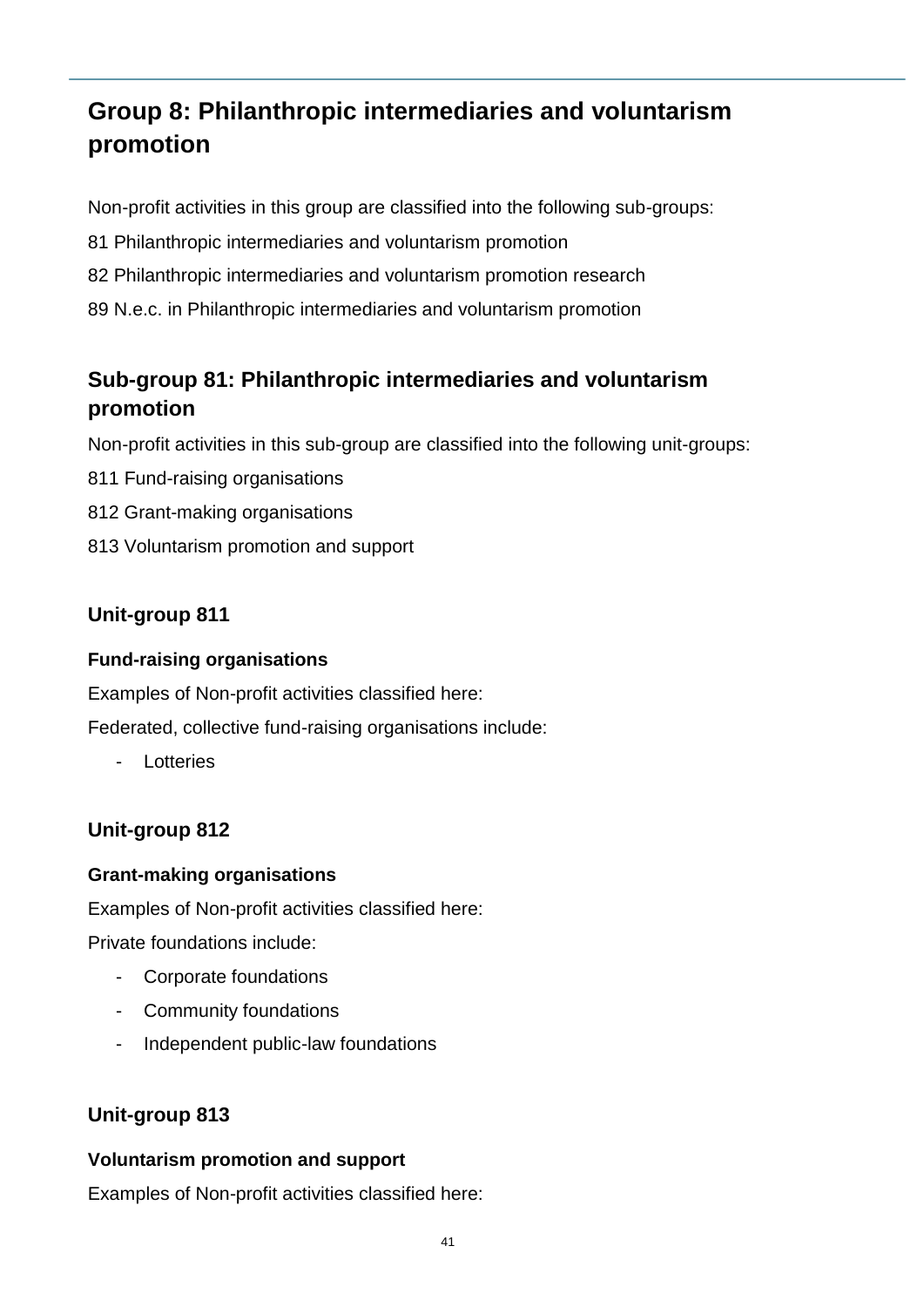- Organisations that recruit, train and place volunteers and promote volunteering

# **Sub-group 82: Philanthropic intermediaries and voluntarism promotion research**

Non-profit activities in this sub-group are classified into the following unit-groups: 820 Philanthropic intermediaries and voluntarism promotion research

## **Unit-group 821**

## **Philanthropic intermediaries**

Examples of Non-profit activities classified here:

- Research with regards to philanthropic intermediaries

## **Unit-group 822**

#### **Voluntarism promotion research**

Examples of Non-profit activities classified here:

- Research with regards to voluntarism promotion

# **Sub-group 89: N.e.c. in Philanthropic intermediaries and voluntarism promotion**

Non-profit activities in this sub-group are classified into the following unit-groups: 890 N.e.c. in Philanthropic intermediaries and voluntarism promotion

## **Unit-group 890**

## **N.e.c. in Philanthropic intermediaries and voluntarism promotion**

Examples of Non-profit activities classified here:

- Activities not classifiable in other unit-groups of Group 8: Philanthropic intermediaries and voluntarism promotion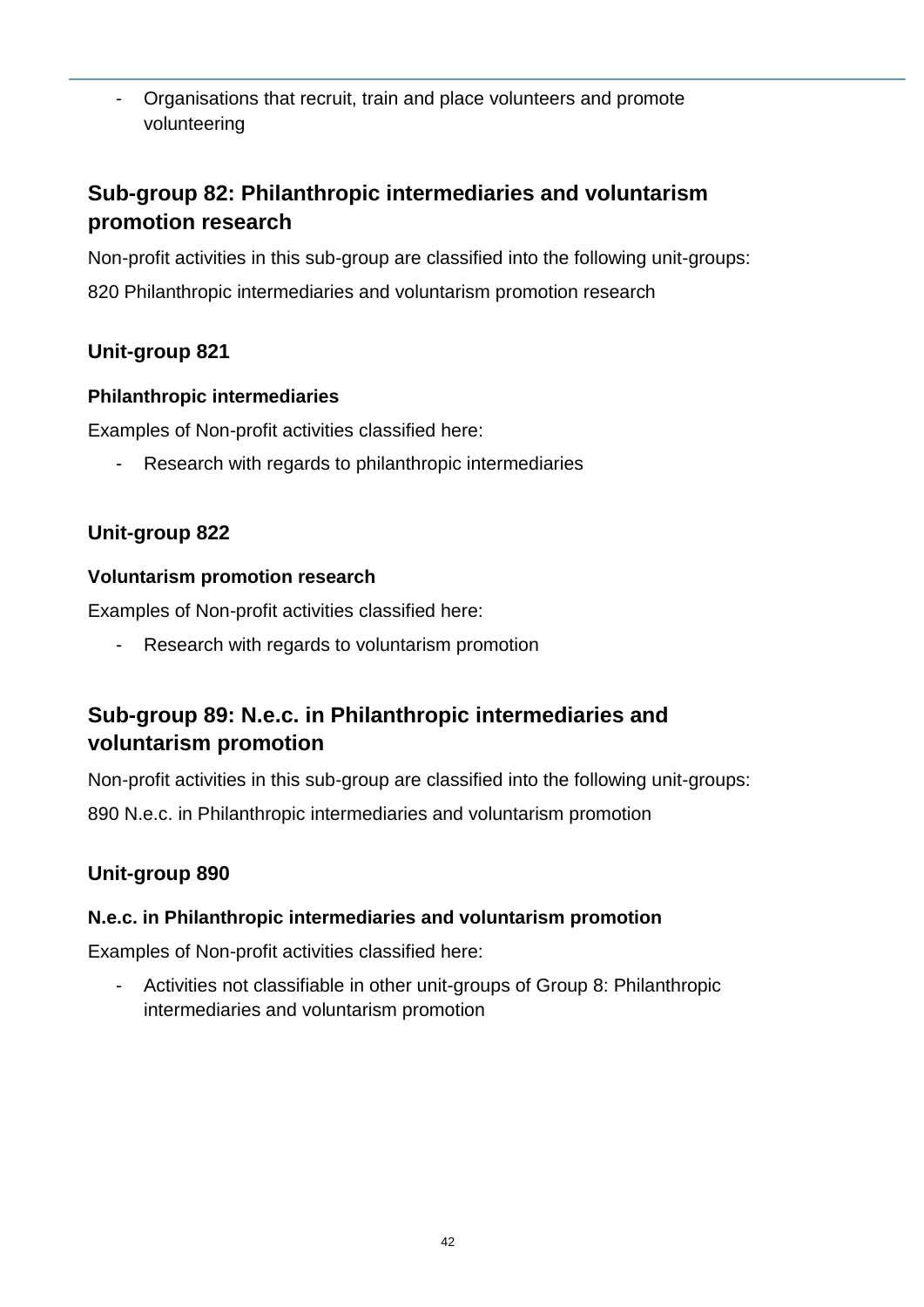# **Group 9: International**

Non-profit activities in this group are classified into the following sub-groups:

91 International activities

92 International research

99 N.e.c. in International

## **Sub-group 91: International activities**

Non-profit activities in this sub-group are classified into the following unit-groups:

- 911 Exchange/friendship/cultural programs
- 912 International disaster and relief organisations
- 913 International human rights and peace organisations
- 914 Development assistance associations

## **Unit-group 911**

#### **Exchange/friendship/cultural programs**

Examples of Non-profit activities classified here:

- Programmes and services designed to encourage mutual respect and friendship internationally

## **Unit-group 912**

#### **International disaster and relief organisations**

Examples of Non-profit activities classified here:

- Organisations that collect, channel and provide aid to other countries during times of disaster or emergency

#### **Unit-group 913**

#### **International human-rights and peace organisations**

Examples of Non-profit activities classified here:

- Organisations which promote and monitor human rights and peace internationally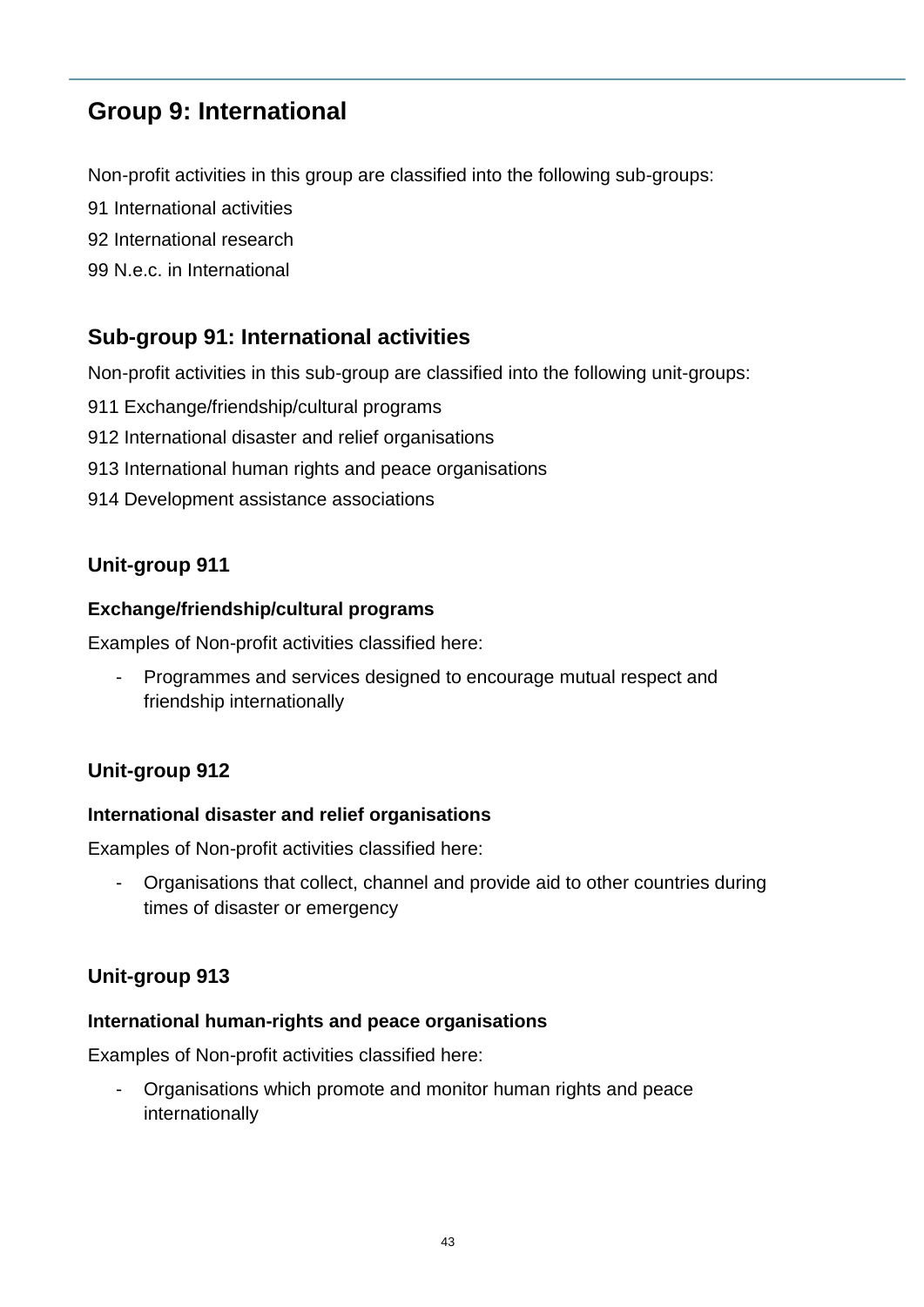#### **Development assistance associations**

Examples of Non-profit activities classified here:

- Programmes and projects that promote social economic development abroad

## **Sub-group 92: International research**

Non-profit activities in this sub-group are classified into the following unit-groups: 920 International research

#### **Unit-group 920**

#### **International research**

Examples of Non-profit activities classified here:

- Research with regards to International kind of activities

## **Sub-group 99: N.e.c. in International**

Non-profit activities in this sub-group are classified into the following unit-groups: 990 N.e.c. in International

## **Unit-group 990**

#### **N.e.c. in International**

Examples of Non-profit activities classified here:

- Activities not classifiable in other unit-groups of Group 9: International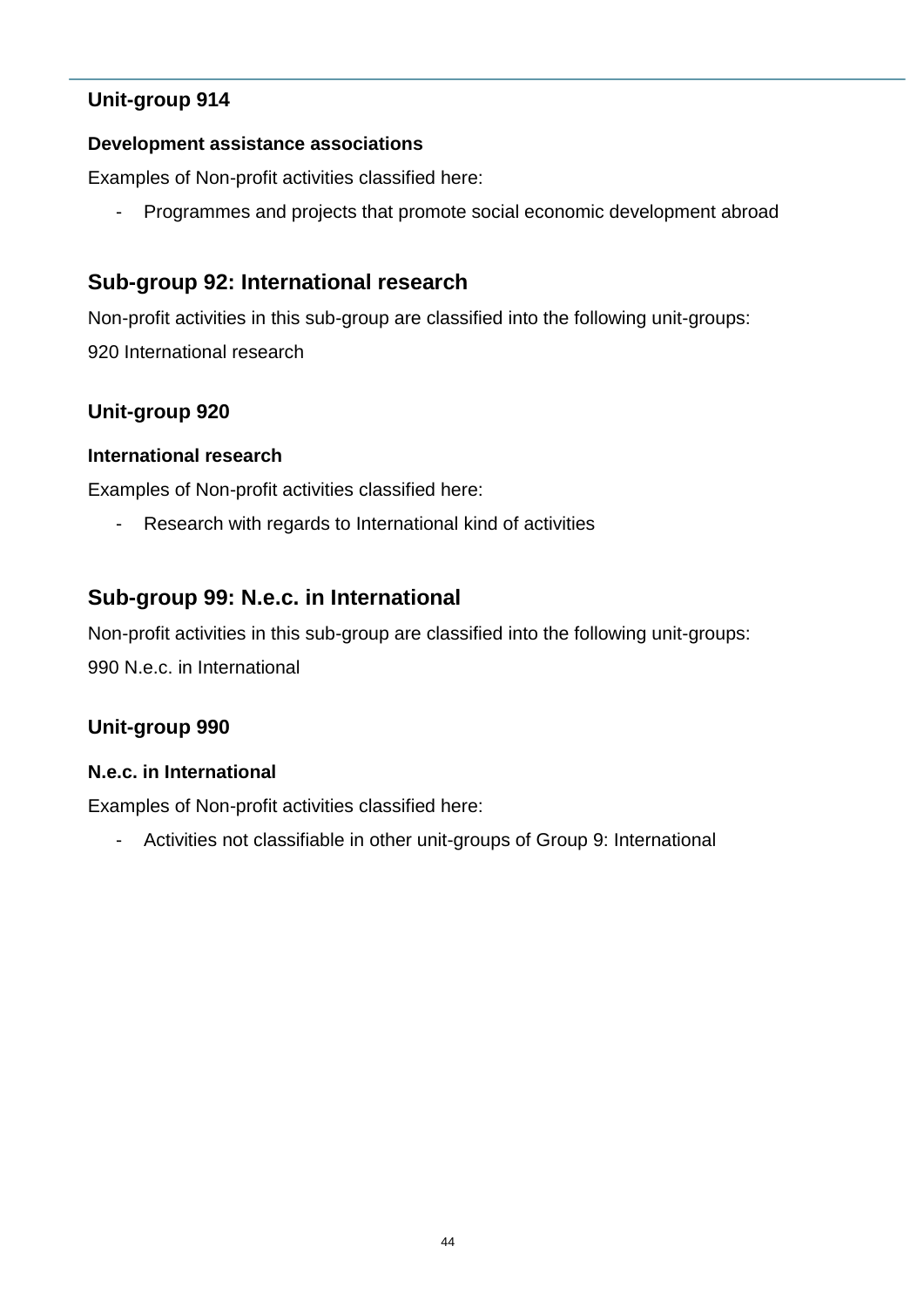# **Group 10: Religion**

Non-profit activities in this group are classified into the following sub-groups:

- 10 1 Religious Congregations and Associations
- 10 2 Religion research
- 10 9 N.e.c. in Religion

# **Sub-group 10 1: Religious Congregations and Associations**

Non-Profit activities in this sub-group are classified into the following unit-groups:

- 10 11 Associations of congregations
- 10 12 Congregations

## **Unit-group 10 11**

#### **Associations of congregations**

Examples of Non-profit activities classified here:

- Associations and auxiliaries of religious congregations and organisations supporting and promoting religious beliefs, services and rituals

## **Unit-group 10 12**

#### **Congregations**

Examples of Non-profit activities classified here:

Organisations promoting religious beliefs and administering religious services and rituals including:

- Churches
- Synagogues
- Temples
- Mosques
- **Shrines**
- Monasteries
- Seminaries and similar organisations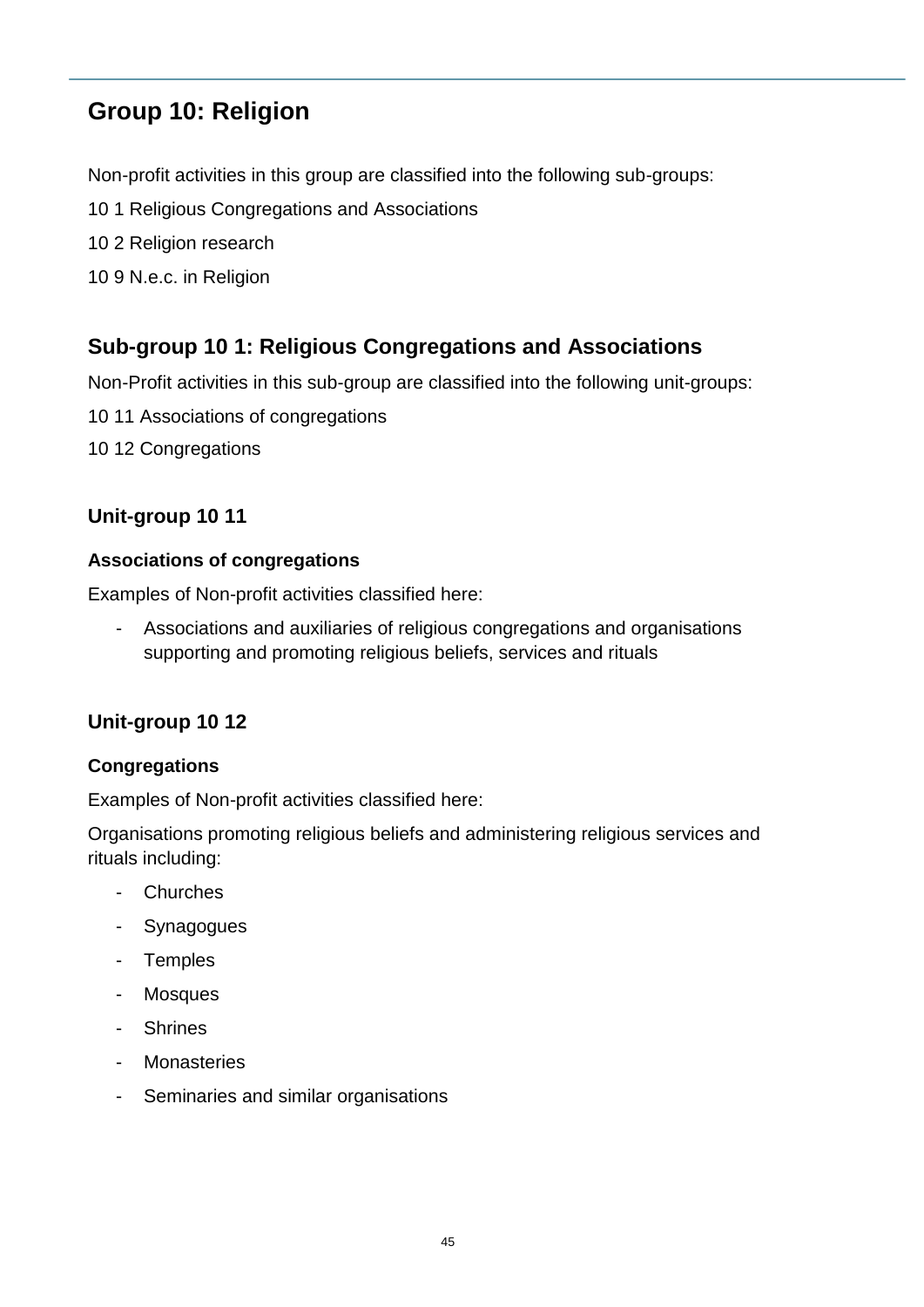## **Sub-group 10 2: Religion research**

Non-profit activities in this sub-group are classified into the following unit-groups:

1020 Religion research

## **Unit-group 10 20**

#### **Religion research**

Examples of Non-profit activities classified here:

- Research with regards to religion kind of activities
- Theology

## **Sub-group 10 9: N.e.c. in Religion**

Non-profit activities in this sub-group are classified into the following unit-groups:

10 90 N.e.c. in Religion

## **Unit-group 10 90**

#### **N.e.c. in Religion**

Examples of Non-profit activities classified here:

- Activities not classifiable in other unit-groups of Group 10: Religion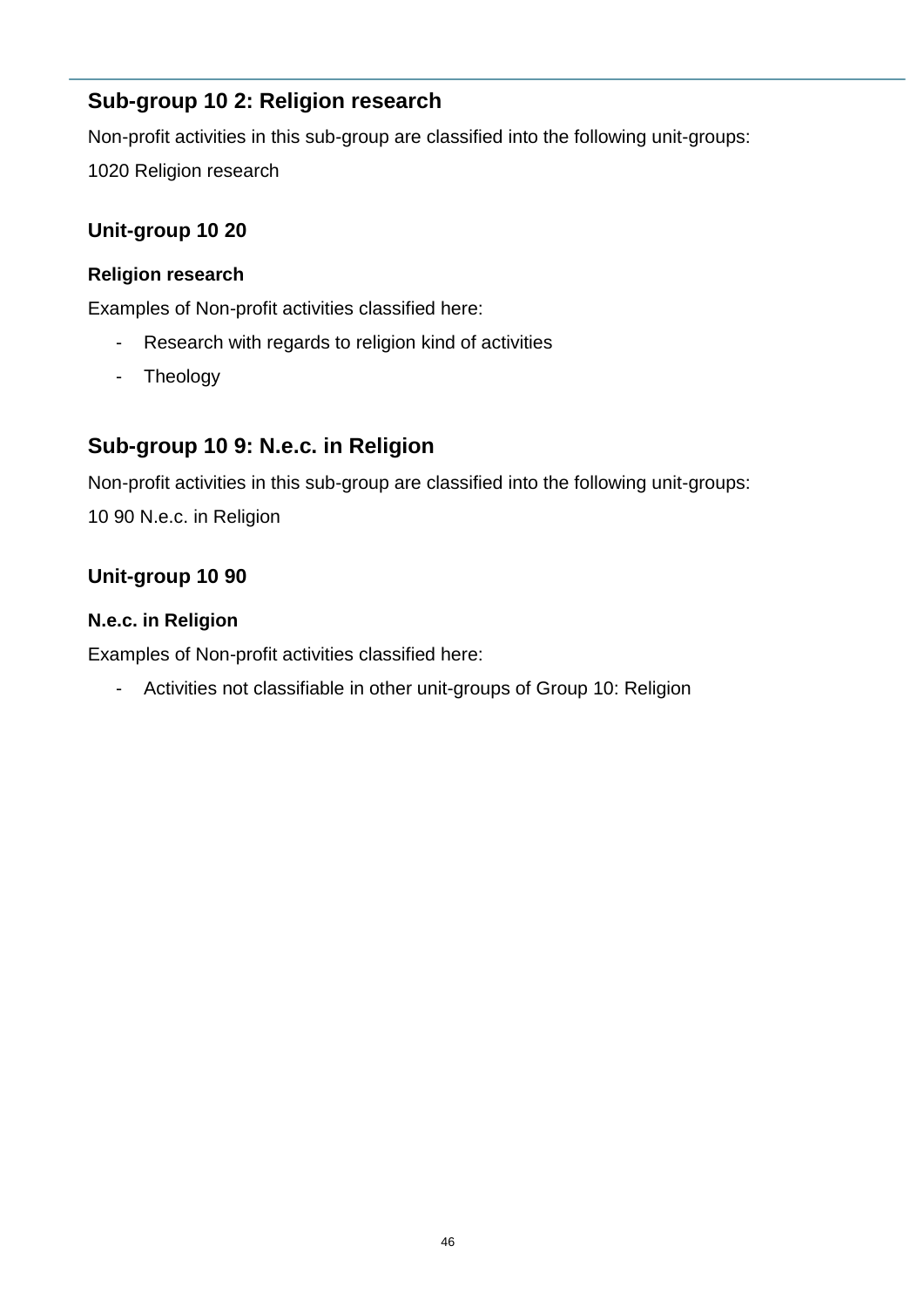# **Group 11: Business and professional Associations, Unions**

Non-profit activities in this group are classified into the following sub-groups:

- 11 1 Business associations
- 11 2 Professional associations
- 11 3 Labour unions
- 11 4 Business and professional associations, unions research
- 11 9 N.e.c. in Business and professional associations unions

## **Sub-group 11 1: Business associations**

Non-profit activities in this sub-group are classified into the following unit-groups:

11 10 Business associations

## **Unit-group 11 11**

#### **Business associations**

Examples of Non-profit activities classified here:

Organisations that work to promote, regulate and safeguard the interest of special branches of business, including:

- Manufacturers' associations
- Farmers' associations
- Bankers' associations

## **Sub-group 11 2: Professional associations**

Non-profit activities in this sub-group are classified into the following unit-groups:

11 20 Professional associations

## **Unit-group 11 20**

#### **Professional associations**

Examples of Non-profit activities classified here:

Organisations promoting, regulating and protecting professional interests, including:

- Bar associations
- Medical associations